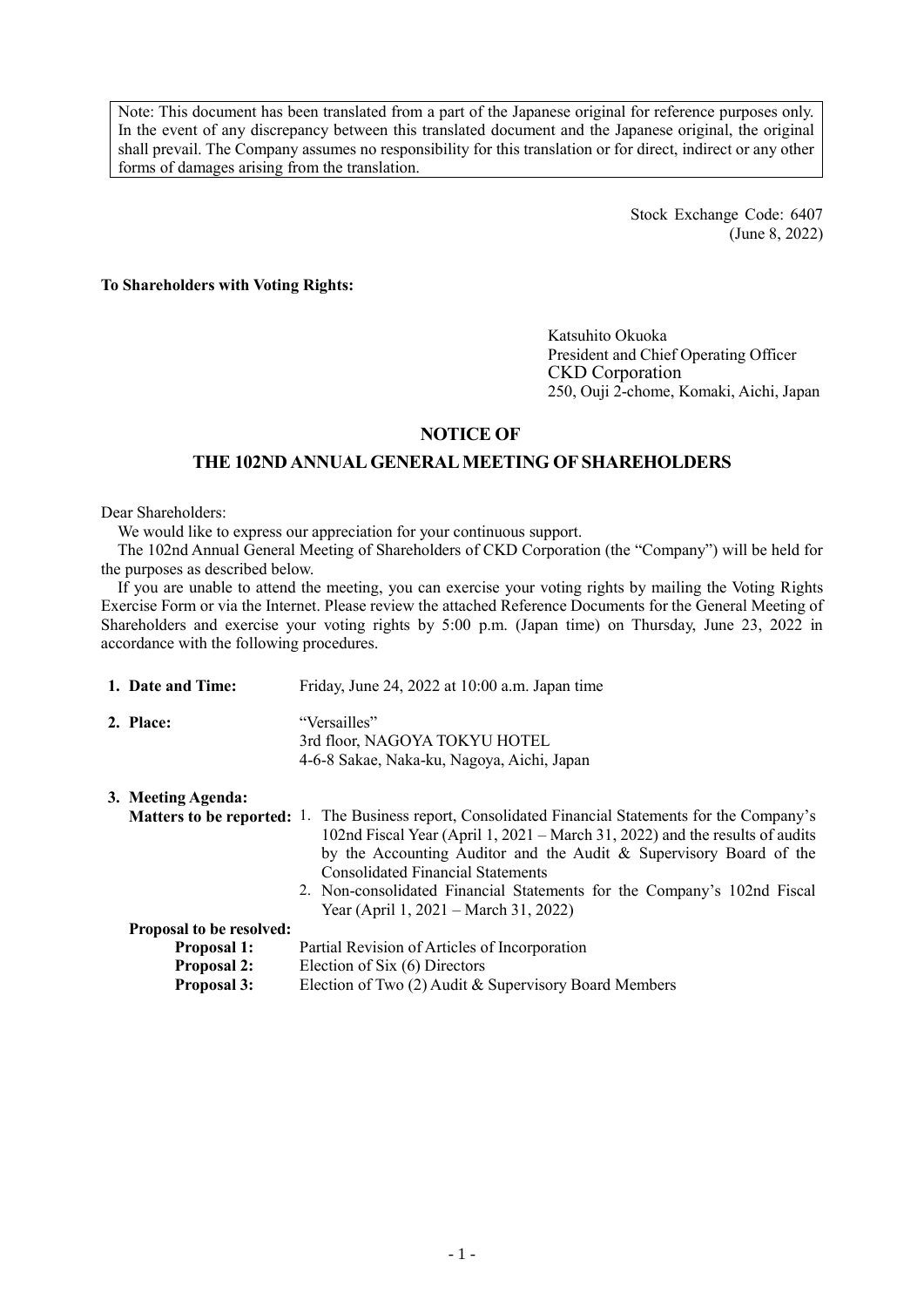- As a preventive measure for the spread of Novel Coronavirus Disease 2019, shareholders attending the meeting are requested to cooperate in wearing facial masks and using alcohol sanitizer. We will measure the body temperature of shareholders at the reception desk, and those who appear to be unwell may be asked to refrain from entering the venue. We ask for your kind understanding in advance.
- Our staff attending to their duties at the meeting will wear facial masks. We appreciate your understanding.
- When attending the meeting, please submit the enclosed Voting Rights Exercise Form at the reception desk.
- Kindly note that we will be in light clothing (cool business attire) in consideration for the environment. We would appreciate if the shareholders will attend the meeting in light clothing.
- Of the documents to be included in this Notice, Systems to Ensure the Appropriateness of Operations, Consolidated Statements of Changes in Net Assets, Notes to Consolidated Financial Statements, Nonconsolidated Statements of Changes in Net Assets, and Notes to Non-consolidated Financial Statements are posted on the Company's website (https://www.ckd.co.jp/) pursuant to laws and regulations and provisions of Article 15 of the Company's Articles of Incorporation, and therefore are not provided in this Notice. The Consolidated Financial Statements and Non-consolidated Financial Statements that have been audited by the Accounting Auditor and the Audit & Supervisory Board Members consist of every document provided in this Notice as well as Consolidated Statements of Changes in Net Assets, Notes to Consolidated Financial Statements, Non-consolidated Statements of Changes in Net Assets, and Notes to Non-consolidated Financial Statements. Meanwhile, the figures for the previous fiscal year presented as reference on the Consolidated Balance Sheets, Consolidated Statements of Income, Non-consolidated Balance Sheets, and Non-consolidated Statements of Income provided in this Notice are out of the scope of accounting audit by the Accounting Auditor.
- Should the Reference Documents for the General Meeting of Shareholders, the Business Report, Consolidated Financial Statements and Non-consolidated Financial Statements require revisions, the revised versions will be posted on the Company's website (https://www.ckd.co.jp/).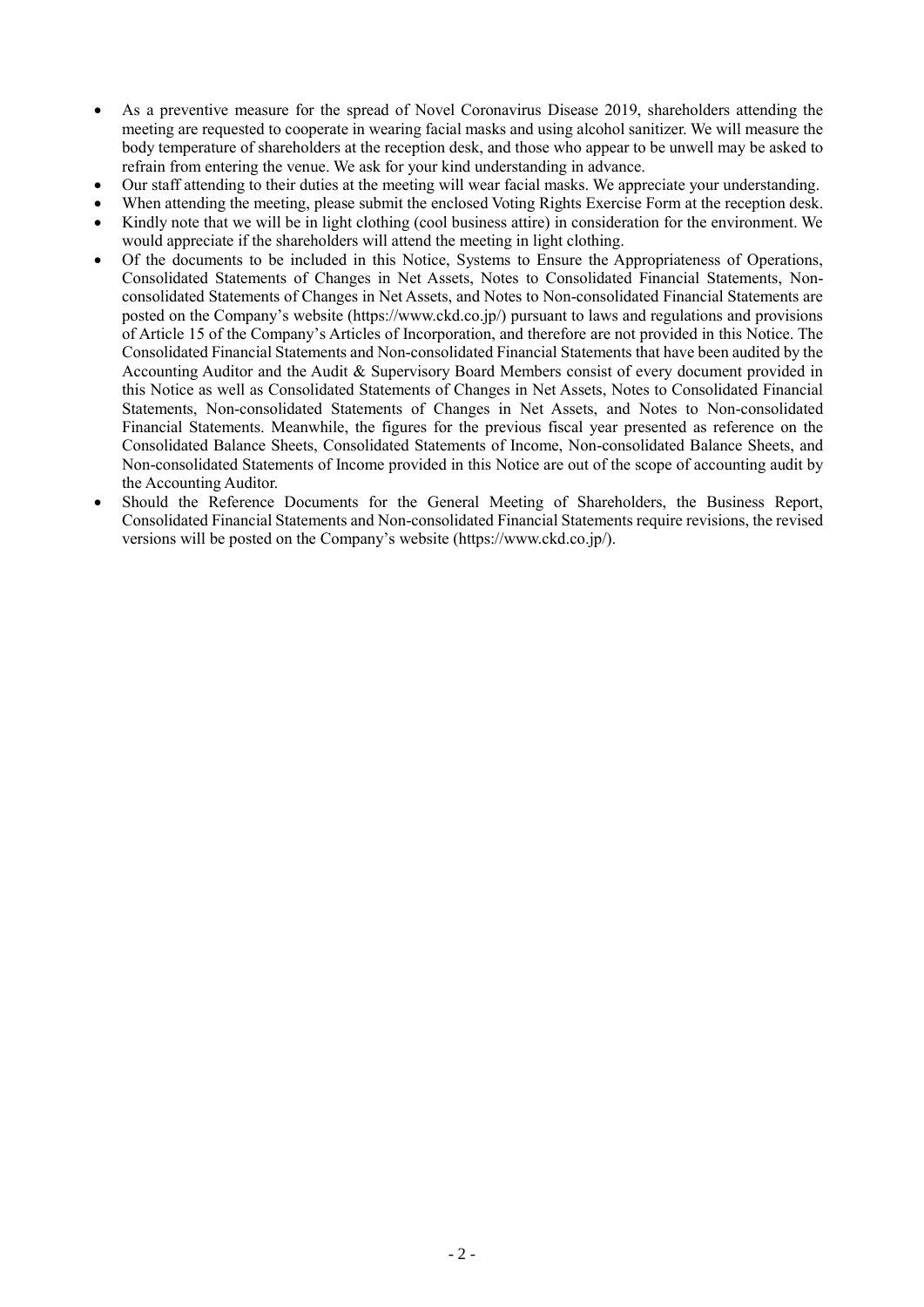# **Reference Documents for the General Meeting of Shareholders**

Proposal 1: Partial Revision of Articles of Incorporation

- 1. Reasons for Proposal
	- (1) To ensure flexible and agile management of General Meeting of Shareholders and the Board of Directors, the Company proposes to amend Article 12 and Article 14 of the current Articles of Incorporation.
	- (2) The amended provisions stipulated in the proviso of Article 1 of the supplementary provisions of the "Act Partially Amending the Companies Act" (Act No. 70 of 2019) will be enforced on September 1, 2022. Accordingly, to prepare for the introduction of the system for providing materials for General Meetings of Shareholders in electronic format, the Company proposes to amend the Article of Incorporation as follows.
		- (a) The proposed Article 15, Paragraph 1 stipulates that information contained in the Reference Documents, etc. for General Meeting of Shareholders shall be provided in electronic format.
		- (b) The proposed Article 15, Paragraph 2 establishes a provision to limit the scope of matters that will be included in the paper-based format to be sent to shareholders who have requested it.
		- (c) Disclosure on the Internet and Deemed Provision of Reference Documents, etc. for General Meeting of Shareholders (Articles 15 of the current Articles of Incorporation) will become unnecessary and therefore be deleted.
		- (d) In line with the aforementioned establishment and deletion of the provisions, supplementary provisions related to the effective date, etc. shall be established.
	- (3) With the enforcement of the "Act Partially Amending the Companies Act" (Act No. 90 of 2014) that came into effect on May 1, 2015, it is now possible to enter into a liability limitation agreement with Audit & Supervisory Board Members who are not External Audit & Supervisory Board Members, pursuant to the Articles of Incorporation. Accordingly, to ensure that Audit & Supervisory Board Members will fulfill their expected roles, the Company proposes to partially amend Article 36 (Exemption from Liabilities of Audit & Supervisory Board Members).
- 2. Details of changes

The details of changes are as follows.

(Underlined parts indicate changes.)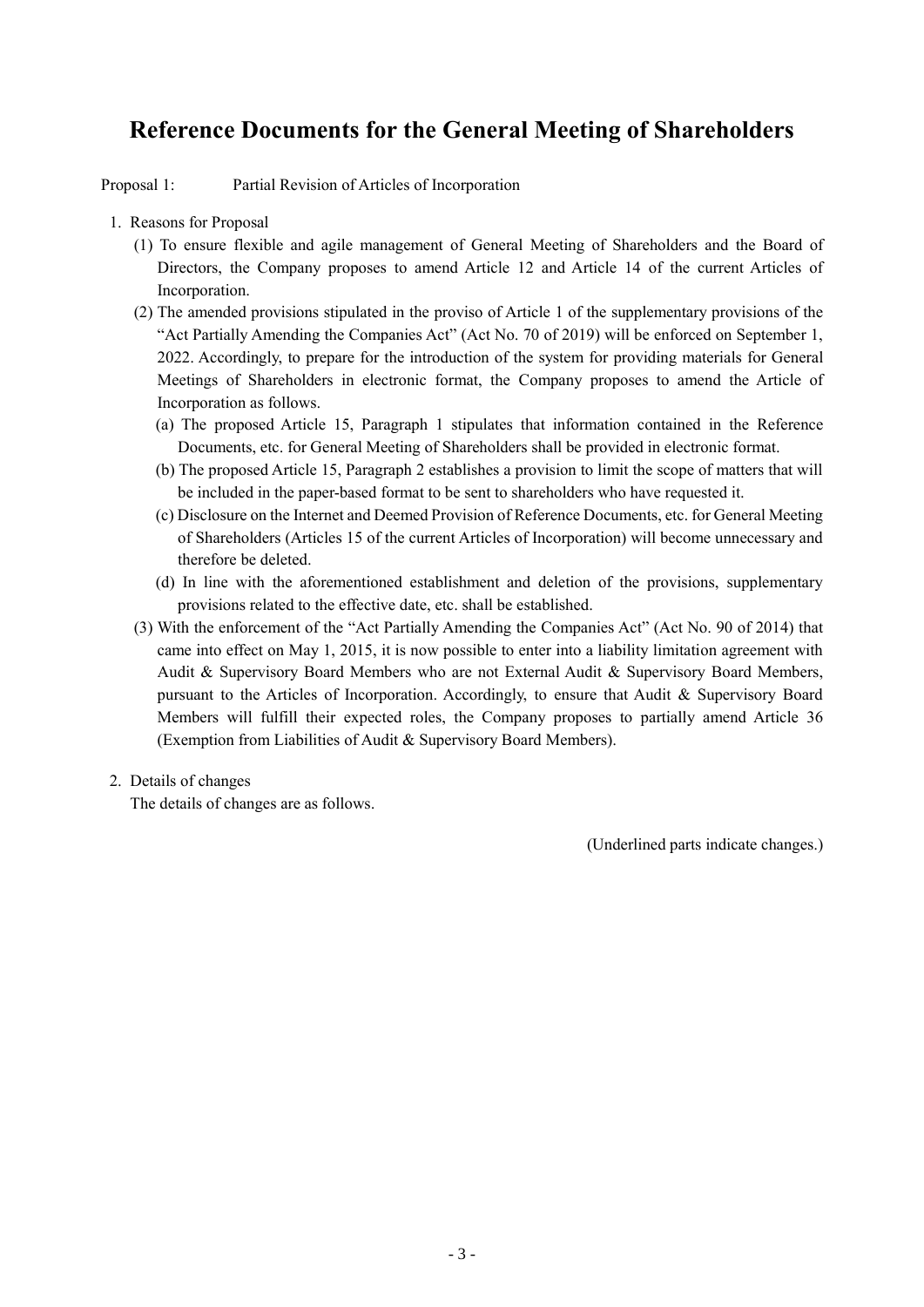| Current Articles of Incorporation                                                                                                                                                                                                                                                                                                                                                                                                                                                                                                                                                                      | Proposed Changes                                                                                                                                                                                                                                                                                                                                                                                                                                                                                                                                                                          |
|--------------------------------------------------------------------------------------------------------------------------------------------------------------------------------------------------------------------------------------------------------------------------------------------------------------------------------------------------------------------------------------------------------------------------------------------------------------------------------------------------------------------------------------------------------------------------------------------------------|-------------------------------------------------------------------------------------------------------------------------------------------------------------------------------------------------------------------------------------------------------------------------------------------------------------------------------------------------------------------------------------------------------------------------------------------------------------------------------------------------------------------------------------------------------------------------------------------|
| CHAPTER III GENERAL MEETING OF SHAREHOLDERS                                                                                                                                                                                                                                                                                                                                                                                                                                                                                                                                                            | CHAPTER III GENERAL MEETING OF SHAREHOLDERS                                                                                                                                                                                                                                                                                                                                                                                                                                                                                                                                               |
| (Convocation of General Meeting of Shareholders)<br>Article 12<br>(1) The Ordinary General Meeting of Shareholders shall be<br>convened in June each year, and the Extraordinary General<br>Meeting of Shareholders may be convened as required, either<br>in the City of Komaki or in the City of Nagoya, Aichi<br>Prefecture.<br>(2) Unless otherwise specifically provided by laws or ordinances,<br>a General Meeting of Shareholders shall be convened by the<br>President-Director pursuant to a resolution of the Board of                                                                      | (Convocation of General Meeting of Shareholders)<br>Article 12<br>(1) The Ordinary General Meeting of Shareholders shall be<br>convened in June each year, and the Extraordinary General<br>Meeting of Shareholders may be convened as required, either<br>in the City of Komaki or in the City of Nagoya, Aichi<br>Prefecture.<br>(2) Unless otherwise specifically provided by laws or ordinances,<br>a General Meeting of Shareholders shall be convened by the<br>Chairperson of the Board of Directors or the President-                                                             |
| Directors. In case the President-Director is unable to act, one<br>of the other Directors, in the order of priority predetermined<br>by the resolution of the Board of Directors shall convene<br>such a meeting.                                                                                                                                                                                                                                                                                                                                                                                      | Director pursuant to a resolution of the Board of Directors. In<br>case the Chairperson of the Board of Directors or the<br>President-Director is unable to act and in other cases, as<br>necessary, one of the other Directors, in the order of priority<br>predetermined by the resolution of the Board of Directors<br>shall convene such a meeting.                                                                                                                                                                                                                                   |
| Article 13 < Omitted >                                                                                                                                                                                                                                                                                                                                                                                                                                                                                                                                                                                 | Article 13 <unchanged></unchanged>                                                                                                                                                                                                                                                                                                                                                                                                                                                                                                                                                        |
| (Chairperson)<br>Article 14<br>The President-Director shall act as chairperson of a General<br>Meeting of Shareholders. In case the President-Director is<br>unable to act, one of the other Directors, in the order of<br>priority predetermined by the resolution of the Board of<br>Directors shall act in his place.                                                                                                                                                                                                                                                                               | (Chairperson)<br>Article 14<br>The Chairperson of the Board of Directors or the President-<br>Director shall act as chairperson of a General Meeting of<br>Shareholders. In case the Chairperson of the Board of<br>Directors or the President-Director is unable to act and in<br>other cases, as necessary, one of the other Directors, in the<br>order of priority predetermined by the resolution of the Board<br>of Directors shall act in his place.                                                                                                                                |
| (Disclosure on the Internet and Deemed Provision of Reference<br>Documents, etc. for General Meeting of Shareholders)<br>Article 15<br>Upon convocation of the General Meeting of Shareholders, it<br>may be deemed that the Company has provided the<br>shareholders with necessary information that should be<br>described or presented in the reference documents for the<br>General Meeting of Shareholders, business reports, financial<br>documents and consolidated financial statements, by<br>disclosing the same on the Internet in accordance with the<br>Order of the Ministry of Justice. | <deleted></deleted>                                                                                                                                                                                                                                                                                                                                                                                                                                                                                                                                                                       |
| <newly established=""></newly>                                                                                                                                                                                                                                                                                                                                                                                                                                                                                                                                                                         | (Measures for Electronic Provision, etc.)<br>Article 15<br>(1) The Company shall, when convening a General Meeting of<br>Shareholders, provide information contained in the reference<br>documents, etc. for the General Meeting of Shareholders in<br>electronic format.<br>(2) Among the matters to be provided in electronic format, the<br>Company may choose not to include all or part of the matters<br>stipulated in the Order of the Ministry of Justice in the paper-<br>based format to be sent to shareholders who have requested it<br>by the record date for voting rights. |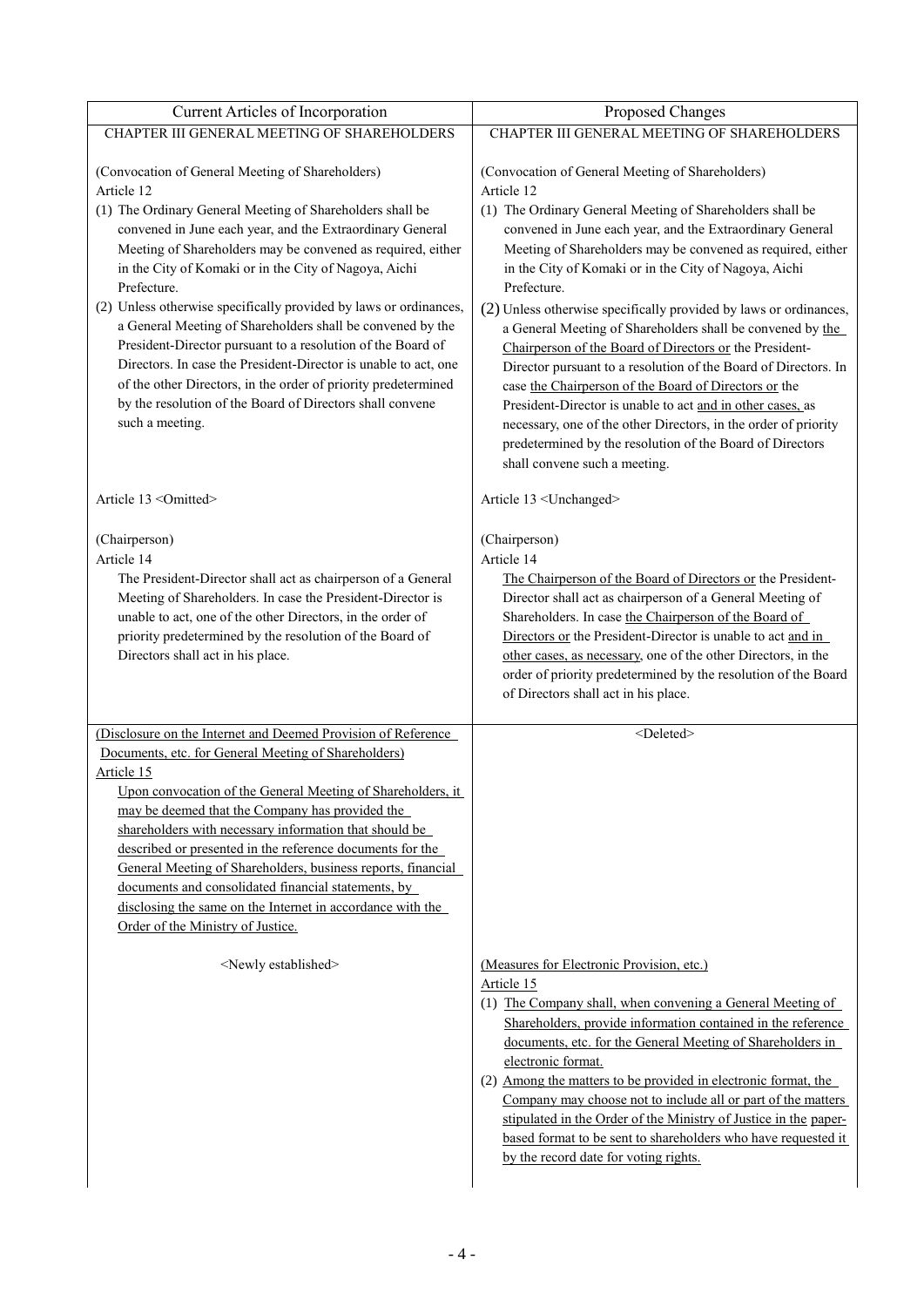| Current Articles of Incorporation                                  | Proposed Changes                                                   |
|--------------------------------------------------------------------|--------------------------------------------------------------------|
| Article 16 - 35 < Omitted>                                         | Article 16 - 35 <unchanged></unchanged>                            |
|                                                                    |                                                                    |
| (Exemption from Liabilities of Audit & Supervisory Board)          | (Exemption from Liabilities of Audit & Supervisory Board)          |
| Members)                                                           | Members)                                                           |
| Article 36                                                         | Article 36                                                         |
| The Company may, by a resolution of the Board of Directors,<br>(1) | The Company may, by a resolution of the Board of Directors,<br>(1) |
| exempt Audit & Supervisory Board Members (including a              | exempt Audit & Supervisory Board Members (including a              |
| person who was an Audit & Supervisory Board Member)                | person who was an Audit & Supervisory Board Member)                |
| from their liabilities for damages stipulated in Article 423,      | from their liabilities for damages stipulated in Article 423,      |
| Paragraph 1 of Companies Act to the extent permitted by the        | Paragraph 1 of Companies Act to the extent permitted by the        |
| provisions of Article 426, Paragraph 1 of Companies Act.           | provisions of Article 426, Paragraph 1 of Companies Act.           |
| The Company may enter into an agreement with External<br>(2)       | (2) The Company may enter into an agreement with Audit $\&$        |
| Audit & Supervisory Board Members which limits liability           | Supervisory Board Members which limits liability for               |
| for damages stipulated in Article 423, Paragraph 1 of              | damages stipulated in Article 423, Paragraph 1 of Companies        |
| Companies Act in accordance with the provisions of Article         | Act in accordance with the provisions of Article 427,              |
| 427, Paragraph 1 of Companies Act; provided, however, that         | Paragraph 1 of Companies Act; provided, however, that the          |
| the limitation of liability under such agreement shall be          | limitation of liability under such agreement shall be limited      |
| limited to the extent permitted by law.                            | to the extent permitted by law.                                    |
|                                                                    |                                                                    |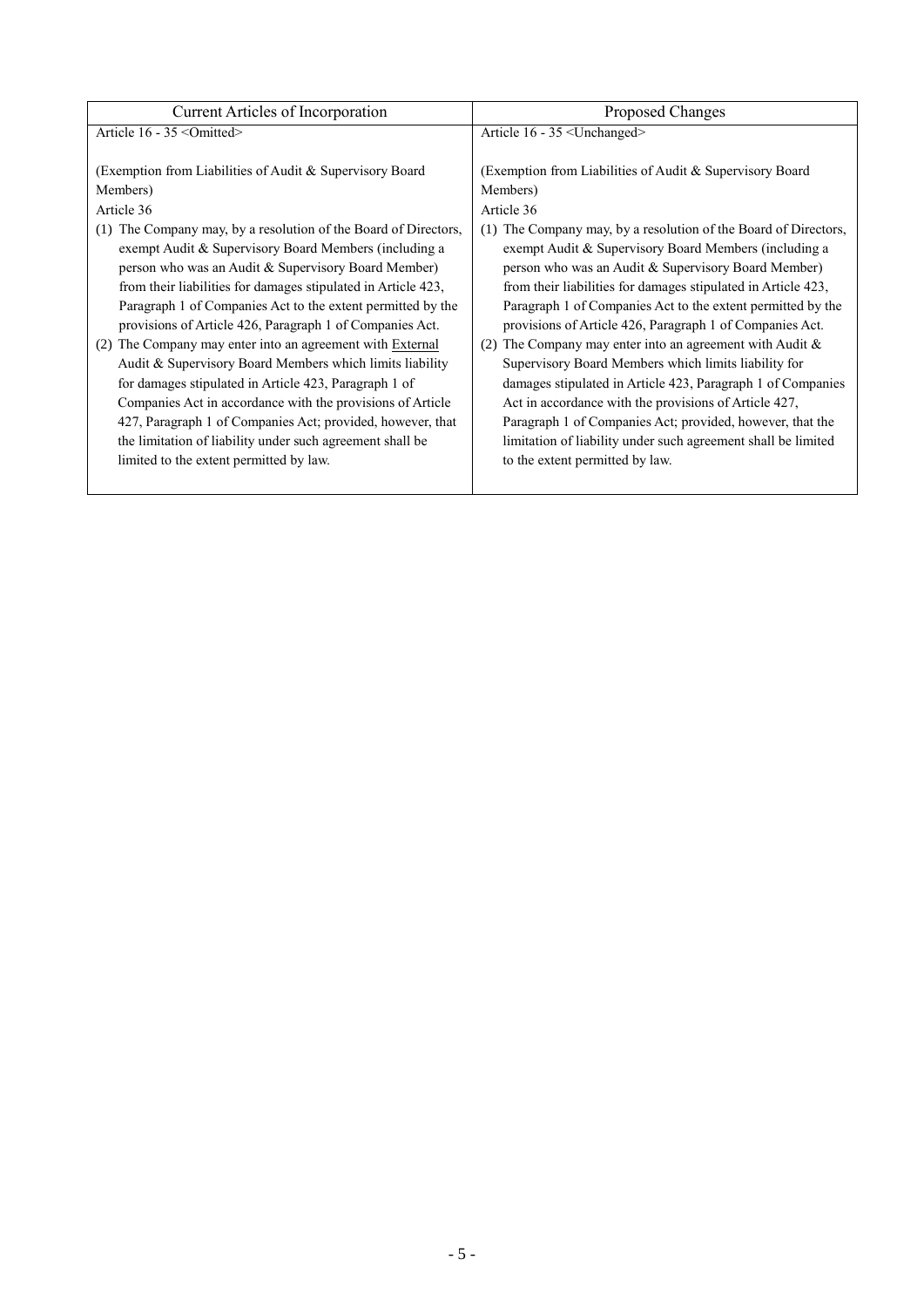| Current Articles of Incorporation | Proposed Changes                                                 |
|-----------------------------------|------------------------------------------------------------------|
| <newly established=""></newly>    | Supplementary provisions                                         |
|                                   | The amendments to Article 15 of the Articles of                  |
|                                   | Incorporation shall come into effect on September 1, 2022,       |
|                                   | the date of enforcement of the amended provisions stipulated     |
|                                   | in the proviso of Article 1 of the supplementary provisions of   |
|                                   | the Act Partially Amending the Companies Act (Act No. 70)        |
|                                   | of 2019) (the "Effective Date").                                 |
|                                   | Notwithstanding the provisions of the preceding paragraph,       |
|                                   | Article 15 (Disclosure on the Internet and Deemed Provision      |
|                                   | of Reference Documents, etc. for General Meeting of              |
|                                   | Shareholders) of the Articles of Incorporation shall remain in   |
|                                   | force with respect to a General Meeting of Shareholders to be    |
|                                   | held on a date within six months from the Effective Date.        |
|                                   | These supplementary provisions shall be deleted after the<br>(3) |
|                                   | lapse of six months from the Effective Date or the lapse of      |
|                                   | three months from the date of the General Meeting of             |
|                                   | Shareholders set forth in the preceding paragraph, whichever     |
|                                   | is later.                                                        |
|                                   |                                                                  |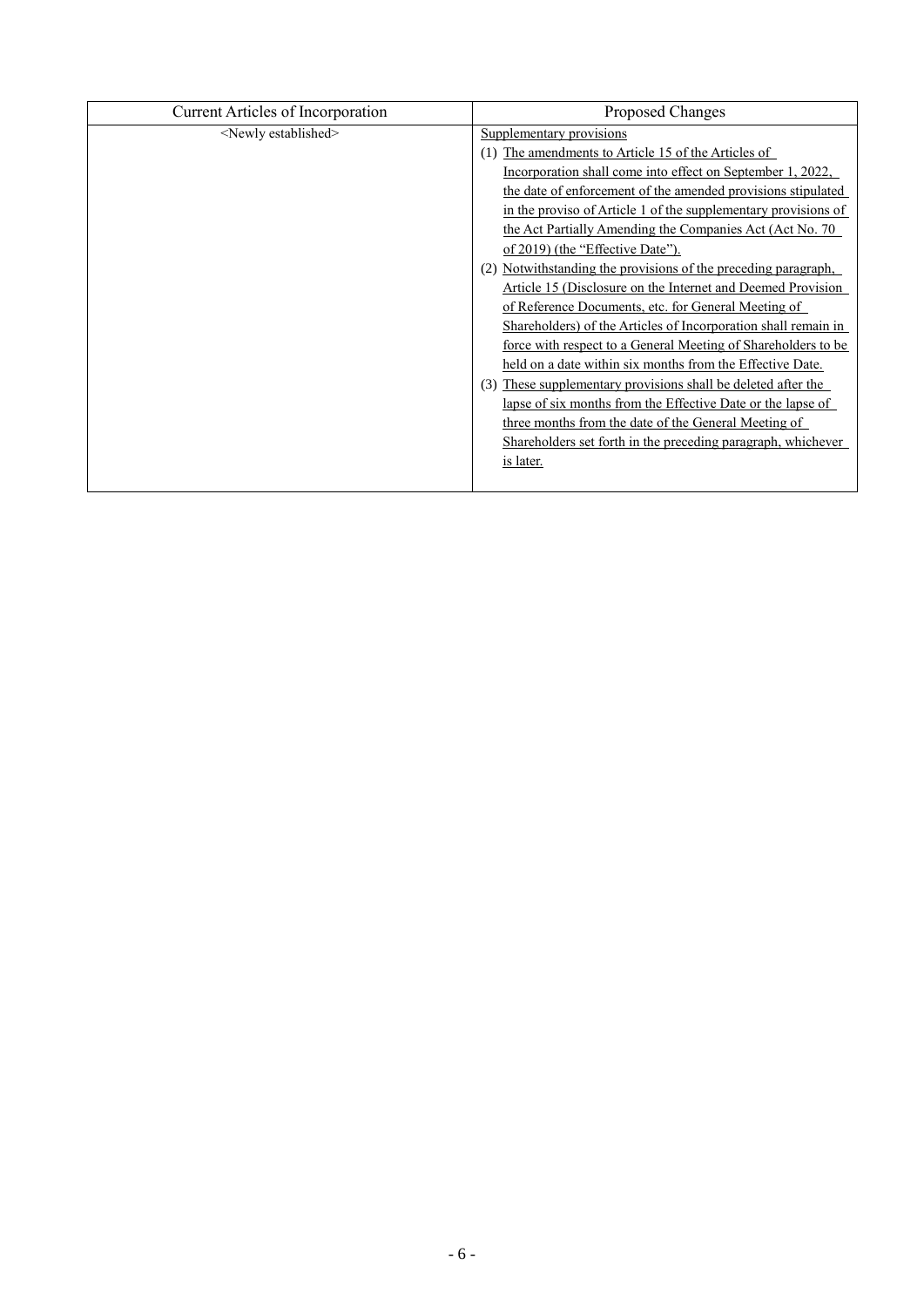# Proposal 2: Election of Six (6) Directors

The terms of office of all seven (7) Directors will expire at the conclusion of this Annual General Meeting of Shareholders.

Therefore, we propose to elect six (6) Directors.

The candidates for Director are as follows:

| N <sub>0</sub> |                   | Name                  | Position and Responsibilities in | Status of        |
|----------------|-------------------|-----------------------|----------------------------------|------------------|
|                |                   |                       | the Company                      | attendance at    |
|                |                   |                       |                                  | Board of         |
|                |                   |                       |                                  | <b>Directors</b> |
|                |                   |                       |                                  | meetings         |
| 1              | Kazunori Kajimoto | (Re-election)         | Representative Director          | 100%             |
|                |                   |                       | Chairperson of the Board of      | (12/12)          |
|                |                   |                       | Directors and Chief Executive    |                  |
|                |                   |                       | Officer                          |                  |
| $\overline{2}$ | Katsuhito Okuoka  | (Re-election)         | President and Chief Operating    | 100%             |
|                |                   |                       | Officer                          | (12/12)          |
|                |                   |                       | In charge of Administration      |                  |
| 3              | Yusuke Hirako     | (New election)        | Advisor                          |                  |
| $\overline{4}$ | Noriko Asai       | (Re-election)         | Director                         | 100%             |
|                |                   | (External Director    |                                  | (12/12)          |
|                |                   | candidate)            |                                  |                  |
|                |                   | (Independent Director |                                  |                  |
|                |                   | candidate)            |                                  |                  |
| 5              | Stefan Sacré      | (Re-election)         | Director                         | 100%             |
|                |                   | (External Director    |                                  | (10/10)          |
|                |                   | candidate)            |                                  |                  |
|                |                   | (Independent Director |                                  |                  |
|                |                   | candidate)            |                                  |                  |
| 6              | Koichi Hayashi    | (New election)        | Audit & Supervisory Board        | 100%             |
|                |                   | (External Director    | Member                           | (12/12)          |
|                |                   | candidate)            |                                  |                  |
|                |                   | (Independent Director |                                  |                  |
|                |                   | candidate)            |                                  |                  |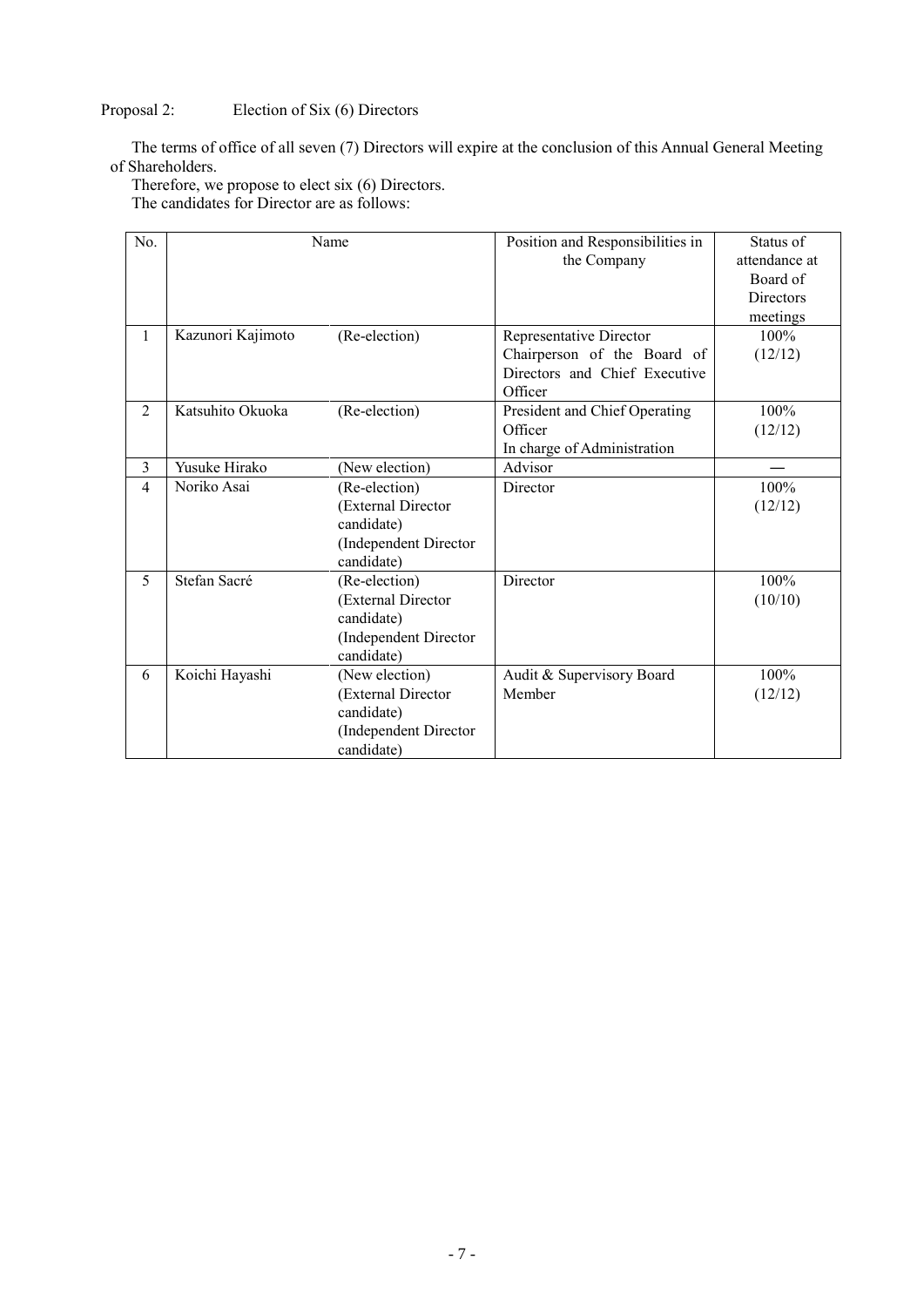|                | Name                                                                                                                                                                                                                                                                       |                                                                                                                                         |                                                                                                                                                                                                                                                                                                                                                                                                                                                                                                                                                                                                                                                                                                                                                                                                                                                                                                                                                                                                                                                                                                                                                                                                                                                                   | Number of     |
|----------------|----------------------------------------------------------------------------------------------------------------------------------------------------------------------------------------------------------------------------------------------------------------------------|-----------------------------------------------------------------------------------------------------------------------------------------|-------------------------------------------------------------------------------------------------------------------------------------------------------------------------------------------------------------------------------------------------------------------------------------------------------------------------------------------------------------------------------------------------------------------------------------------------------------------------------------------------------------------------------------------------------------------------------------------------------------------------------------------------------------------------------------------------------------------------------------------------------------------------------------------------------------------------------------------------------------------------------------------------------------------------------------------------------------------------------------------------------------------------------------------------------------------------------------------------------------------------------------------------------------------------------------------------------------------------------------------------------------------|---------------|
| No.            | (Date of birth)                                                                                                                                                                                                                                                            |                                                                                                                                         | Past experience, positions and responsibilities                                                                                                                                                                                                                                                                                                                                                                                                                                                                                                                                                                                                                                                                                                                                                                                                                                                                                                                                                                                                                                                                                                                                                                                                                   | shares of the |
|                |                                                                                                                                                                                                                                                                            |                                                                                                                                         |                                                                                                                                                                                                                                                                                                                                                                                                                                                                                                                                                                                                                                                                                                                                                                                                                                                                                                                                                                                                                                                                                                                                                                                                                                                                   | Company held  |
| $\mathbf{1}$   | Kazunori Kajimoto<br>(November 22, 1956)<br>Re-election<br>Years in office as<br>Director: 18 years<br>(At the conclusion of this<br><b>Annual General Meeting</b><br>of Shareholders)<br>Status of attendance at<br><b>Board of Directors</b><br>meetings<br>100% (12/12) | April 1980<br><b>June 2004</b><br>June 2005<br><b>June 2008</b><br>June 2021                                                            | Joined the Company<br>Director & Executive Officer<br>General Manager, Sales and Marketing Division<br>Director & Managing Executive Officer<br>General Manager, Sales and Marketing Division<br>President<br><b>Representative Director</b><br>Chairperson of the Board of Directors and Chief Executive<br>Officer<br>(to present)<br>Reason for selection as candidate for Director<br>Mr. Kazunori Kajimoto has long experience in overseeing sales divisions<br>as well as abundant experience and broad insight as a corporate executive.<br>We propose his re-election as Director because we believe he will contribute<br>to our management by utilizing the above.                                                                                                                                                                                                                                                                                                                                                                                                                                                                                                                                                                                      | 73,210        |
| $\overline{2}$ | Katsuhito Okuoka<br>(August 23, 1967)<br>Re-election<br>Years in office as<br>Director: 6 years<br>(At the conclusion of this<br><b>Annual General Meeting</b><br>of Shareholders)<br>Status of attendance at<br><b>Board of Directors</b><br>meetings<br>100% (12/12)     | April 1991<br>October 2008<br>June 2015<br>June 2016<br><b>June 2018</b><br>June 2019<br>June 2020<br>June 2021<br>utilizing the above. | Joined the Company<br>General Manager, Production Control Department,<br>Komaki Plant - General & Control Equipment, Production<br>and Engineering Division<br><b>Executive Officer</b><br>General Manager, Components Business Division<br>Director & Executive Officer<br>In charge of Quality and Safety<br>General Manager, Components Business Division<br>Director & Managing Executive Officer,<br>in charge of Quality Management<br>General Manager, Components Business Division<br>Representative Director and Senior Managing Executive<br>Officer,<br>in charge of Quality and Environment,<br>General Manager, Components Business Division<br>Representative Director and Senior Managing Executive<br>Officer,<br>In charge of Administration<br>General Manager, Corporate Planning Department<br>President and Chief Operating Officer<br>In charge of Administration<br>(to present)<br>Reason for selection as candidate for Director<br>Mr. Katsuhito Okuoka has long experience in overseeing production<br>divisions as well as abundant experience and broad insight as a manager and<br>in overseeing corporate planning divisions. We propose his re-election as<br>Director because we believe he will contribute to our management by | 26,248        |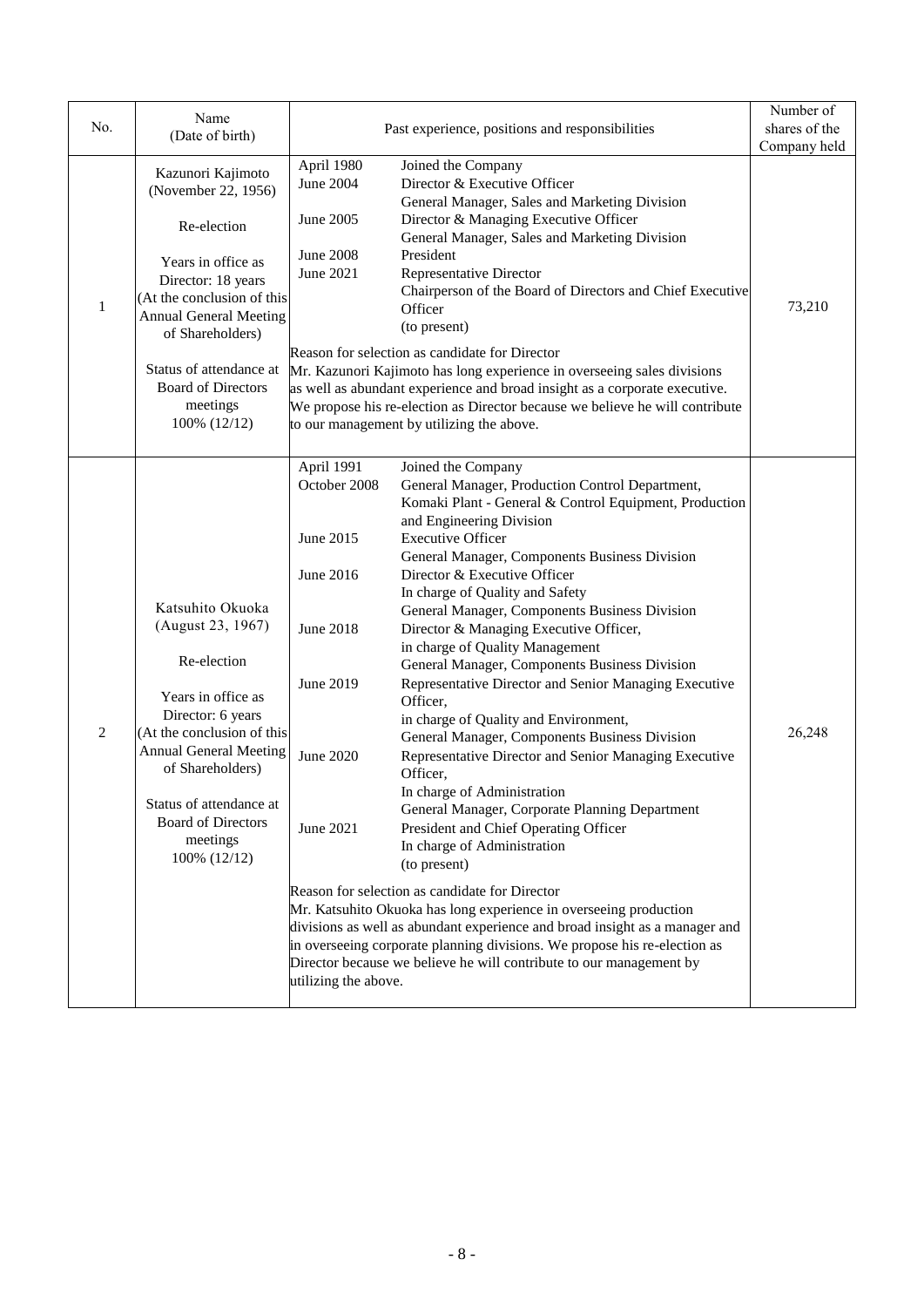|                | Name                                                                                                                                                                                                                                                                     |                                                                                                                                                                                                                                                                                                                           |                                                                                                                                                                                                                                                                                                                             | Number of     |
|----------------|--------------------------------------------------------------------------------------------------------------------------------------------------------------------------------------------------------------------------------------------------------------------------|---------------------------------------------------------------------------------------------------------------------------------------------------------------------------------------------------------------------------------------------------------------------------------------------------------------------------|-----------------------------------------------------------------------------------------------------------------------------------------------------------------------------------------------------------------------------------------------------------------------------------------------------------------------------|---------------|
| No.            | (Date of birth)                                                                                                                                                                                                                                                          |                                                                                                                                                                                                                                                                                                                           | Past experience, positions and responsibilities                                                                                                                                                                                                                                                                             | shares of the |
|                |                                                                                                                                                                                                                                                                          |                                                                                                                                                                                                                                                                                                                           | Joined Mitsui Bank                                                                                                                                                                                                                                                                                                          | Company held  |
|                |                                                                                                                                                                                                                                                                          | April 1986<br>April 2015                                                                                                                                                                                                                                                                                                  | <b>Executive Officer</b><br>General Manager, Tokyo Banking Department VII,                                                                                                                                                                                                                                                  |               |
|                |                                                                                                                                                                                                                                                                          | April 2017                                                                                                                                                                                                                                                                                                                | Sumitomo Mitsui Banking Corporation<br>Executive Officer,<br>General Manager, Eastern Japan Corporate Banking<br>Division IV                                                                                                                                                                                                |               |
|                | Yusuke Hirako                                                                                                                                                                                                                                                            | January 2018                                                                                                                                                                                                                                                                                                              | Managing Executive Officer<br>General Manager, Nagoya Corporate Banking Division, in<br>charge of Nagoya Banking Department, Nagoya Banking                                                                                                                                                                                 |               |
| 3              | (February 28, 1963)<br>New election                                                                                                                                                                                                                                      | April 2020                                                                                                                                                                                                                                                                                                                | Division<br>Managing Executive Officer, Sumitomo Mitsui Financial<br>Group, Inc.                                                                                                                                                                                                                                            | 10,000        |
|                |                                                                                                                                                                                                                                                                          | January 2022                                                                                                                                                                                                                                                                                                              | Managing Executive Officer, Sumitomo Mitsui Banking<br>Corporation<br>Advisor, the Company<br>(to present)                                                                                                                                                                                                                  |               |
|                |                                                                                                                                                                                                                                                                          |                                                                                                                                                                                                                                                                                                                           | Reason for selection as candidate for Director<br>Mr. Yusuke Hirako has extensive experience developed over the years in<br>financial institutions and broad insight into finance and accounting. We<br>propose his election as Director because we believe he will contribute to our<br>management by utilizing the above. |               |
|                | Noriko Asai<br>(July 25, 1964)                                                                                                                                                                                                                                           | April 1997<br>March 1999                                                                                                                                                                                                                                                                                                  | Research Assistant, School of Economics, Nagoya<br>University<br>Received Ph.D. (Economics)                                                                                                                                                                                                                                 |               |
|                | Re-election<br><b>External Director</b><br>candidate<br><b>Independent Director</b><br>candidate                                                                                                                                                                         | April 2007<br>June 2015<br>June 2020<br>June 2021<br>October 2021                                                                                                                                                                                                                                                         | Professor, School of Management, Chukyo University<br>Director, the Company (to present)<br>External Director, Ibiden Co., Ltd. (to present)<br>External Senior Director, Okuma Corporation (to present)<br>Guest Professor (production control), Graduate School of<br>Economics, Nagoya University (to present)           |               |
| $\overline{4}$ | Years in office as<br>Director: 7 years<br>(At the conclusion of this Ms. Noriko Asai appropriately performs her duties as an External Director by<br>Annual General Meeting making important managerial decisions and overseeing business execution<br>of Shareholders) | Reason for selection as candidate for External Director and overview of<br>expected role<br>from an independent and impartial standpoint. Furthermore, she has abundant<br>experience as a Doctor of Economics (production control), including<br>analyzing management practice in numerous manufacturing plants, and can | $\boldsymbol{0}$                                                                                                                                                                                                                                                                                                            |               |
|                | Status of attendance at<br><b>Board of Directors</b><br>meetings<br>100% (12/12)                                                                                                                                                                                         | re-election as Director.                                                                                                                                                                                                                                                                                                  | be expected to oversee all aspects of the Company's operations as well as<br>offer advice and opinions from broad perspectives. We therefore propose her                                                                                                                                                                    |               |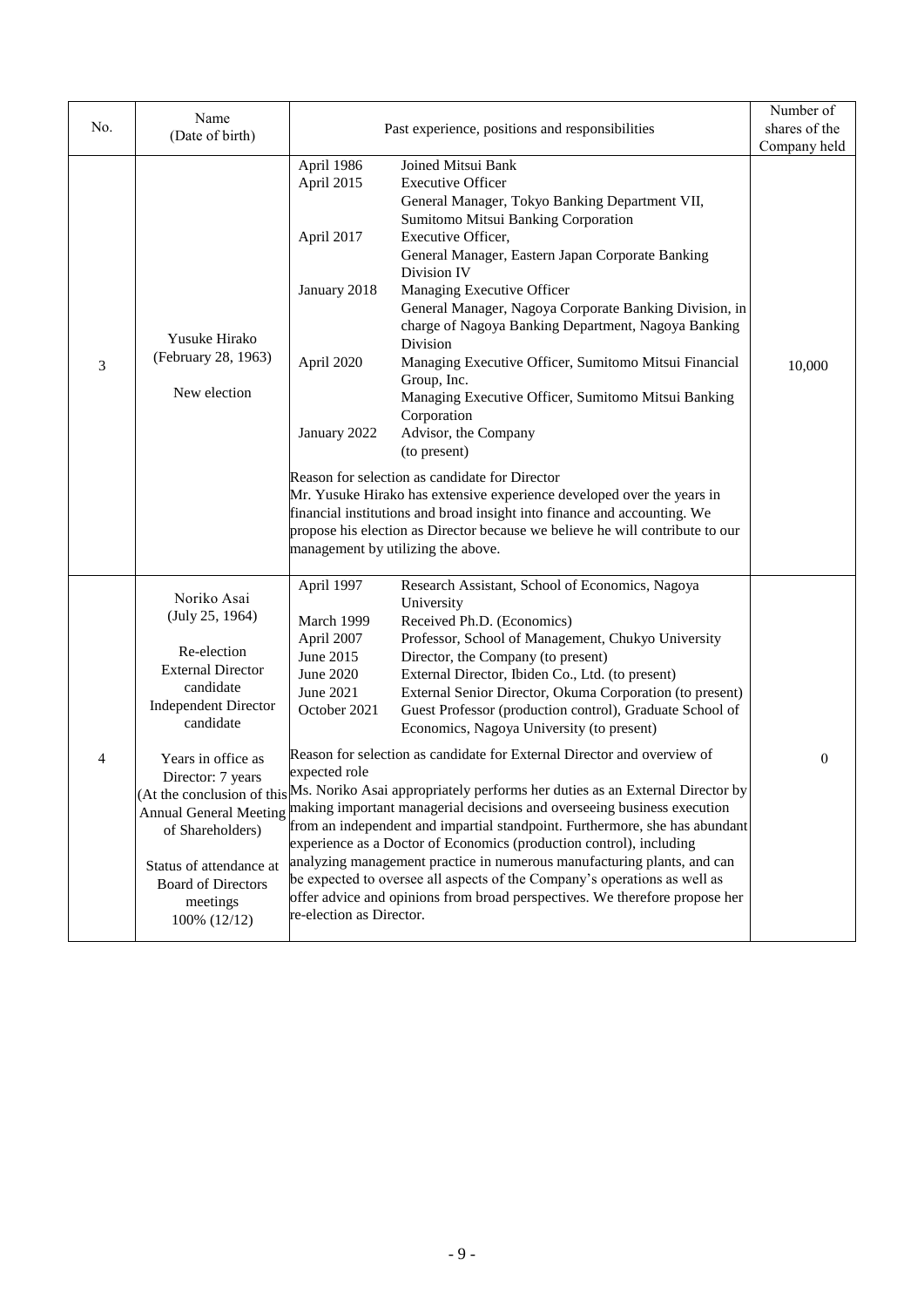| No. | Name<br>(Date of birth)                                                                                                                                                                                                                                                                                                                                          | Past experience, positions and responsibilities                                                                                                                                                                                                                                                                                                                                                                                                                                                                                                                                                                                                                                                                                                                                                                                                               | Number of<br>shares of the<br>Company held |  |
|-----|------------------------------------------------------------------------------------------------------------------------------------------------------------------------------------------------------------------------------------------------------------------------------------------------------------------------------------------------------------------|---------------------------------------------------------------------------------------------------------------------------------------------------------------------------------------------------------------------------------------------------------------------------------------------------------------------------------------------------------------------------------------------------------------------------------------------------------------------------------------------------------------------------------------------------------------------------------------------------------------------------------------------------------------------------------------------------------------------------------------------------------------------------------------------------------------------------------------------------------------|--------------------------------------------|--|
| 5   | Stefan Sacré<br>(March 9, 1963)<br>Re-election<br><b>External Director</b><br>candidate<br><b>Independent Director</b><br>candidate<br>Years in office as<br>Director: 1 year<br>(At the conclusion of this expected role                                                                                                                                        | May 1991<br>Received Ph. D (Engineering) from the Technical<br>University of Berlin<br>Representative Director, SICK Optic-Electronic K.K.<br>August 1998<br>(Japan)<br>President, Bosch Rexroth Corporation (Japan)<br>January 2006<br>CEO, EagleBurgmann Germany GmbH & Co. KG<br>January 2011<br>January 2017<br>President and Representative Director, Carl ZEISS Co.,<br>Ltd. (Japan) (to present)<br>President and Representative Director, Carl Zeiss Meditec<br>Co. Ltd. (to present)<br>Director, the Company (to present)<br>June 2021<br>Reason for selection as candidate for External Director and overview of                                                                                                                                                                                                                                   | $\theta$                                   |  |
|     | of Shareholders)<br>Status of attendance at<br><b>Board of Directors</b><br>meetings<br>$100\%$ $(10/10)$                                                                                                                                                                                                                                                        | Annual General Meeting Mr. Stefan Sacré appropriately performs his duties as an External Director by<br>making important managerial decisions and overseeing business execution<br>from an independent and impartial standpoint. Furthermore, he has high<br>academic knowledge as a Doctor of Engineering and abundant experience as<br>manager in the manufacturing sector in Japan and overseas, and can be<br>expected to oversee all aspects of the Company's operations as well as offer<br>advice and opinions from broad management perspectives. We therefore<br>propose his re-election as Director.                                                                                                                                                                                                                                                |                                            |  |
| 6   | Koichi Hayashi<br>(October 28, 1964)<br>New election<br><b>External Director</b><br>candidate<br><b>Independent Director</b><br>candidate<br>Years in office as Audit<br>& Supervisory Board<br>Member: 12 years<br>(At the conclusion of this<br>Annual General Meeting<br>of Shareholders)<br>Status of attendance at<br><b>Board of Directors</b><br>meetings | October 1990<br>Joined KPMG LLP, New York Office<br>Registered as a certified public accountant<br>April 1997<br>March 2008<br>Representative Director, Attax Co., Ltd. (to present)<br>June 2010<br>Audit & Supervisory Board Member, the Company (to<br>present)<br>June 2013<br>External Audit & Supervisory Board Member, Plaza<br>Create Co., Ltd.<br>June 2018<br>External Director, Plaza Create Co., Ltd. (to present)<br>Reason for selection as candidate for External Director and overview of<br>expected role<br>Mr. Koichi Hayashi has professional knowledge as a certified public<br>accountant and abundant experience as a manager, and can be expected to<br>oversee all aspects of the Company's operations as well as offer advice and<br>opinions from broad management perspectives. We therefore propose his<br>election as Director. | $\boldsymbol{0}$                           |  |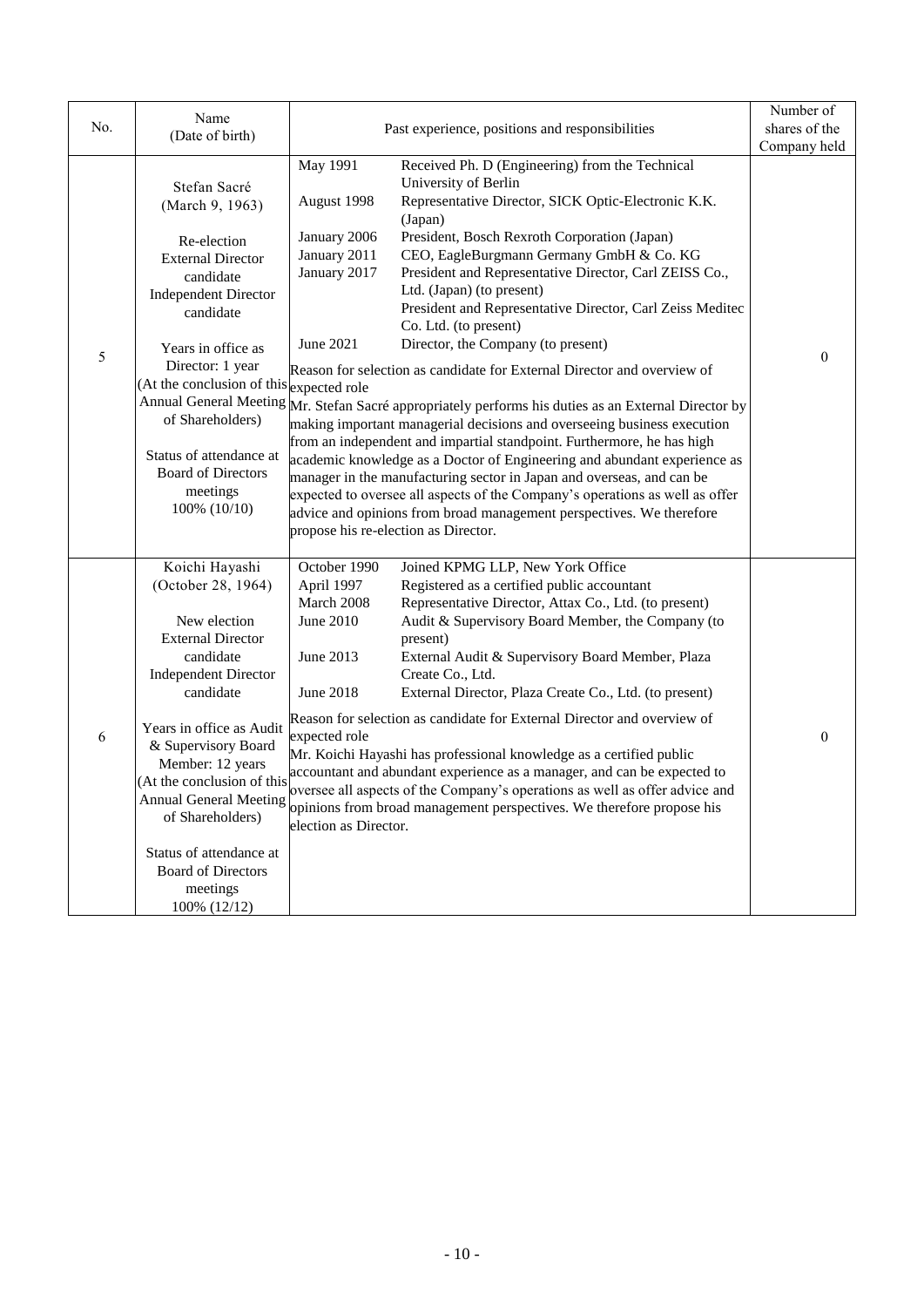#### (Notes)

- 1. Special interests between the candidates for Directors and the Company
	- (1) Ms. Noriko Asai serves as External Director of Ibiden Co., Ltd. and External Senior Director of Okuma Corporation. The Company and Ibiden Co., Ltd. have a business transaction relationship in selling manufactured goods, etc. However, the percentage of the amount of such transaction is tiny, at less than 1% of the consolidated net sales of the Company and Ibiden Co., Ltd. The Company and Okuma Corporation also have a business transaction relationship in selling manufactured goods, etc. However, the percentage of the amount of such transaction is tiny, at less than 1% of the consolidated net sales of the Company and Okuma Corporation.
	- (2) There are no special interests between the other candidates and the Company.
- 2. The Company has taken out a directors and officers liability insurance policy with an insurance company for Directors and Audit & Supervisory Board Members of the Company as the insureds. The policy is designed to cover damages resulting from the insured officers bearing liability with respect to the execution of their duties or being subject to claims related to the pursuit of such liability. However, there are certain exclusions, such as no coverage for liability arising from actions taken with the knowledge that they were in violation of laws and regulations. If each candidate is appointed as Director, he or she will be insured under the aforementioned insurance policy. Note that the Company bears the entire cost of insurance premiums. When the insurance policy next comes up for renewal, the Company plans to renew it with the same terms.
- 3. The Company will enter into an indemnification agreement with each candidate, which provides that the Company will indemnify the Director against the expenses stipulated in Article 430-2, Paragraph 1, Item 1 of the Companies Act and the losses stipulated in Item 2 of the same Paragraph, to the extent provided for by law.
- 4. Remarks in relation to the candidates for External Directors are stated below.
	- (1) The Company entered into an agreement with Ms. Noriko Asai and Mr. Stefan Sacré to limit their liabilities pursuant to Article 423, Paragraph 1 of the Companies Act to the minimum extent stipulated by Article 425, Paragraph 1 of the Companies Act. Subject to the approval of their reelection, the Company intends to continue the agreements with both of them. Subject to the approval of the election of Mr. Koichi Hayashi, the Company intends to conclude a similar liability limitation agreement with him.
	- (2) Ms. Noriko Asai, Mr. Stefan Sacré, and Mr. Koichi Hayashi are candidates for independent officers as stipulated by financial instruments exchanges.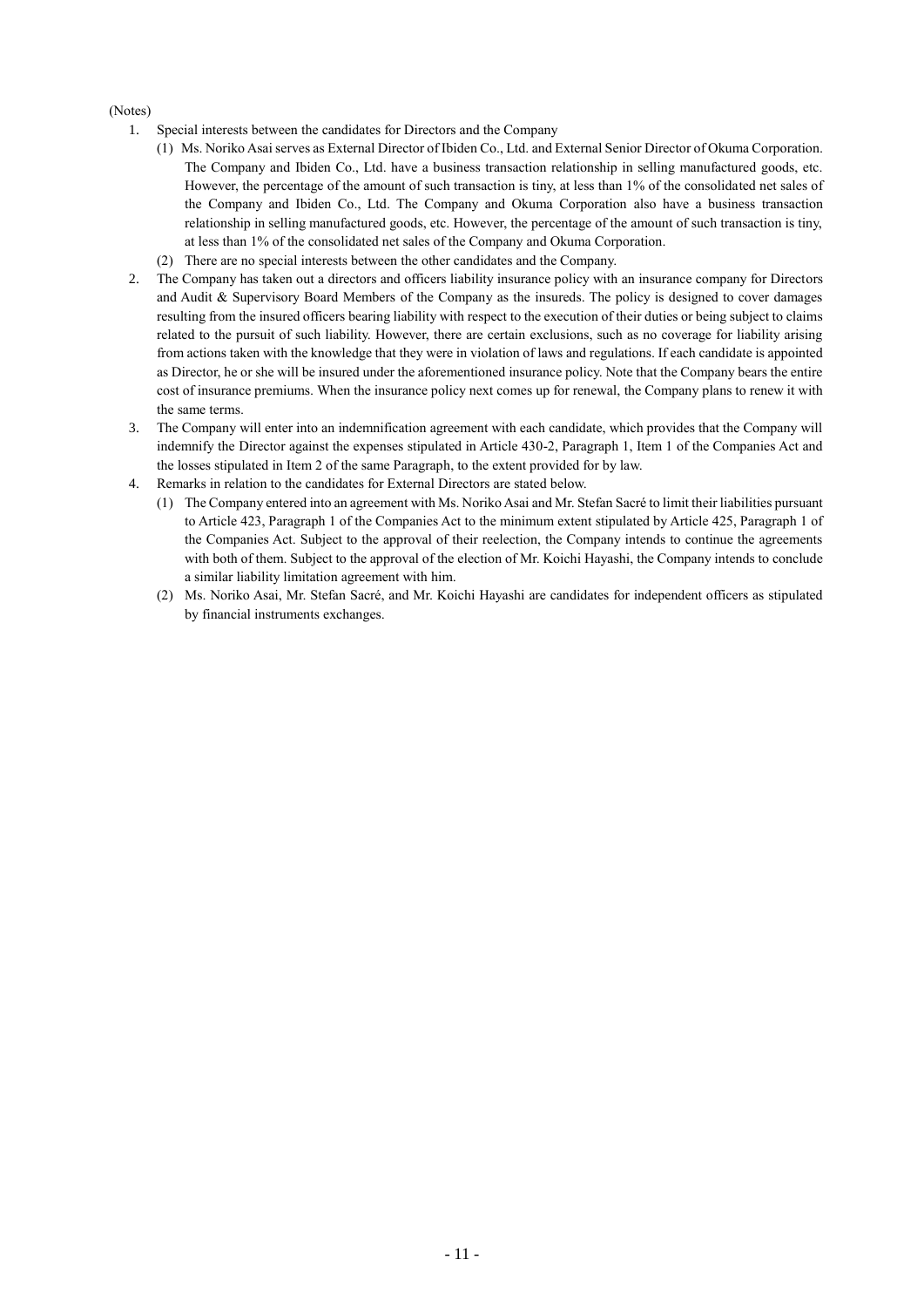Proposal 3: Election of Two (2) Audit & Supervisory Board Members

The terms of office of Audit & Supervisory Board Members, Mr. Koichi Hayashi and Mr. Takeshi Sawaizumi, will expire at the conclusion of this Annual General Meeting of Shareholders. Accordingly, we propose to elect two (2) Audit & Supervisory Board Members.

This proposal has already been approved by the Audit & Supervisory Board.

The candidates for Audit & Supervisory Board Member are as follows:

|                | Name                                                                                                                                                                                           |                                                                                                                                                                                                                                                                                                                                                                                                                                                                                                                                                                                                                                                                                                                                                                                                                                                                                                                                                                                                                                                                                                                             | Number of     |
|----------------|------------------------------------------------------------------------------------------------------------------------------------------------------------------------------------------------|-----------------------------------------------------------------------------------------------------------------------------------------------------------------------------------------------------------------------------------------------------------------------------------------------------------------------------------------------------------------------------------------------------------------------------------------------------------------------------------------------------------------------------------------------------------------------------------------------------------------------------------------------------------------------------------------------------------------------------------------------------------------------------------------------------------------------------------------------------------------------------------------------------------------------------------------------------------------------------------------------------------------------------------------------------------------------------------------------------------------------------|---------------|
| No.            | (Date of birth)                                                                                                                                                                                | Past experience and positions                                                                                                                                                                                                                                                                                                                                                                                                                                                                                                                                                                                                                                                                                                                                                                                                                                                                                                                                                                                                                                                                                               | shares of the |
|                |                                                                                                                                                                                                |                                                                                                                                                                                                                                                                                                                                                                                                                                                                                                                                                                                                                                                                                                                                                                                                                                                                                                                                                                                                                                                                                                                             | Company held  |
| $\mathbf{1}$   | Kiyoshi Miura<br>(July 3, 1957)<br>New election<br>External Audit &<br><b>Supervisory Board</b><br>Member candidate<br>Independent Audit &<br><b>Supervisory Board</b><br>Member candidate     | Joined Sumitomo Bank<br>April 1980<br>April 2010<br><b>Executive Officer</b><br>General Manager, North Osaka Corporate Banking<br>Division, Sumitomo Mitsui Banking Corporation<br>Managing Executive Officer secondarily responsible for<br>April 2012<br>Corporate Divisions<br>In charge of Western Japan Region<br>Representative Director and Executive Deputy President,<br>June 2014<br>Kansai Urban Banking Corporation<br>Representative Director and Executive Deputy President,<br>April 2019<br>Kansai Mirai Bank, Limited<br>Director<br>April 2020<br>Chairperson of the Board of Directors, SMBC Human<br>Career, Co., Ltd.<br>(to present) (scheduled to retire in June 2022)<br>Reason for selection as candidate for External Audit & Supervisory Board<br>Member<br>Mr. Kiyoshi Miura has experience developed over the years in financial<br>institutions as well as abundant experience and broad insight as a corporate<br>manager. We therefore propose his election as External Audit & Supervisory<br>Board Member in order for him to apply his experience and insight to the<br>Company's audit. | $\Omega$      |
| $\overline{2}$ | Tsuyoshi Takeuchi<br>(May 15, 1959)<br>New election<br>External Audit &<br><b>Supervisory Board</b><br>Member candidate<br>Independent Audit &<br><b>Supervisory Board</b><br>Member candidate | October 1983<br>Joined Peat Marwick Mitchell, Osaka Office (currently,<br>KPMG)<br>Registered as certified public accountant<br>April 1988<br>September 1993 Head of ASEAN Japan Center, KPMG Singapore Office<br>June 1999<br>Representative Partner, Century Audit Corporation<br>Representative Partner, Azsa Audit Corporation (currently,<br>June 2003<br>KPMG AZSA LLC)<br>Representative Director, PM Business Solutions Inc.<br><b>July 2021</b><br>(to present)<br>Reason for selection as candidate for External Audit & Supervisory Board<br>Member<br>Mr. Tsuyoshi Takeuchi has professional knowledge as a certified public<br>accountant and abundant overseas experience. We therefore propose his<br>election as External Audit & Supervisory Board Member in order for him to<br>apply his experience and insight to the Company's audit.                                                                                                                                                                                                                                                                  | $\theta$      |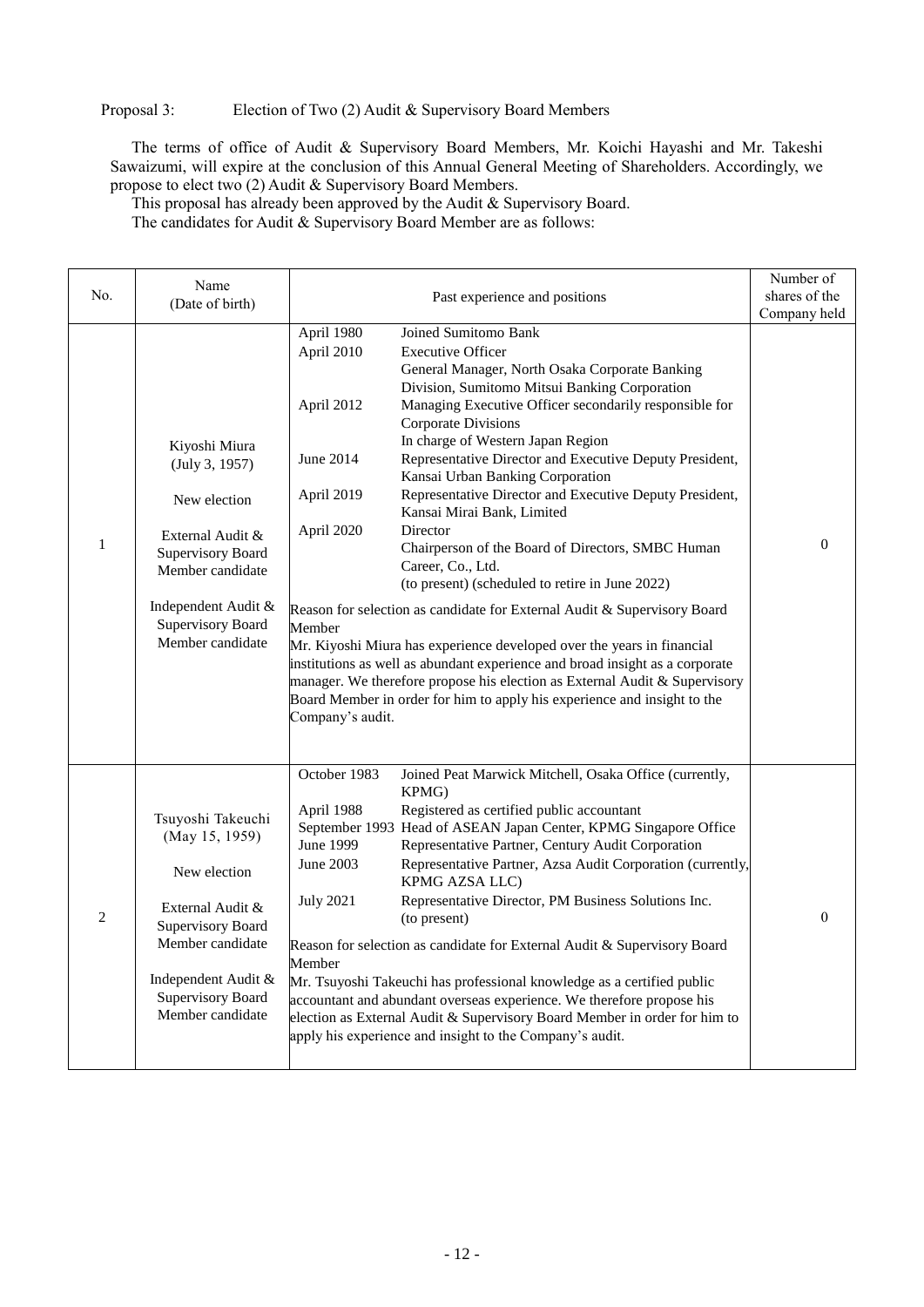#### (Notes)

- 1. There are no special interests between each candidate for Audit & Supervisory Board Member and the Company.
- 2. Mr. Kiyoshi Miura and Mr. Tsuyoshi Takeuchi are candidates for External Audit & Supervisory Board Members.
- 3. The Company has taken out a directors and officers liability insurance policy with an insurance company for Directors and Audit & Supervisory Board Members of the Company as the insureds. The policy covers damages resulting from the insured officers bearing liability with respect to the execution of their duties or being subject to claims related to the pursuit of such liability. However, there are certain exclusions, such as no coverage for liability arising from actions taken with the knowledge that they were in violation of laws and regulations. If each candidate is appointed as Audit & Supervisory Board Member, he or she will be insured under the aforementioned insurance policy. Note that the Company bears the entire cost of insurance premiums. When the insurance policy next comes up for renewal, the Company plans to renew it with the same terms.
- 4. The Company will enter into an indemnification agreement with each candidate, which provides that the Company will indemnify the Audit & Supervisory Board Member against the expenses stipulated in Article 430-2, Paragraph 1, Item 1 of the Companies Act and the losses stipulated in Item 2 of the same Paragraph, to the extent provided for by law.
- 5. Remarks in relation to the candidates for External Audit & Supervisory Board Members are stated below.
	- (1) Subject to the approval of the election of Mr. Kiyoshi Miura and Mr. Tsuyoshi Takeuchi, the Company intends to conclude liability limitation agreements with them to limit their liabilities pursuant to Article 423, Paragraph 1 of the Companies Act to the minimum extent stipulated by Article 425, Paragraph 1 of the Companies Act.
	- (2) Mr. Kiyoshi Miura and Mr. Tsuyoshi Takeuchi are candidates for independent officers as stipulated by financial instruments exchanges.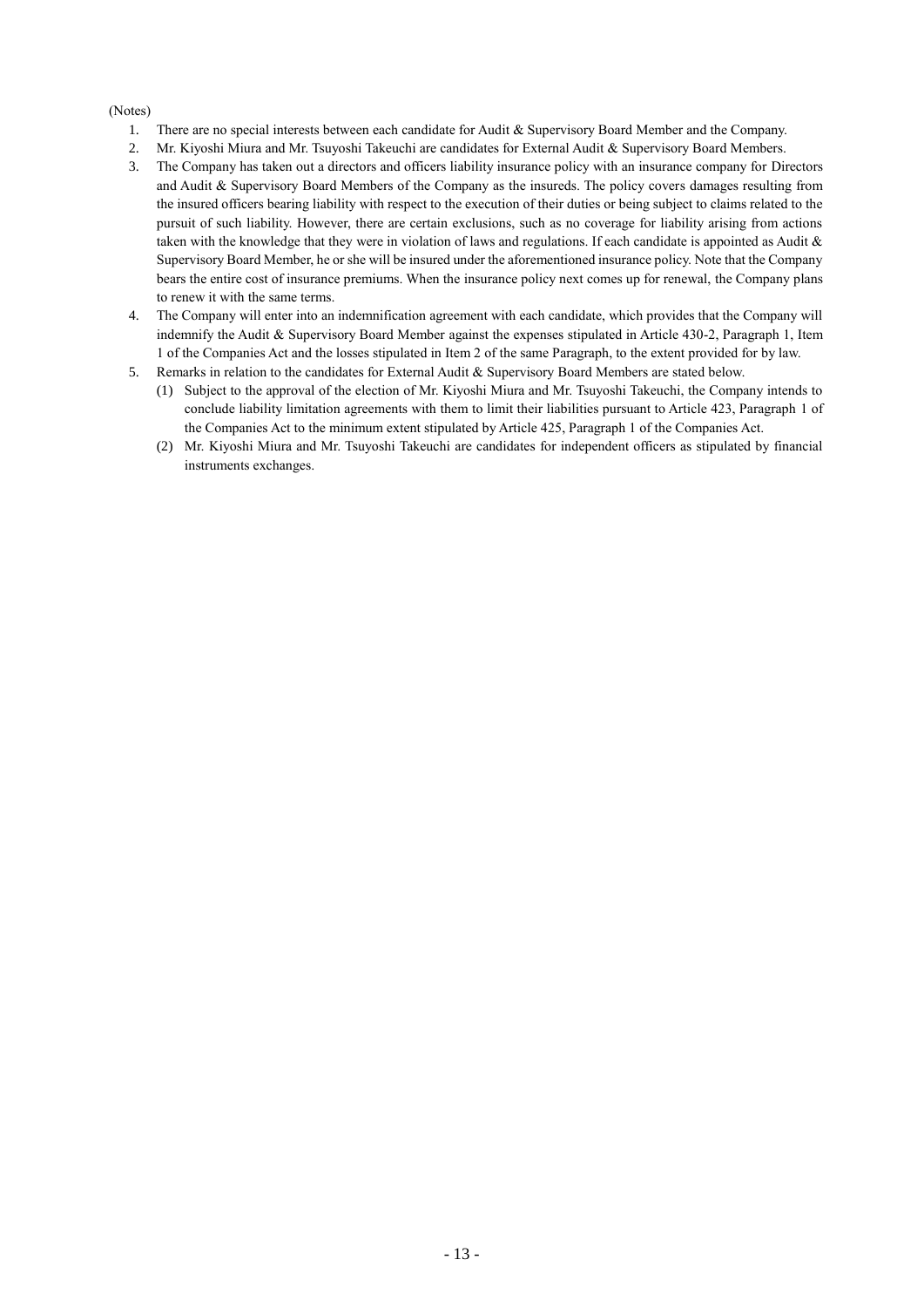### **(Reference)**

#### **Criteria for judging the independence of External Directors and External Audit & Supervisory Board Members of the Company**

The Company deems an external officer or a candidate for external officer to be independent from the Company if the officer or the candidate are judged to have no risk of generating conflicts of interest with ordinary shareholders of the Company. "No risk of generating conflicts of interest with ordinary shareholders of the Company" refers to the case where an external officer or a candidate for external officer is deemed not to fall under any of the following items.

- (1) A person for which the Company and/or its affiliate (collectively, the "Group") is a major business partner
- (2) A major shareholder (Note 1) of the Company or a person executing the operations ("Executing Person") thereof (Note 2)
- (3) A person in which the Group holds 10% or more of the total voting rights directly or indirectly, or an Executing Person thereof
- (4) A major business partner (Note 3) of the Group or an Executing Person thereof
- (5) A person who belongs to an audit corporation which is an Accounting Auditor of the Company or its consolidated subsidiary
- (6) A consultant, an attorney, a certified public accountant, or a person providing other professional services who has received a large amount of money or other properties (Note 4) from the Group, other than as compensation for being a Director or Audit & Supervisory Board Member (if the recipient of such properties is a corporation, partnership or any other organization, such as a consulting firm, law office and accounting office, this item applies to any person belonging to such organization)
- (7) A person who has received a large amount of donations (Note 5) from the Group (if the recipient of such donations is a corporation, partnership or an organization, this item applies to an Executing Person of such organization)
- (8) An Executing Person of a company that elects an Executing Person of the Group as its officer
- (9) A person that falls under any of the above items 2 to 8 in the past three (3) years
- (10) If a person that falls under any of the above items 1 to 8 is a person in an important position (Note 6), a spouse or a relative within the second degree of kinship thereof
- (11) Other than the items set forth above, a person who is at risk of generating conflicts of interest with ordinary shareholders and is reasonably deemed to be in a situation where he/she is unable to perform duties as an independent external officer

(Notes)

- 1. "A major shareholder" refers to a shareholder who holds 10% or more of voting rights under the name of itself or another person at the end of the most recent fiscal year of the Company.
- 2. "Executing Person" refers to an executive director, executive officer, operating officer, and a person equivalent thereto as well as an employee of a corporation or an organization. A non-executive director shall be also included in the above in case of judging the independence of an External Audit  $\&$ Supervisory Board Member.
- 3. As to "a major business partner," the significance of such transaction for the Group and for the major business partner shall be assessed using an appropriate index, and an outline of the result thereof shall be disclosed, so that the Company may practically determine the degree of risk of generating conflicts of interest.

A major business partner refers to a person who makes payment to the Company that accounts for 2% or more of the Company's annual consolidated net sales in the most recent fiscal year.

- 4. As to "a large amount of money and other properties," the significance of such money and properties for the Group and for the recipient shall be assessed using an appropriate index, and an outline of the result thereof shall be disclosed.
- 5. As to "a large amount of donations," the significance of such donation for the Group and for the recipient shall be assessed using an appropriate index, and an outline of the result thereof shall be disclosed.
- 6. "A person in an important position" refers to an executive director, executive officer, operating officer or an employee who is in an upper management position such as department manager or higher.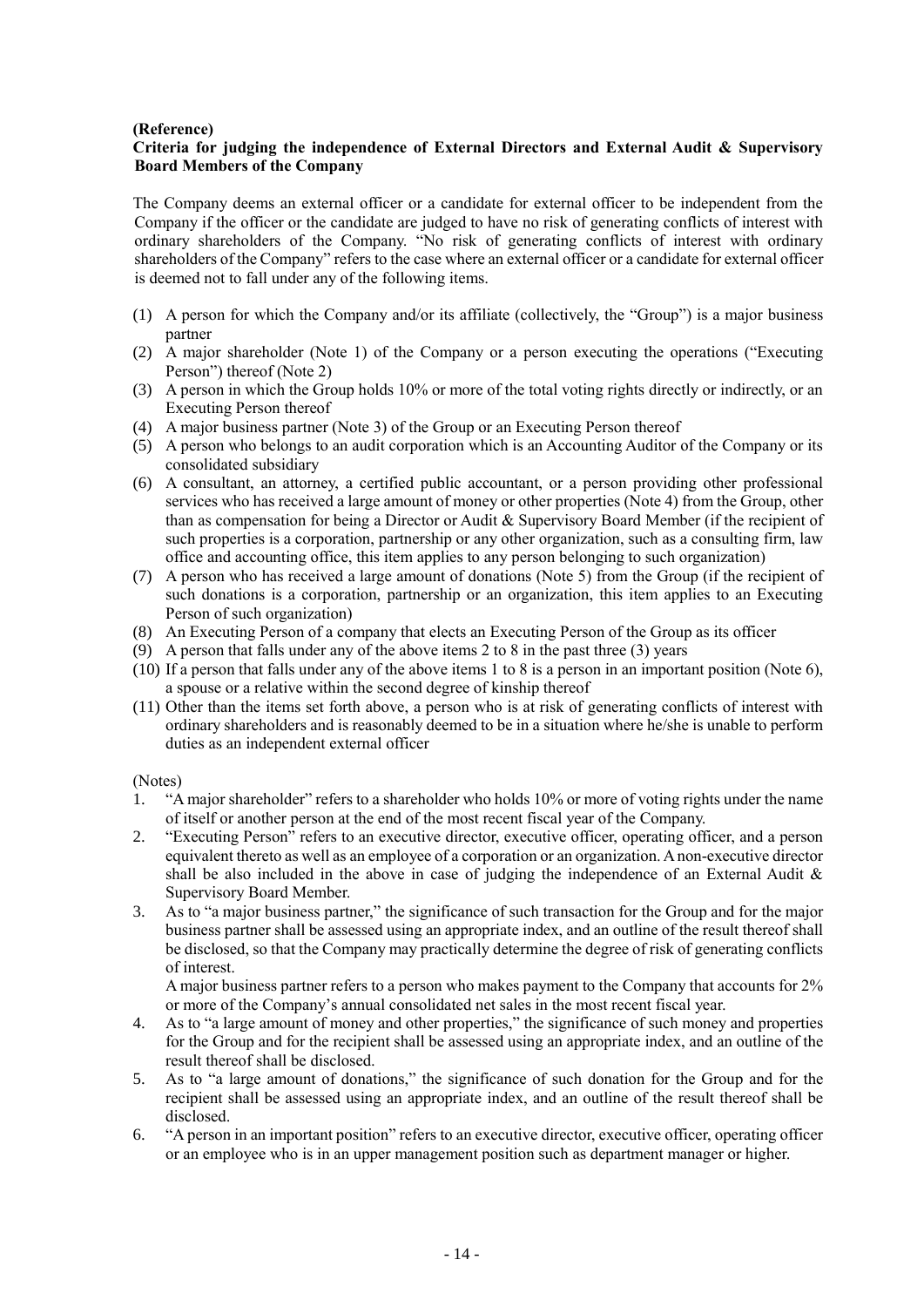(Reference) Composition of Officers (after June 24, 2022)

Each Company Director and Audit & Supervisory Board Member elected by the approval for the Proposal has the following expertise and experience.

|                |                           |                   |                                                                                                 |        |     |                    |                | Significant concurrent positions |
|----------------|---------------------------|-------------------|-------------------------------------------------------------------------------------------------|--------|-----|--------------------|----------------|----------------------------------|
| No.            | Attribution               | Name              | Job title                                                                                       | Gender | Age | Years in           | The number of  | Of which, the number             |
|                |                           |                   |                                                                                                 |        |     | office             | companies      | of listed companies              |
|                | Internal                  | Kazunori Kajimoto | Representative Director<br>Chairperson of the Board of Directors and<br>Chief Executive Officer | Male   | 65  | 18                 |                |                                  |
| $\overline{2}$ | Internal                  | Katsuhito Okuoka  | President and Chief Operating Officer                                                           | Male   | 54  | 6                  |                |                                  |
| 3              | Internal                  | Yusuke Hirako     | Director<br>Managing Executive Officer                                                          | Male   | 59  | (New)<br>election) |                |                                  |
| 4              | External<br>(Independent) | Noriko Asai       | <b>External Director</b>                                                                        | Female | 57  |                    | 3              | 2                                |
|                | External<br>(Independent) | Stefan Sacré      | <b>External Director</b>                                                                        | Male   | 59  |                    | $\overline{2}$ |                                  |
| 6              | External<br>(Independent) | Koichi Hayashi    | <b>External Director</b>                                                                        | Male   | 57  | (New)<br>election) | $\Omega$       |                                  |

|     |                     |                   |                                              |      |     |           |               | Significant concurrent positions |
|-----|---------------------|-------------------|----------------------------------------------|------|-----|-----------|---------------|----------------------------------|
| No. | Attribution<br>Name |                   | Job title<br>Gender                          |      | Age |           | The number of | Of which, the number             |
|     |                     |                   |                                              |      |     | office    | companies     | of listed companies              |
|     | Internal            | Masafumi Kokubo   | Standing Audit & Supervisory Board<br>Member | Male | 61  |           |               |                                  |
|     |                     |                   |                                              |      |     |           |               |                                  |
|     | External            | Shuzo Hashimoto   | External Audit & Supervisory Board           | Male | 66  |           |               |                                  |
|     | (Independent)       |                   | Member                                       |      |     |           |               |                                  |
|     | External            | Kiyoshi Miura     | External Audit & Supervisory Board           | Male | 64  | (New)     |               |                                  |
|     | (Independent)       |                   | Member                                       |      |     | election) |               |                                  |
|     | External            |                   | External Audit & Supervisory Board           | Male | 63  | (New)     |               |                                  |
|     | (Independent)       | Tsuyoshi Takeuchi | Member                                       |      |     | election) |               |                                  |

(Note) Mr. Kiyoshi Miura will retire as Director and Chairperson of the Board of Directors of SMBC Human Career, Co., Ltd. in June 2022.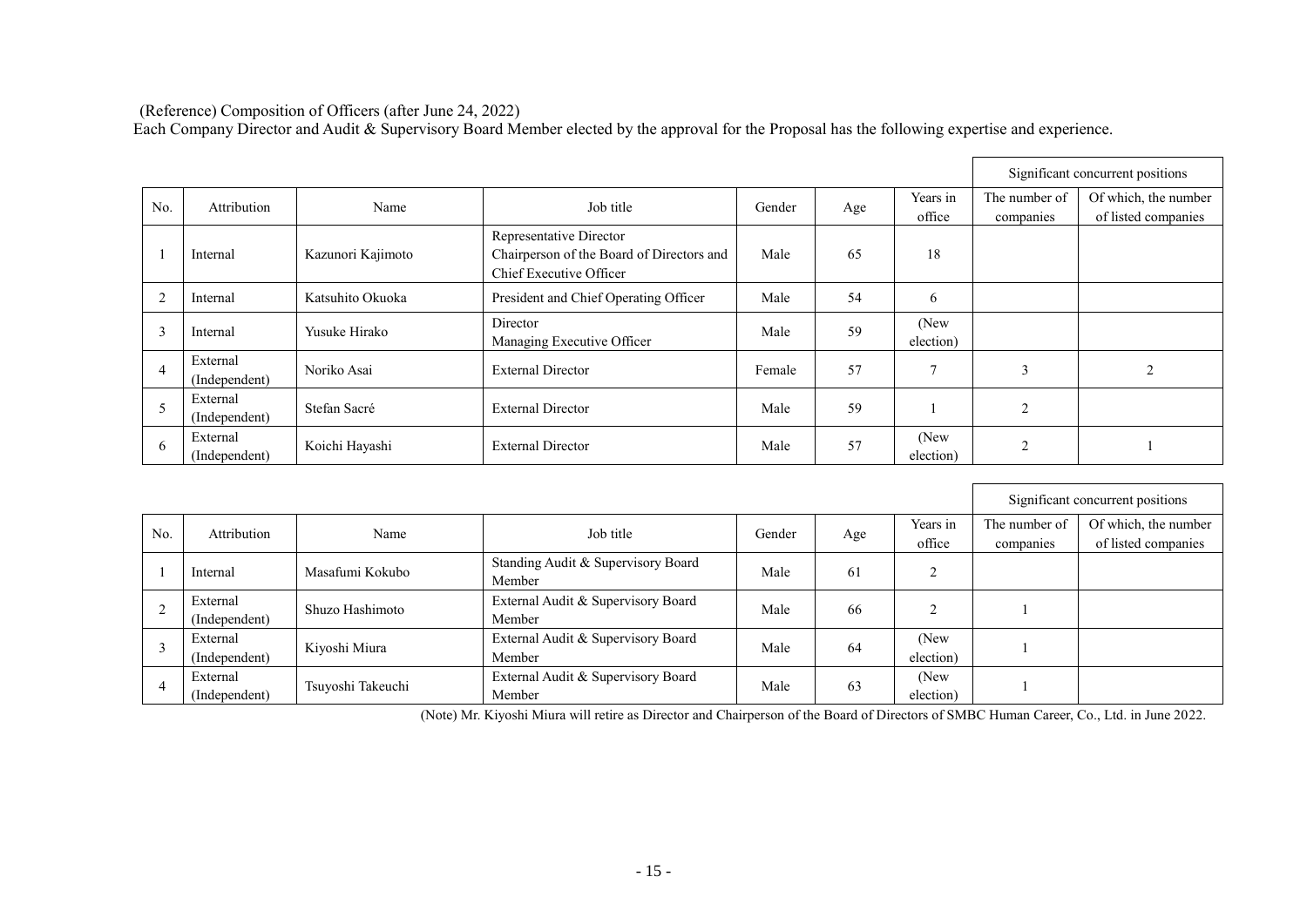| No. | Name              | Corporate<br>management | Manufacturing,<br>technology,<br>research and<br>development | Quality and<br>safety | Sales and<br>marketing | Finance and<br>accounting | Legal affairs<br>and risk<br>management | DX and IT | Sustainability<br>and<br>environment | International<br>experience |
|-----|-------------------|-------------------------|--------------------------------------------------------------|-----------------------|------------------------|---------------------------|-----------------------------------------|-----------|--------------------------------------|-----------------------------|
|     | Kazunori Kajimoto |                         |                                                              |                       |                        |                           |                                         |           |                                      |                             |
|     | Katsuhito Okuoka  |                         |                                                              |                       |                        |                           |                                         |           |                                      |                             |
|     | Yusuke Hirako     |                         |                                                              |                       |                        |                           |                                         |           |                                      |                             |
|     | Noriko Asai       |                         |                                                              |                       |                        |                           |                                         |           |                                      |                             |
|     | Stefan Sacré      |                         |                                                              |                       |                        |                           |                                         |           |                                      |                             |
|     | Koichi Hayashi    |                         |                                                              |                       |                        |                           |                                         |           |                                      |                             |

| No. | Name              | Corporate<br>management | Manufacturing,<br>technology,<br>research and<br>development | Quality and<br>safety | Sales and<br>marketing | Finance and<br>accounting | Legal affairs<br>and risk<br>management | DX and IT | Sustainability<br>and<br>environment | International<br>experience |
|-----|-------------------|-------------------------|--------------------------------------------------------------|-----------------------|------------------------|---------------------------|-----------------------------------------|-----------|--------------------------------------|-----------------------------|
|     | Masafumi Kokubo   |                         |                                                              |                       |                        |                           |                                         |           |                                      |                             |
|     | Shuzo Hashimoto   |                         |                                                              |                       |                        |                           |                                         |           |                                      |                             |
|     | Kiyoshi Miura     |                         |                                                              |                       |                        |                           |                                         |           |                                      |                             |
|     | Tsuyoshi Takeuchi |                         |                                                              |                       |                        |                           |                                         |           |                                      |                             |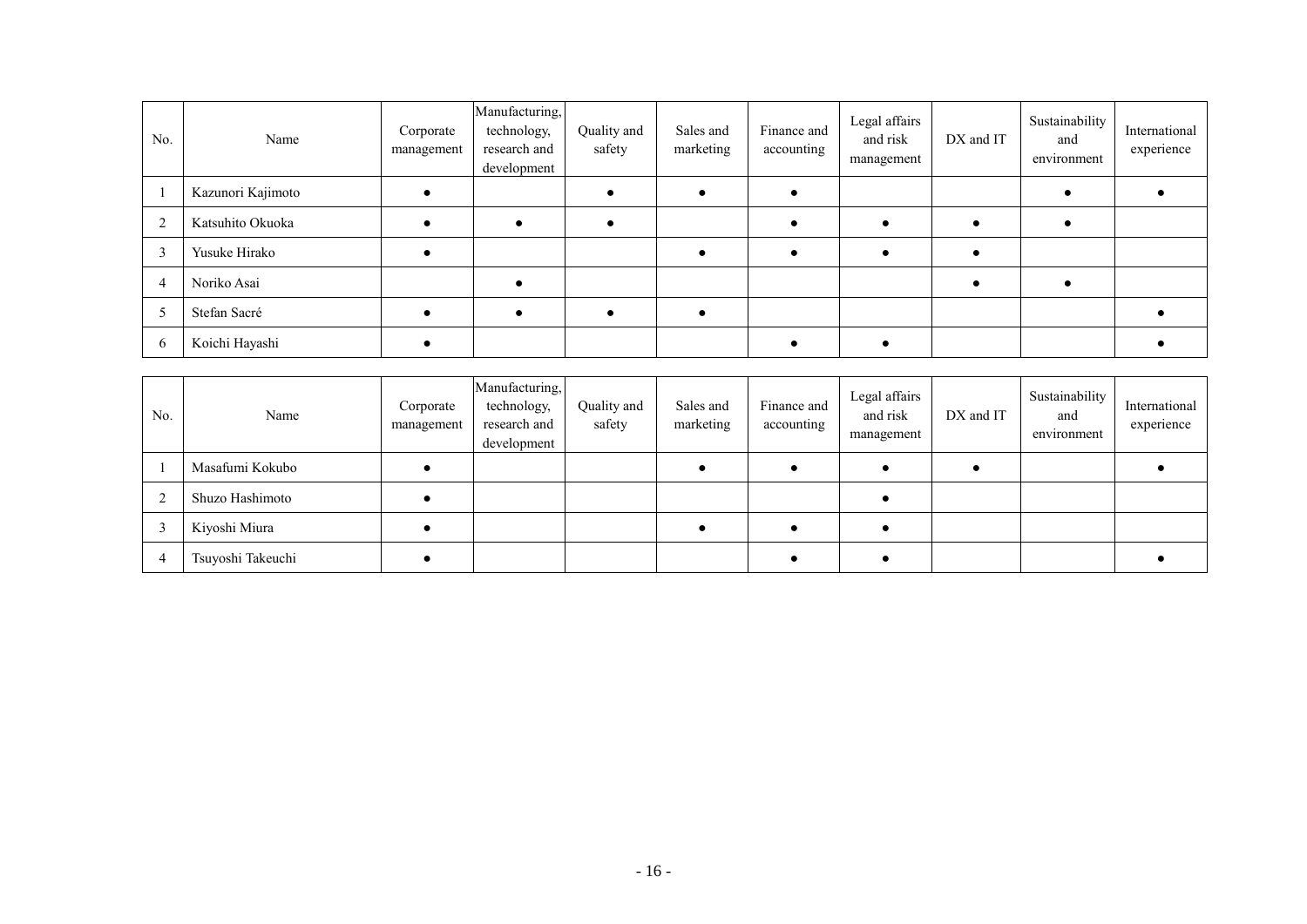| Corporate management                                      | Experience and knowledge of corporate management and<br>business operation, which are necessary to fulfill medium-to-<br>long-term business goals, practice the Corporate Philosophy of<br>"contributing to building rich society," and grow together with<br>society sustainably | Finance and accounting               | Experience and knowledge of finance and accounting, which are<br>necessary to disclose financial information, raise finance properly<br>and aim to increase the Company's corporate value that satisfies<br>both investing in growth and returning profits to shareholders<br>based on the sound financial standing |
|-----------------------------------------------------------|-----------------------------------------------------------------------------------------------------------------------------------------------------------------------------------------------------------------------------------------------------------------------------------|--------------------------------------|---------------------------------------------------------------------------------------------------------------------------------------------------------------------------------------------------------------------------------------------------------------------------------------------------------------------|
| Manufacturing,<br>technology, research and<br>development | Experience and knowledge of manufacturing, technology,<br>research and development, which are necessary to engage in<br>R&D of automation and fluid control technologies and<br>manufacture products that contribute to solving challenges faced<br>by society                    | Legal affairs and risk<br>management | Experience and knowledge of legal affairs and risk management,<br>which are necessary to develop a foundation for sustainable<br>corporate value enhancement by establishing a governance system,<br>improving compliance, and thoroughly managing risks                                                            |
| Quality and safety                                        | Experience and knowledge of quality and safety, which are<br>necessary to deliver high-quality and safe products to society and<br>create a work environment that gives due consideration to<br>occupational safety and health within the organization                            | DX and IT                            | Experience and knowledge of DX and IT, which are necessary to<br>promote the creation of new value, such as improving operational<br>efficiency and optimizing business processes by utilizing newly<br>introduced core systems and integrating digital technologies and<br>data                                    |
| Sales and marketing                                       | Experience and knowledge of sales and marketing, which are<br>necessary to develop marketing activities that satisfy customers,<br>strengthen sales capabilities and respond to customers' needs to<br>become the company of choice                                               | Sustainability and<br>environment    | Experience and knowledge of sustainability and environment to<br>actively promote sustainability and environmental initiatives to<br>realize a sustainable society, which are essential for the Company's<br>medium-to-long-term development as a company that contributes<br>to society                            |
|                                                           |                                                                                                                                                                                                                                                                                   | International experience             | Experience and knowledge of overseas businesses, management,<br>culture, etc., which are necessary to accelerate globalization and<br>fulfill management strategies for expanding overseas markets                                                                                                                  |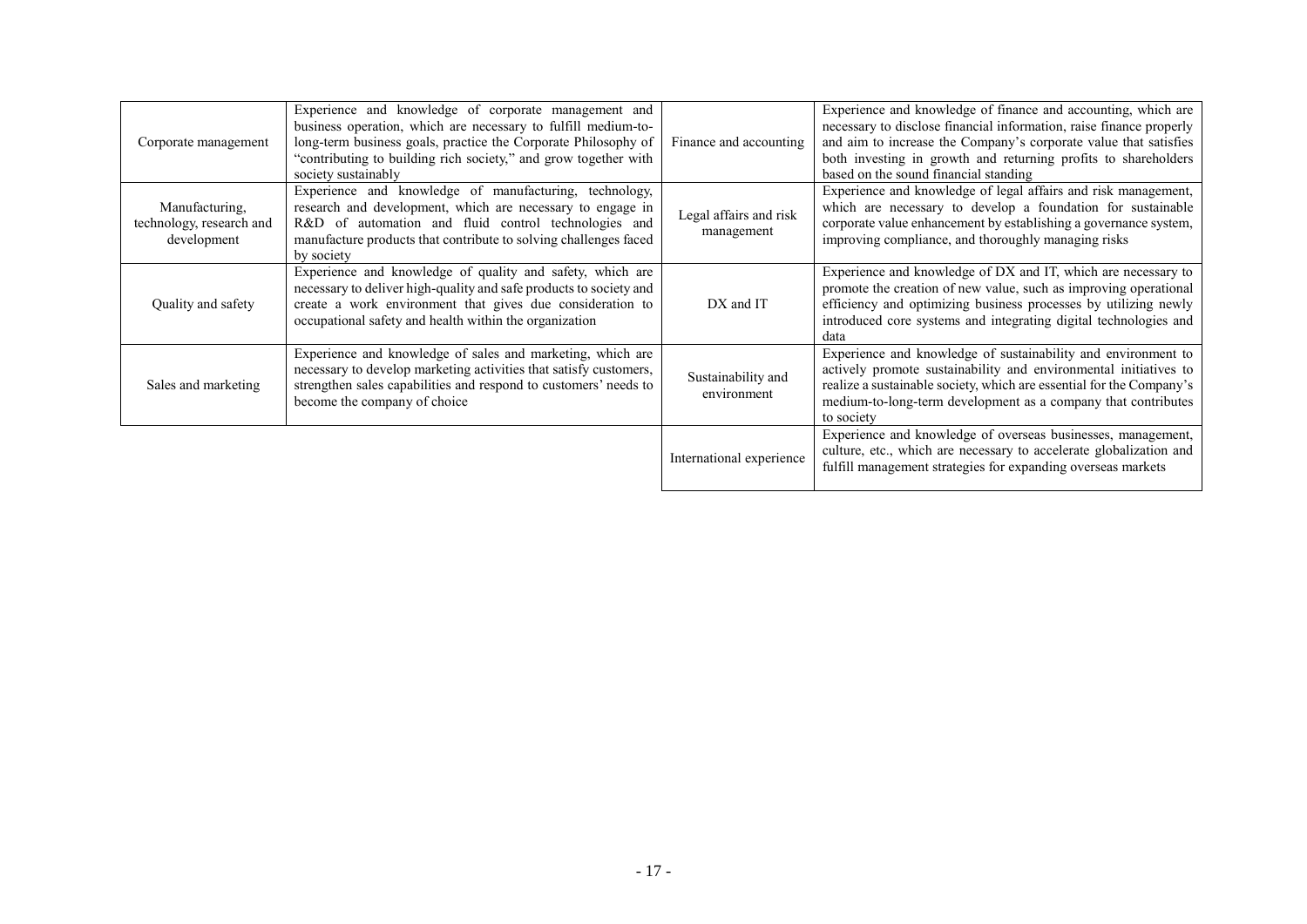(Appendix)

# **Business Report**

(April 1, 2021 – March 31, 2022)

### **1. Current Status of the Corporate Group**

# **(1) Business progress and results**

#### **General overview**

During the fiscal year under review, the Japanese economy recovered gradually as normalization from the coronavirus (COVID-19) pandemic progressed, and production activities in the manufacturing industry continued to improve, despite the impact of constraints on the supply of semiconductors and other components and raw materials.

The recovery of capital investment progressed as corporate earnings picked up and efforts were made in growth areas such as the environment, although there were some strengths and weaknesses depending on the industry. In addition, investment in the electronics industry remained strong, driven by growing applications of information and communications technologies such as 5G and IoT.

The outlook for overseas economies remained uncertain due to a resurgence of COVID-19. However, the U.S. economy was on an expansion trend, backed by the vaccine rollout and investment to address labor shortages, and demand in the semiconductor and automobile markets remained high. In China, meanwhile, demand was strong in many markets, including 5G and rechargeable batteries, and capital investment continued to be active in the manufacturing industry as a whole. As for Southeast Asia, production recovered due to the gradual easing of activity restrictions, which supported the economy as exports increased.

Under such circumstances, in results for the consolidated fiscal year under review, the CKD Group (the "Group") recorded 142,199 million yen in net sales, up 33.2% year on year, 17,879 million yen in operating profit, up 132.2% year on year, 18,043 million yen in ordinary profit, up 130.6% year on year, and 12,567 million yen in profit attributable to owners of parent, up 138.3% year on year.

| Segment                    | Amount                | Change YoY           | Composition ratio |  |  |
|----------------------------|-----------------------|----------------------|-------------------|--|--|
| <b>Automatic Machinery</b> | 16,808 million yen    | Jp 18.7%             | 1.8%              |  |  |
| Components                 | $125.390$ million ven | Up 35.5%             | 88.2%             |  |  |
| Total                      | $142,199$ million yen | $U_{\text{D}}$ 33.2% | 100.0%            |  |  |

#### **Net sales by segment**

#### **Overview by segment**

#### **<Automatic Machinery>**

#### **Main products**

- Automatic (pharmaceutical, food, and medical equipment) packaging systems
- · Image processing inspection systems
- Lithium-ion battery manufacturing systems
- 3D solder paste inspection machines
- Systems for making lamps and bulbs

#### **Overview of the fiscal year under review**

With regard to the Automatic Machinery segment, in industrial machinery, sales of 3D solder paste inspection machines rose, but sales of lithium-ion battery manufacturing systems fell. As for automatic packaging systems, sales to the pharmaceutical industry increased, although sales to the food industry decreased.

As a result, net sales amounted to 16,808 million yen, up 18.7% year on year, while segment profit was 2,413 million yen, up 45.4% year on year.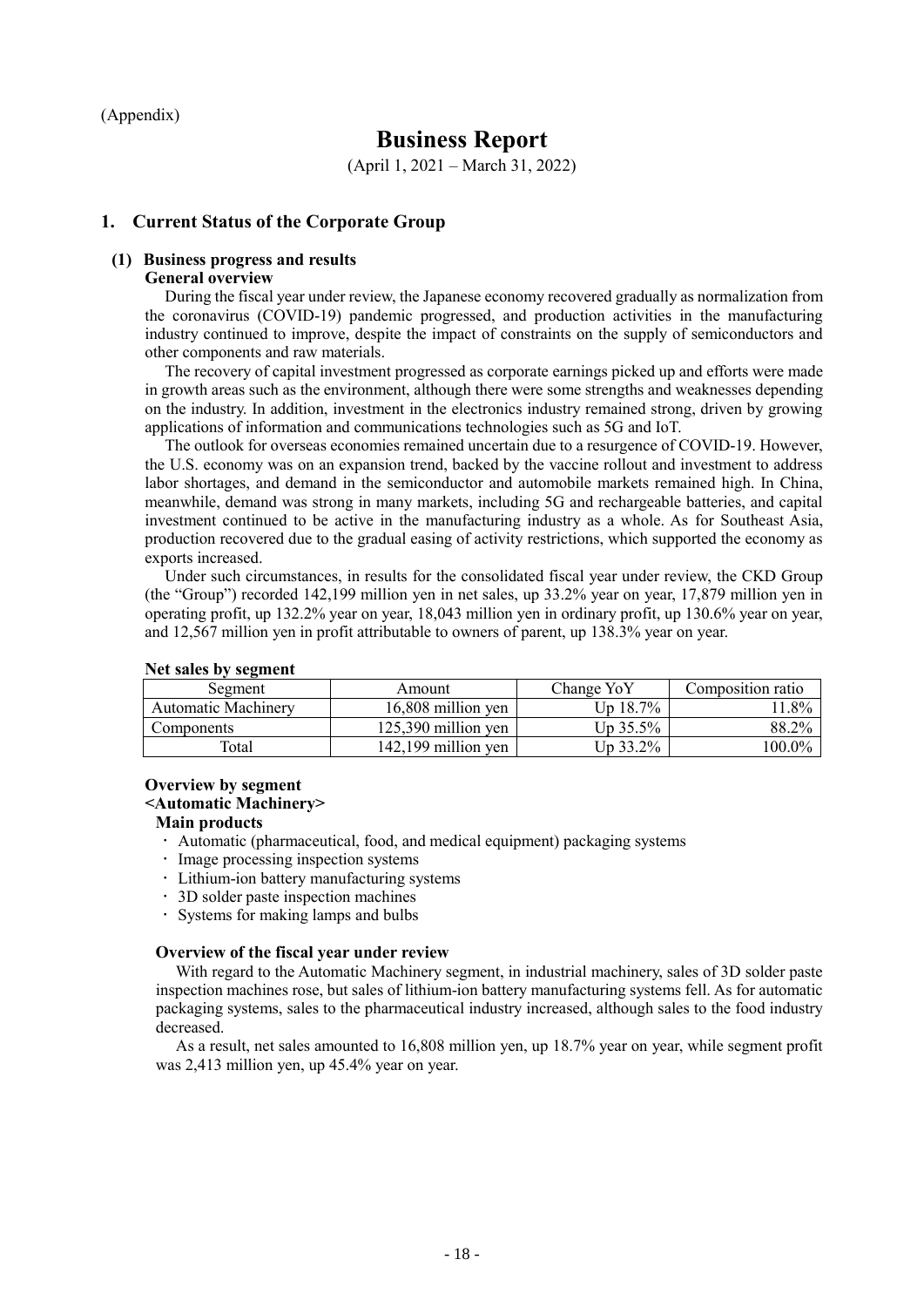#### **<Components>**

#### **Main products**

- Drive components
- Pneumatic control components
- Pneumatic related components
- Fluid control components

#### **Overview of the fiscal year under review**

With regard to the Components segment, sales for semiconductor manufacturing equipment increased in the domestic market as a result of strong demand for semiconductors due to the rollout of 5G and other factors. In the automotive market, sales for manufacturing equipment related to environmentally friendly vehicles rose, as did sales to the machine tools industry, where demand is strong for semiconductors and automotive equipment.

As for overseas markets, sales increased in China, where capital investment continued in the manufacturing industry as a whole, and in South Korea and Taiwan, where semiconductor capital investment was steady. Sales also grew in Europe and the U.S., where economic activity has continued to recover, and in Southeast Asia due to the easing of activity restrictions.

As a result, net sales amounted to 125,390 million yen, up 35.5% year on year, while segment profit was 19,443 million yen, up 93.0% year on year thanks to increased sales and the impact of productivity improvements.

### **(2) Status of capital investment**

Regarding capital expenditures during the fiscal year under review, as a result of acquisition of land and buildings for a production plant in Thailand, investment in semiconductors at a plant in the United States, investment in increased production at a plant in China, expansion of clean room floorspace at the Tohoku Plant, and updates to machinery and metal molds, capital expenditures were 325 million yen in the Automatic Machinery segment, 9,037 million yen in the Components segment, and 9,596 million yen in total.

#### **(3) Status of financing**

The Company has entered into syndicated commitment line contracts totaling 10,000 million yen with three correspondent financial institutions on June 18, 2020, for the purpose of enabling stable and flexible financing in preparation for changes in the business environment due to the spread of COVID-19. As of the end of the fiscal year under review, there were no outstanding borrowings based on these contracts.

#### **(4) Issues to be addressed**

#### **[1] Initiatives in response to the New Normal**

The impact of COVID-19 has massively changed society's values and the markets themselves. As the New Normal is causing new values to take root, the Company will continue to take measures to prevent infection, and work to streamline its operations while advancing digitization and flexible work styles such as remote work. In addition, the Company will steadily make capital expenditures essential for medium-to-long-term growth while focusing on the situation. In order to fulfill its corporate social responsibility, the Company will contribute to the environment and society while linking this to continuous growth.

Specifically, in the Automatic Machinery business, the Company will enhance its services in close collaboration with its customers, promoting web-based remote functional and factory acceptance tests (FAT) for automatic packaging machines for pharmaceuticals, in order to prepare for movement restrictions in various countries due to the impact of COVID-19.

In the Components business, the Company will further enhance digital content to enable remote product introductions and virtual factory tours in order to reduce lost opportunities such as sales through face-to-face meetings and participation in trade shows. Furthermore, progress in automation and labor saving at production sites are expected to accelerate in the future with the aim of solving social issues such as labor shortages, and the Company will contribute to development and solving social issues through this business by developing IoT-related equipment, sensors, image processing software, and other products that contribute to automation and labor saving.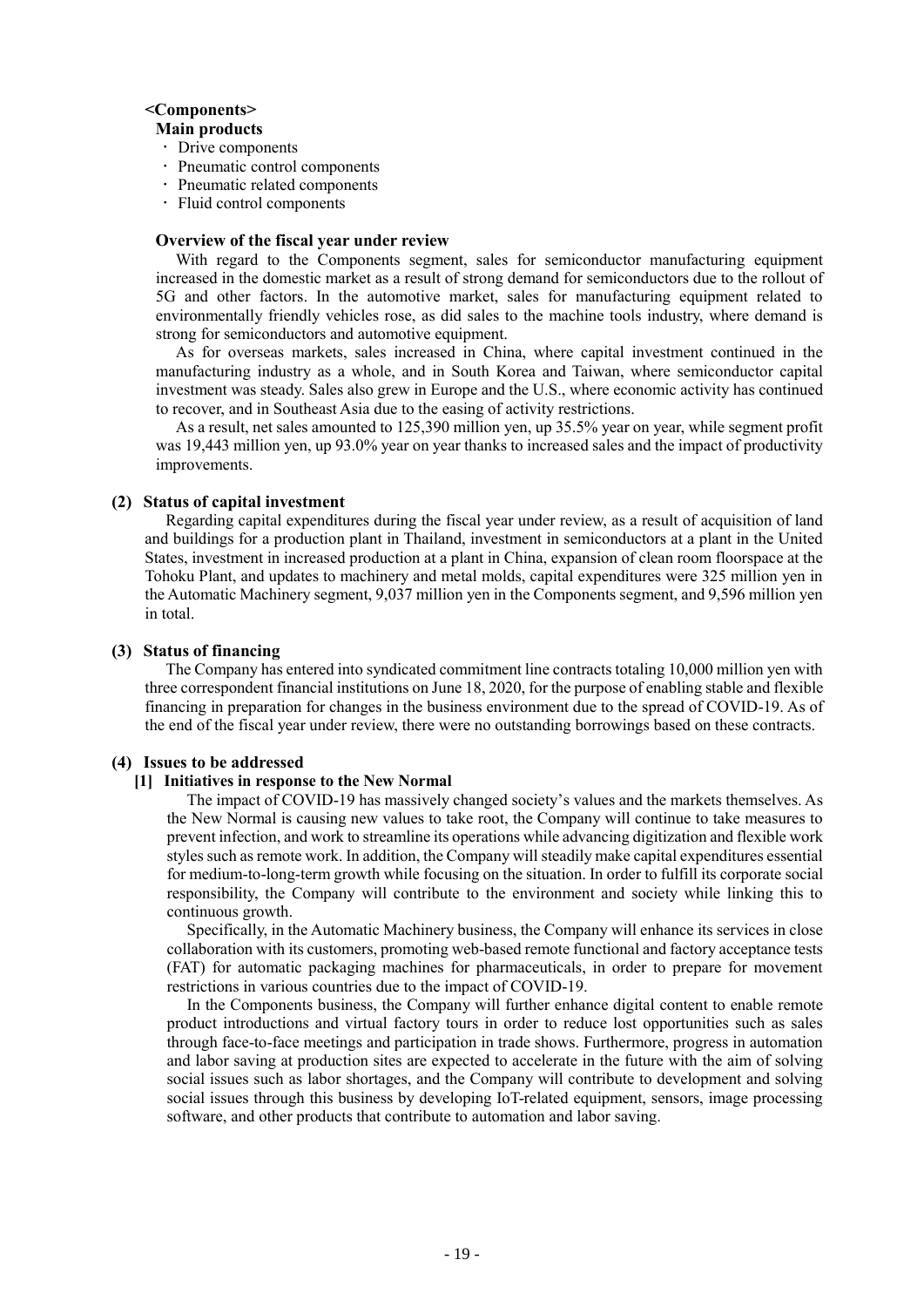#### **[2] Initiatives for medium- to long-term growth**

Amid the emergence of new values, in 2021 the Company revised its 10-Year Vision, which is the long-term management vision created in 2016, in consideration of the business environment and changes in society.

The revision aims to accelerate globalization and establish a sustainable management foundation, without changing the direction of the Vision's basic policies. In addition, a new basic policy was added to the three existing ones, making a total of four, in order to further clarify the Company's focus on human resources.

(a) Challenge new business activities and markets

The Company will take on a variety of challenges with the aims of launching new businesses and opening up new markets. The new business the Company is concentrating its efforts on the most is the electric motion product business. In this business, the Company will work to meet the increasingly diverse needs of its customers by combining the compact, powerful, and easyto-maintain features of its conventional pneumatic components with the features of its electric components that are capable of high-accurate position control. The Company will also strengthen initiatives from development to sales by increasing synergy with CKD NIKKI DENSO CO., LTD., a Group company. The Company will contribute to the enrichment of society with new technologies, such as new inspection devices leveraging the inspection technologies cultivated in the pharmaceuticals market, and assistance devices (powerful arm) to realize safe and comfortable working environments.

(b) Accelerate globalization and expand overseas markets

The Company aims to expand overseas markets by advancing selection and concentration of highly competitive products by region. In the Automatic Machinery business, in order to enter the Chinese pharmaceutical manufacturing market, the Company will locally develop dedicated machines for the Chinese market, and enhance its local support capabilities, including service. In the Components business, the Company will leverage the Tohoku Plant to further boost its global rollout of high-performance products. In the U.S., the Company will enhance the functions of the Technical Center to promote planning and development of products closely attuned to its customers, and support local needs by opening a new production base. In the European market, the Company will actively pursue market development, including through alliances. In this manner, the Company will develop products and business strategies tailored to each region and country of the overseas markets, and enhance its local support capabilities by promoting locally based activities while incorporating the culture and human resources of each country.

(c) Establish a sustainable management foundation

The Company will establish a management foundation for achieving sustainable growth, while contributing to the environment and society through its businesses. To this end, the Company will leverage its digital technologies and ERP software system to further improve productivity with an optimized organization. In addition, the Company also aims to be a sustainable enterprise by advancing corporate social responsibility (CSR) activities and initiatives aimed at solving environment and social issues.

(d) Build a corporate culture with faith in human resources

One of the Group's key corporate commitments is creating a "Corporate Culture with Faith in Human Resources." Human resources are valuable corporate assets, and a key management resource for the sustained development and growth of the Company. Therefore, in 2021 the Company has revised its long-term management vision, 10-Year Vision, adding a fourth basic policy, "build a corporate culture with faith in human resources" in order to overcome major societal change and harness it for growth.

The Company believes that its human resources are the most important key to improving its operations. The Company therefore will focus on creating workplaces that increase employee engagement by systematically developing digital human resources in addition to the next generation of leaders and global human resources, and creating environments and systems that enable all employees to play an active role.

The Company's action plan relating to promoting women's career advancement has set a target of having at least 10% of managerial positions filled by women by fiscal 2030, and the Company is advancing this plan.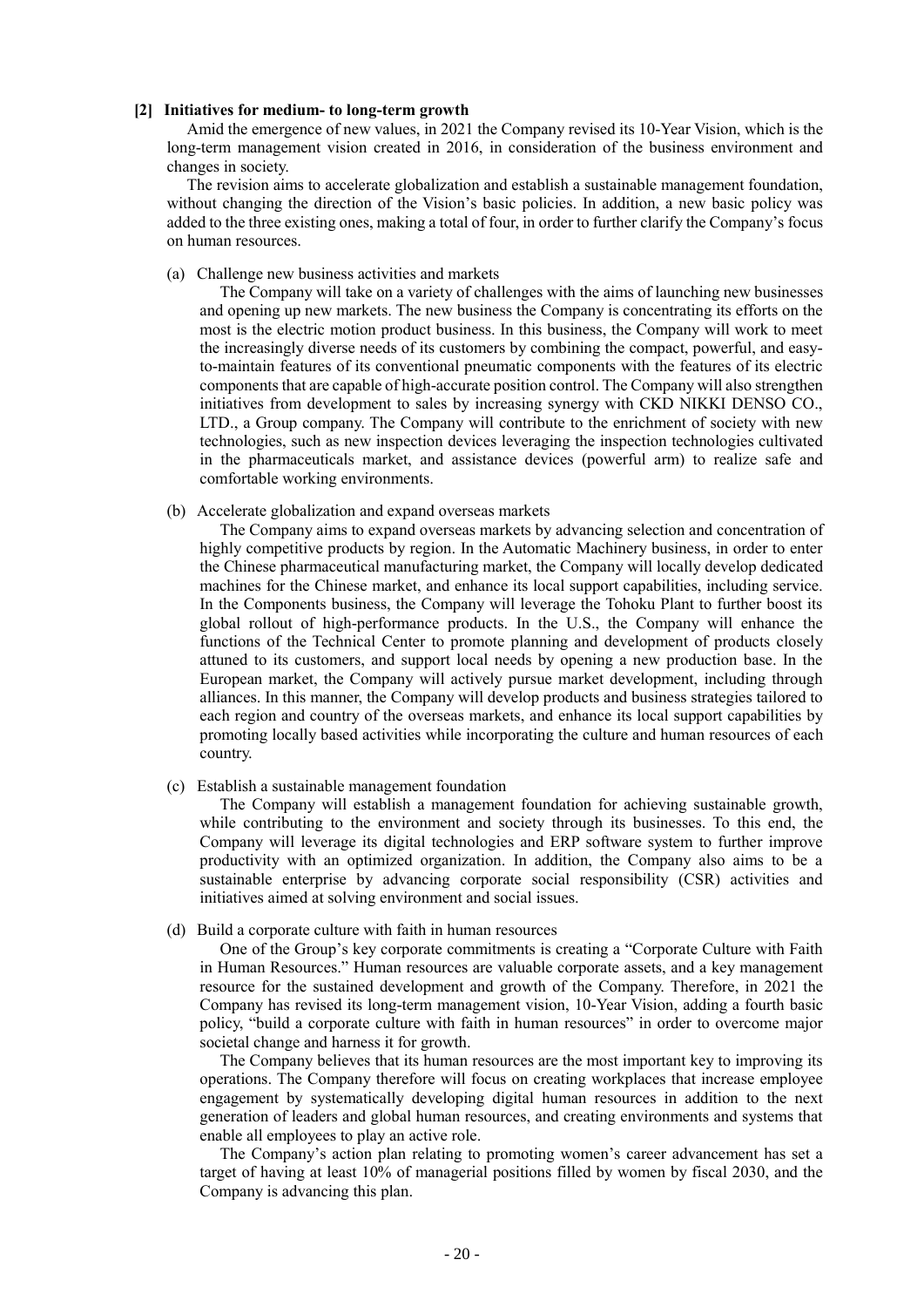#### **[3] Environment, Society, and Governance (ESG) initiatives**

The Group carries out its business activities with a long-term perspective, taking into account changes in social conditions and the business environment. The Group will contribute to development and solving social issues through its businesses, while working on initiatives aimed at achieving the sustainable development goals (SDGs) and building a relationship of trust with its stakeholders.

The Group is working to develop and expand sales of environmentally friendly products, taking into consideration the perspectives of energy and resource efficient as well the product life-cycle. The Group is also committed to reducing its energy usage by improving its infrastructure and product processes.

Toward achieving a carbon-neutral society, the Group has set medium- and long-term targets of reducing CO2 emissions per unit of sales by 50% (from fiscal 2013 levels) by fiscal 2030, and effectively to zero by fiscal 2050. The Group is endeavoring to promote thorough improvements in its energy conservation, expand solar power generation equipment, and utilize renewable energy, such as by introducing green electricity.

The Group will continue to contribute to the preservation of the global environment by developing environmentally friendly products that comply with relevant laws and regulations thanks to its years of experience in automation and fluid control technologies, and supplying them to its customers.

| . .<br>Diaras of assets and movine of the Group          |                |                |                |                |
|----------------------------------------------------------|----------------|----------------|----------------|----------------|
|                                                          | 99th Fiscal    | 100th Fiscal   | 101st Fiscal   | 102nd Fiscal   |
| Item                                                     | Year (April 1, | Year (April 1, | Year (April 1, | Year (April 1, |
|                                                          | $2018 - March$ | $2019 - March$ | $2020 - March$ | $2021 - March$ |
|                                                          | 31, 2019)      | 31, 2020)      | 31, 2021)      | 31, 2022)      |
| Net sales (Million yen)                                  | 115,665        | 100,717        | 106,723        | 142,199        |
| Ordinary profit (Million yen)                            | 5,425          | 5,374          | 7,823          | 18,043         |
| Profit attributable to owners of<br>parent (Million yen) | 4,793          | 3,689          | 5,273          | 12,567         |
| Basic earnings per share (Yen)                           | 77.42          | 59.56          | 80.23          | 188.58         |
| Total assets (Million yen)                               | 136,961        | 136,059        | 152,726        | 172,514        |
| Net assets (Million yen)                                 | 80,444         | 82,465         | 97,617         | 109,571        |
| Net assets per share (Yen)                               | 1,296.94       | 1,321.28       | 1,463.15       | 1,643.36       |
| $\Delta$ $\sim$ $\Delta$ $\sim$ $\sim$ $\sim$ $\sim$     |                |                |                | $\sim$ $\sim$  |

#### **(5) Status of assets and income**

[1] Status of assets and income of the Group

(Notes) 1. Basic earnings per share is calculated based on the average number of shares issued during the period, and net assets per share is calculated based on the total number of shares issued at the end of the period. The total number of issued shares does not include treasury shares.

2. The "Accounting Standard for Revenue Recognition" (ASBJ Statement No. 29, March 31, 2020) and other standards have been applied from the beginning of the 102nd fiscal year, and the key management and other indicators for the 102nd fiscal year are those after the application of these accounting standards.

#### [2] Status of assets and income of the Company

|                                | 99th Fiscal    | 100th Fiscal   | 101st Fiscal   | 102nd Fiscal   |
|--------------------------------|----------------|----------------|----------------|----------------|
|                                | Year (April 1, | Year (April 1, | Year (April 1, | Year (April 1, |
| Item                           | $2018 - March$ | $2019 - March$ | $2020 - March$ | $2021 - March$ |
|                                | 31, 2019)      | 31, 2020)      | 31, 2021)      | 31, 2022)      |
| Net sales (Million yen)        | 97,175         | 84,861         | 88,296         | 116,400        |
| Ordinary profit (Million yen)  | 3,394          | 4,155          | 5,674          | 13,758         |
| Net income (Million yen)       | 3,609          | 3,058          | 3,941          | 9,792          |
| Basic earnings per share (Yen) | 58.30          | 49.37          | 59.98          | 146.94         |
| Total assets (Million yen)     | 120,882        | 120,807        | 131,786        | 143,420        |
| Net assets (Million yen)       | 71,918         | 74,606         | 86,019         | 92,726         |
| Net assets per share (Yen)     | 1,161.46       | 1,196.78       | 1,290.90       | 1,390.72       |

(Notes) 1. Basic earnings per share is calculated based on the average number of shares issued during the period, and net assets per share is calculated based on the total number of shares issued at the end of the period. The total number of issued shares does not include treasury shares.

2. The "Accounting Standard for Revenue Recognition" (ASBJ Statement No. 29, March 31, 2020) and other standards have been applied from the beginning of the 102nd fiscal year, and the key management and other indicators for the 102nd fiscal year are those after the application of these accounting standards.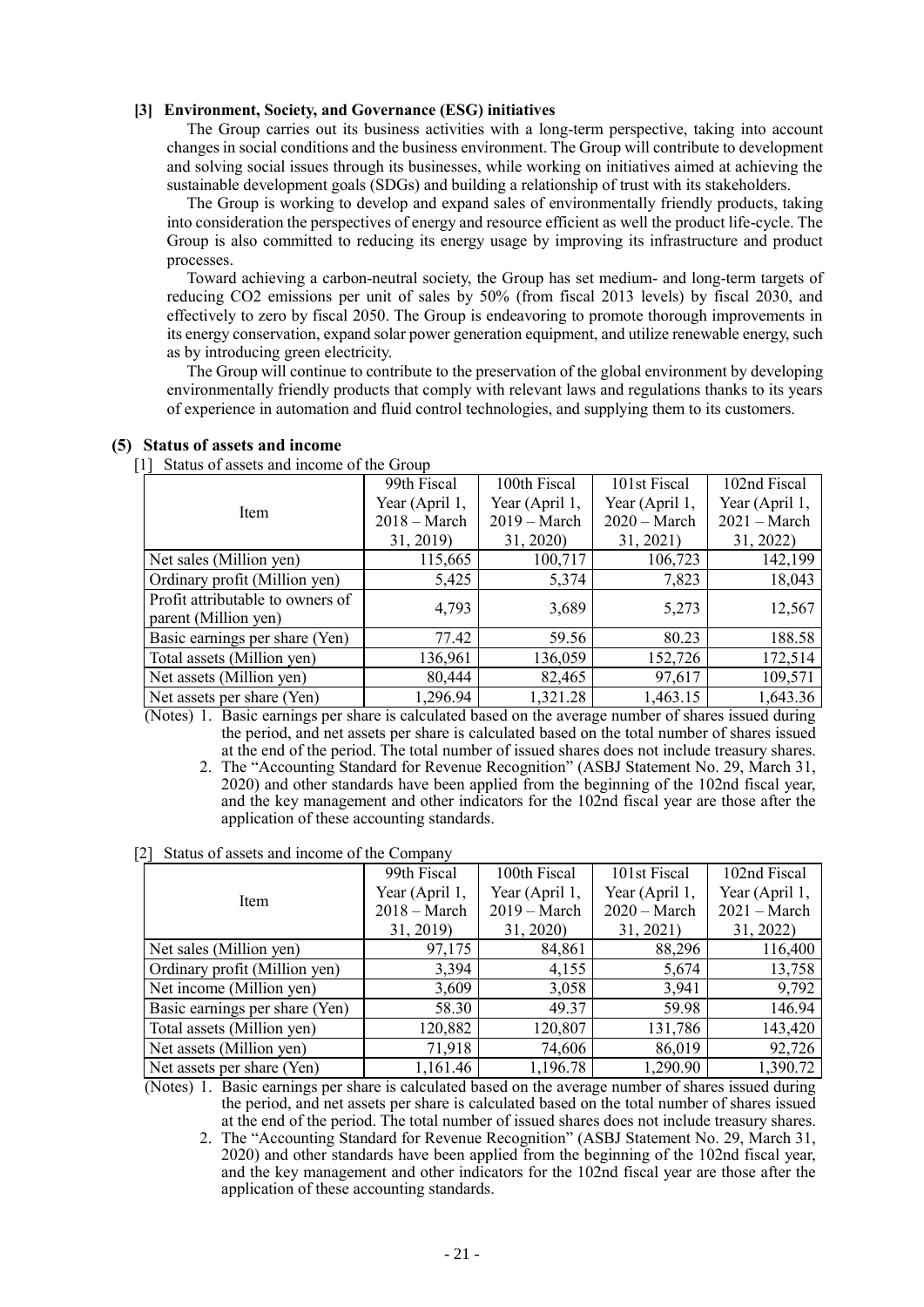|              | Name                              | location                         |
|--------------|-----------------------------------|----------------------------------|
|              | Headquarters                      | Komaki-shi, Aichi                |
|              | Tokyo Sales Office                | Minato-ku, Tokyo                 |
| <b>CKD</b>   | Osaka Sales Office                | Yodogawa-ku, Osaka-shi, Osaka    |
| Corporation  | Kasugai Plant                     | Kasugai-shi, Aichi               |
|              | Inuyama Plant                     | Fuso-cho, Niwa-gun, Aichi        |
|              | Yokkaichi Plant                   | Yokkaichi-shi, Mie               |
|              | <b>Tohoku Plant</b>               | Ohira-mura, Kurokawa-gun, Miyagi |
|              | CKD SHIKOKU SEIKOU CORPORATION    | Sukumo-shi, Kochi                |
| Domestic     | CKD GLOBAL SERVICE CORPORATION    | Komaki-shi, Aichi                |
| subsidiaries | CKD FIELD ENGINEERING CORPORATION | Komaki-shi, Aichi                |
|              | CKD NIKKI DENSO CO., LTD.         | Miyamae-ku, Kawasaki-shi,        |
|              |                                   | Kanagawa                         |
|              | CKD THAI CORPORATION LTD.         | Thailand                         |
|              | CKD SINGAPORE PTE. LTD.           | Singapore                        |
|              | <b>CKD USA CORPORATION</b>        | USA.                             |
|              | M-CKD PRECISION SDN. BHD.         | Malaysia                         |
|              | <b>CKD CHINA CORPORATION</b>      | China                            |
|              | <b>CKD SHANGHAI CORPORATION</b>   | China                            |
| Overseas     | <b>CKD KOREA CORPORATION</b>      | Korea                            |
| subsidiaries | TAIWAN CKD CORPORATION            | Taiwan                           |
|              | CKD VIETNAM ENGINEERING CO., LTD. | Vietnam                          |
|              | PT CKD TRADING INDONESIA          | Indonesia                        |
|              | PT CKD MANUFACTURING INDONESIA    | Indonesia                        |
|              | CKD MEXICO, S. de R.L. de C.V.    | Mexico                           |
|              | <b>CKD</b> India Private Limited  | India                            |
|              | CKD Europe B.V.                   | The Netherlands                  |

# **(6) Major offices, plants, and other facilities**

# **(7) Status of employees**

### [1] Status of employees of the Group

| Business segment           | Number of employees | Changes from the end of the<br>previous fiscal year |
|----------------------------|---------------------|-----------------------------------------------------|
| <b>Automatic Machinery</b> | 511                 | Decrease of 11                                      |
| Components                 | 3,984               | Increase of 147                                     |
| Company-wide (common)      | 165                 | Increase of 9                                       |
| Total                      | 4,660               | Increase of 145                                     |

# [2] Status of employees of the Company

| Number of employees | Changes from the end<br>of the previous fiscal<br>vear | Average age | Average years of<br>service |
|---------------------|--------------------------------------------------------|-------------|-----------------------------|
| 2.431               | Decrease of 38                                         |             |                             |

(Note) The number of employees does not include 297 employees who are hired on a contract or parttime basis.

# **(8) Status of principal subsidiaries**

| Company name                    | Paid-in capital | Investment ratio | Principal business                                |
|---------------------------------|-----------------|------------------|---------------------------------------------------|
|                                 | Million yen     | $\frac{0}{0}$    |                                                   |
| CKD CHINA<br><b>CORPORATION</b> | 5,773           | 100.0            | Manufacturing/sale of<br>automatic machinery, and |
|                                 |                 |                  | manufacturing of components                       |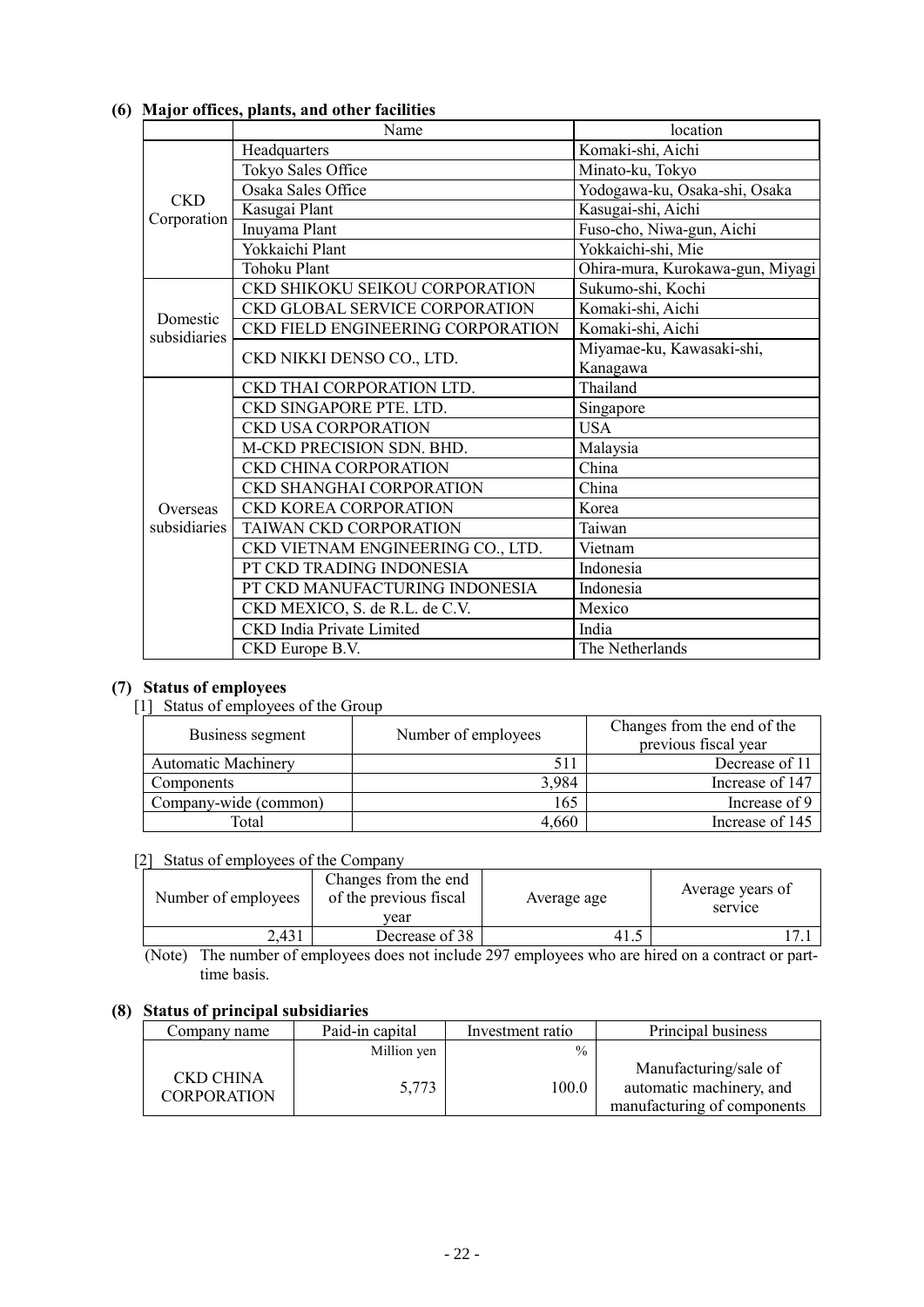# **(9) Principal lenders of the Company and amount of borrowings**

| Lender                              | Borrowings outstanding |
|-------------------------------------|------------------------|
|                                     | Million yen            |
| Sumitomo Mitsui Banking Corporation | 6,650                  |
| Sumitomo Mitsui Trust Bank, Limited | 4.000                  |
| MUFG Bank, Ltd.                     |                        |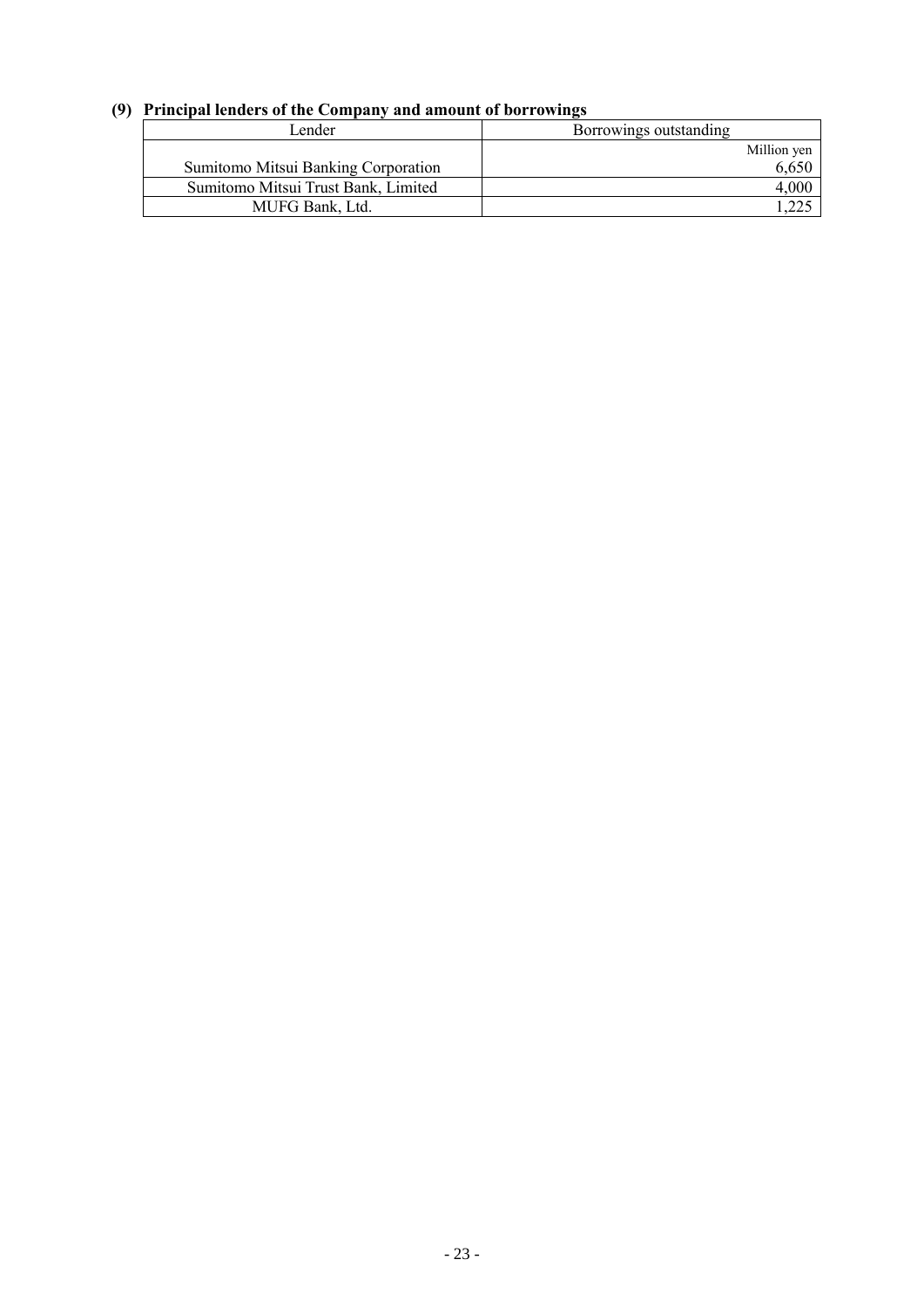# **2. Matters Regarding Shares**

### **(1) Status of shares**

- [1] Total number of authorized shares 233,000,000 shares 233,000,000 shares 66,675,375 shares
- $\begin{bmatrix} 2 \end{bmatrix}$  Total number of issued shares

(excluding 1,234,074 treasury shares)

[3] Number of shareholders at the end of the fiscal year under review 13,274 persons

# **(2) Major shareholders (top 10 shareholders)**

| Shareholder name                                           | Number of shares held | Shareholding ratio |
|------------------------------------------------------------|-----------------------|--------------------|
|                                                            | Thousand shares       | $\%$               |
| The Master Trust Bank of Japan, Ltd. (Trust<br>Account)    | 10,165                | 15.25              |
| Custody Bank of Japan, Ltd. (Trust Account)                | 4,593                 | 6.89               |
| JP MORGAN CHASE BANK 385839                                | 4,277                 | 6.41               |
| <b>CKD</b> Shareholding Association                        | 2,813                 | 4.22               |
| SUMITOMO LIFE INSURANCE COMPANY                            | 1,914                 | 2.87               |
| <b>CKD</b> Cooperative Companies Investment<br>Association | 1,670                 | 2.51               |
| Sumitomo Mitsui Banking Corporation                        | 1,581                 | 2.37               |
| The Dai-ichi Life Insurance Company, Limited               | 1,400                 | 2.10               |
| OLD WESTBURY SMALL AND MID CAP<br><b>STRATEGIES FUND</b>   | 1,150                 | 1.73               |
| STATE STREET BANK AND TRUST<br><b>COMPANY 505025</b>       | 1,090                 | 1.64               |

(Note) The above shareholding ratio is calculated excluding treasury shares.

**(3) Status of shares granted to officers of the Company during the fiscal year under review as consideration for execution of duties**

|                                                       | Class and number of shares                     | Number of officers granted shares |
|-------------------------------------------------------|------------------------------------------------|-----------------------------------|
| <b>Directors</b><br>(excluding External<br>Directors) | Ordinary shares of the Company<br>9.244 shares |                                   |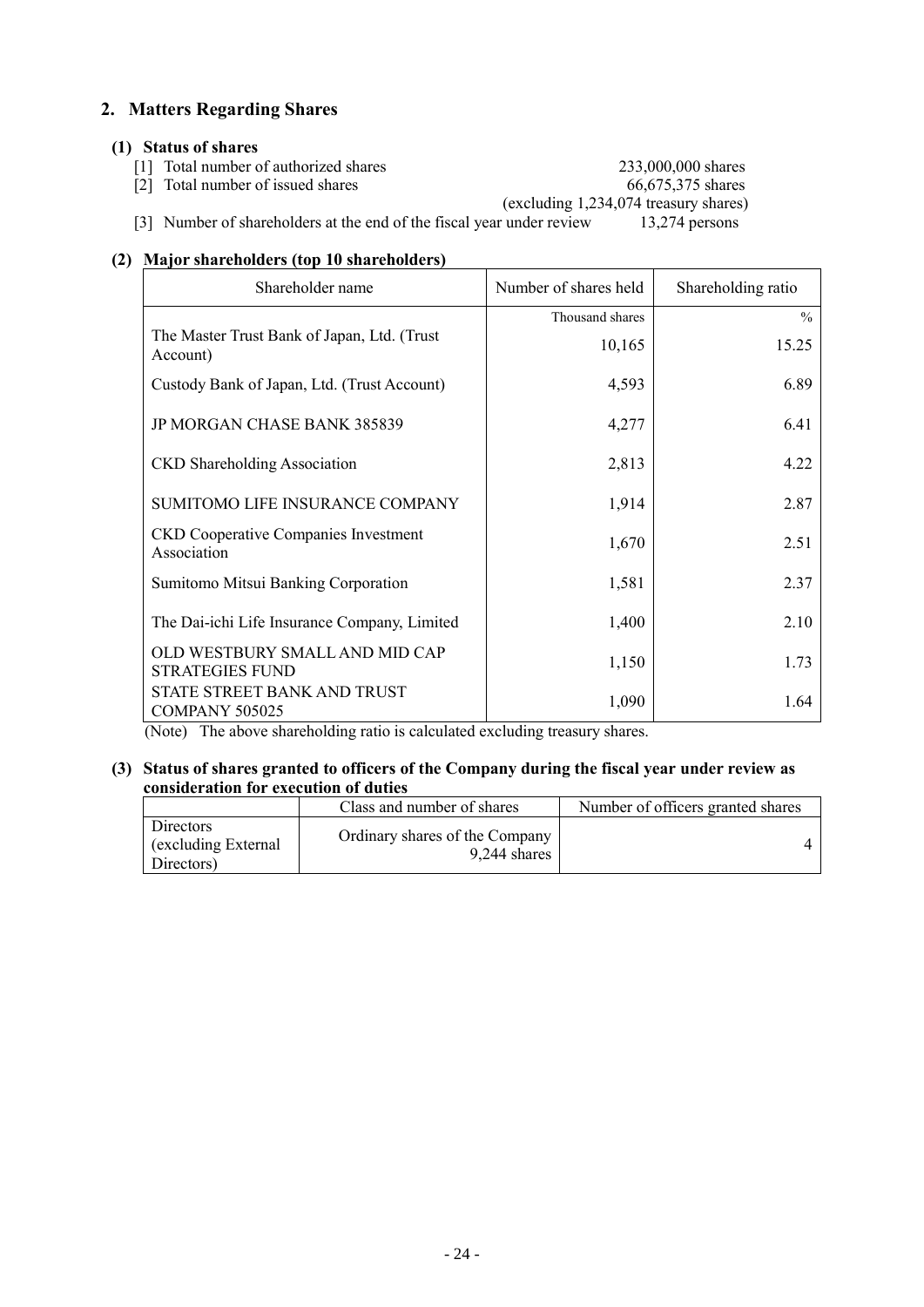# **3. Matters Regarding Officers of the Company**

| Position                                                                      | Status of Difectors and Addit & Supervisory Doard Members<br>Name | Responsibilities and significant concurrent positions                                                                                                                                                           |
|-------------------------------------------------------------------------------|-------------------------------------------------------------------|-----------------------------------------------------------------------------------------------------------------------------------------------------------------------------------------------------------------|
| Representative<br>Director<br>Chairperson of the<br><b>Board of Directors</b> | Kazunori Kajimoto                                                 |                                                                                                                                                                                                                 |
| Representative<br>Director                                                    | Katsuhito Okuoka                                                  | <b>Chief Operating Officer</b><br>In charge of Administration                                                                                                                                                   |
| Director                                                                      | Katsunori Hayashida                                               | Managing Executive Officer<br>In charge of Quality, Safety, and Environment<br>General Manager, Components Business Division                                                                                    |
| Director                                                                      | Shinji Yuhara                                                     | <b>Executive Officer</b><br>Deputy General Manager, Components Business<br>Division<br>General Manager, Components Sales and Marketing<br>Department                                                            |
| Director                                                                      | Noriko Asai                                                       | Professor, School of Management, Chukyo University<br>Guest Professor, Graduate School of Economics,<br>Nagoya University<br>External Director, Ibiden Co., Ltd.<br>External Senior Director, Okuma Corporation |
| Director                                                                      | Kazumasa Uemura                                                   | Professor, Faculty of Health and Medical Sciences,<br>Aichi Shukutoku University<br>Professor Emeritus, Nagoya University                                                                                       |
| Director                                                                      | Stefan Sacré                                                      | President and Representative Director, Carl ZEISS<br>Co., Ltd. (Japan)<br>President and Representative Director, Carl Zeiss<br>Meditec Co. Ltd.                                                                 |
| Standing Audit &<br><b>Supervisory Board</b><br>Member                        | Masafumi Kokubo                                                   |                                                                                                                                                                                                                 |
| Audit & Supervisory<br><b>Board Member</b>                                    | Koichi Hayashi                                                    | Certified public accountant<br>Representative Director, Attax Co., Ltd.<br>External Director, Plaza Create Co., Ltd.                                                                                            |
| Audit & Supervisory<br><b>Board Member</b>                                    | Takeshi Sawaizumi                                                 |                                                                                                                                                                                                                 |
| Audit & Supervisory<br><b>Board Member</b>                                    | Shuzo Hashimoto                                                   | Attorney-at-Law<br>Director, Hashimoto Law Firm                                                                                                                                                                 |

# **(1) Status of Directors and Audit & Supervisory Board Members**

(Notes) 1. Directors Ms. Noriko Asai, Mr. Kazumasa Uemura, and Mr. Stefan Sacré are External Directors.

- 2. Audit & Supervisory Board Members Mr. Koichi Hayashi, Mr. Takeshi Sawaizumi, and Mr. Shuzo Hashimoto are External Audit & Supervisory Board Members.
- 3. External Directors Ms. Noriko Asai, Mr. Kazumasa Uemura, and Mr. Stefan Sacré and External Audit & Supervisory Board Members Mr. Koichi Hayashi, Mr. Takeshi Sawaizumi, and Mr. Shuzo Hashimoto are independent officers as stipulated by financial instruments exchanges.
- 4. Director Mr. Stefan Sacré was elected at the 101st Annual General Meeting of Shareholders held on June 25, 2021, and assumed the position thereafter.
- 5. External Director Mr. Junichi Kagawa retired from his position at the conclusion of the 101st Annual General Meeting of Shareholders held on June 25, 2021 due to the expiration of the term of office.
- 6. Audit & Supervisory Board Member Mr. Koichi Hayashi is qualified as a certified public accountant, and has considerable knowledge of finance and accounting.
- 7. Audit & Supervisory Board Member Mr. Takeshi Sawaizumi has many years of experience in working for financial institutions, and has considerable knowledge of finance and accounting.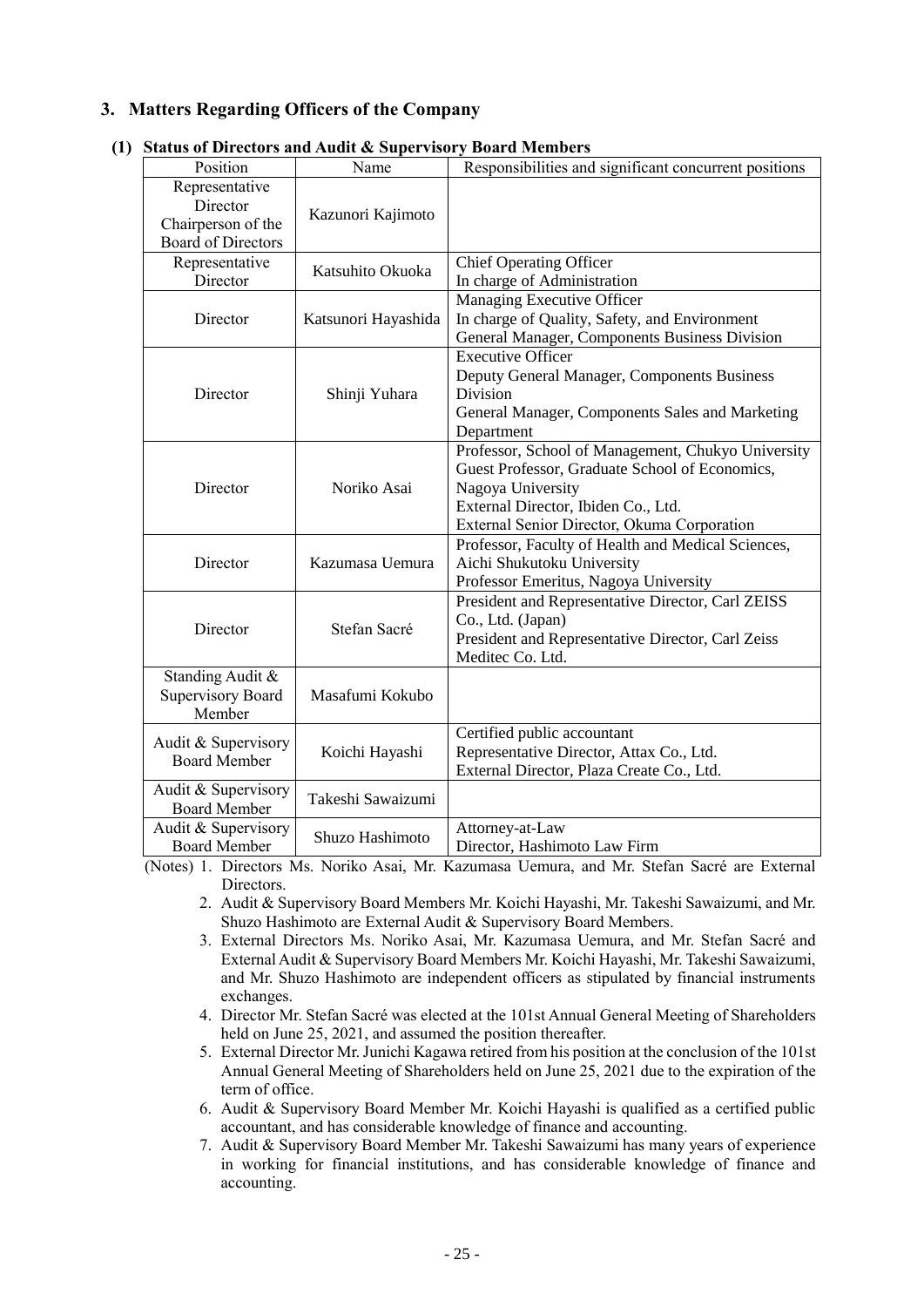- 8. Audit & Supervisory Board Member Mr. Shuzo Hashimoto is qualified as an Attorney-at-Law, and has considerable knowledge of corporate legal affairs.
- 9. The Company has taken out a directors and officers liability insurance policy with an insurance company for Directors and Audit & Supervisory Board Members of the Company as the insureds. This policy is designed to cover damages resulting from the insured officers, etc., bearing liability with respect to the execution of their duties or being subject to claims related to the pursuit of such liability. However, there are certain exclusions, such as no coverage for liability arising from actions taken with the knowledge that they were in violation of the laws and regulations. The insurance premiums for this policy are fully paid by the Company.

#### **(2) Amount of remuneration, etc., for Directors and Audit & Supervisory Board Members**

- [1] Matters regarding policy on determining remuneration
	- Policy on determining the remuneration for Directors
		- 1. Basic Policy
			- (i) Design the system to motivate Directors to contribute to the enhancement of corporate value
			- (ii) Ensure the appropriateness of the method for determining the remuneration and distribution
			- (iii) Design the system to allow Directors to share the interests with shareholders through stock ownership
		- 2. Determination process and details

Remuneration for Directors consists of basic remuneration, performance-linked remuneration, and stock remuneration, while External Directors who are responsible for the oversight function, are paid only basic remuneration, in light of their role.

In addition, the ratio of Directors' remuneration by type is designed so that the higher a person's position, the greater the proportion of performance-linked remuneration. The amount of remuneration for officers is determined by the Board of Directors based on recommendations of the Nomination & Remuneration Advisory Committee, which is chaired by an independent officer and the majority of which members are external officers, within the range approved by the General Meeting of Shareholders. The determination policy is also determined by the Board of Directors based on recommendations of the Nomination & Remuneration Advisory Committee.

| Type of remuneration<br>(composition ratio)                     | Remuneration details                                                                                                                                                                                                                                                                                                                                                                                                                                                                                                                                                                                                                                                            |  |  |
|-----------------------------------------------------------------|---------------------------------------------------------------------------------------------------------------------------------------------------------------------------------------------------------------------------------------------------------------------------------------------------------------------------------------------------------------------------------------------------------------------------------------------------------------------------------------------------------------------------------------------------------------------------------------------------------------------------------------------------------------------------------|--|--|
| Basic remuneration<br>(about 30 to $70\%$ ) (Note)              | • The amount is fixed by position according to<br>responsibilities determined upon comprehensive<br>consideration while referring to the levels of employees'<br>salaries and remuneration levels at other companies.                                                                                                                                                                                                                                                                                                                                                                                                                                                           |  |  |
| Performance-linked remuneration<br>(about 20 to $40\%$ ) (Note) | · To raise awareness on improving performance each fiscal<br>year, performance-linked remuneration is paid in cash in an<br>amount reflecting the results of the performance indicator<br>in the previous fiscal year.<br>· The target performance indicator and its amount are<br>consulted with the Nomination & Remuneration Advisory<br>Committee as necessary in accordance with changes in the<br>environment and are reviewed based on its<br>recommendations.<br>• Officers other than those with titles are eligible for<br>bonuses, to be paid at a certain time each year in an amount<br>obtained reflecting the degree of targets achieved for each<br>individual. |  |  |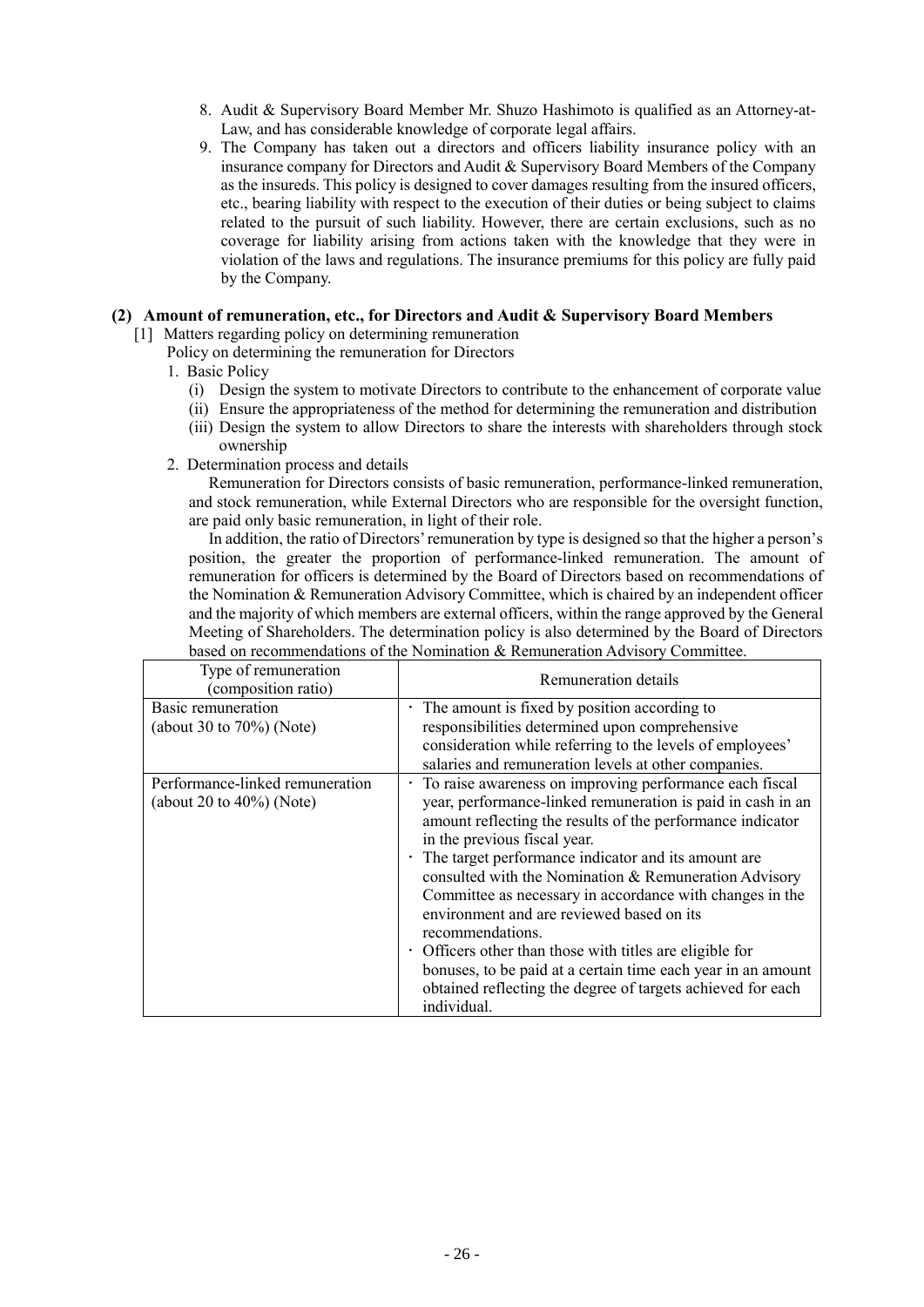| Type of remuneration<br>(composition ratio)                  | Remuneration details                                                                                                                                                                                                                                                                                                                                                                                                                                            |  |
|--------------------------------------------------------------|-----------------------------------------------------------------------------------------------------------------------------------------------------------------------------------------------------------------------------------------------------------------------------------------------------------------------------------------------------------------------------------------------------------------------------------------------------------------|--|
| Restricted stock remuneration<br>(about 5 to $20\%$ ) (Note) | Restricted stock remuneration consists of restricted stock<br>intended to further raise motivation to contribute to<br>sustainably improving corporate value and shareholder<br>value over the medium-to-long-term within the range<br>approved at the General Meeting of Shareholders.<br>• The number of shares to be granted to Directors is resolved<br>by the Board of Directors.<br>• The restrictions on shares are lifted when the Director<br>retires. |  |

(Note) If there is a pronounced decline in performance, performance-linked remuneration and stock remuneration may fall below the stated range. Therefore, basic remuneration may surpass the stated range.

The amount of remuneration for Audit & Supervisory Board Members is determined by the Audit & Supervisory Board within the range approved at the General Meeting of Shareholders.

[2] Total amount of remuneration, etc., by officer category, total amount of remuneration, etc., by type, and number of eligible officers  $\alpha$  and  $\beta$ 

|                                                   |                       |                                      |                                        |                                  | (Million yen)                     |
|---------------------------------------------------|-----------------------|--------------------------------------|----------------------------------------|----------------------------------|-----------------------------------|
| Total amount of                                   |                       | Total amount of remuneration by type | Number of                              |                                  |                                   |
| Category                                          | remuneration,<br>etc. | Basic<br>remuneration                | Performance-<br>linked<br>remuneration | Restricted stock<br>remuneration | eligible<br>officers<br>(Persons) |
| Directors                                         | 236                   | 143                                  |                                        | 20                               |                                   |
| Audit $\&$<br>Supervisory<br><b>Board Members</b> | 43                    | 43                                   |                                        |                                  |                                   |
| Total                                             | 280                   | 187                                  |                                        | 20                               |                                   |

(Notes) 1. Of the amount paid above, the total amount of remuneration for four External Directors and three External Audit & Supervisory Board Members is 40 million yen.

- 2. There are seven Directors (including three External Directors) and four Audit & Supervisory Board Members (including three External Audit & Supervisory Board Members) as of the end of the fiscal year under review.
- 3. The retirement benefit plan was abolished at the conclusion of the 87th Annual General Meeting of Shareholders held on June 28, 2007.
- 4. The amount of remuneration, etc., for Directors does not include the portion of employee's salary payable to Directors who concurrently serve as employees.

(a) Matters regarding performance-linked remuneration

The achievement rate for each of the performance indicators for performance-linked remuneration ranged from 40% to 70% of the evaluation indicators, i.e. consolidated net sales, consolidated operating profit, ROE, development investment, and environmental initiatives for the previous fiscal year, which are linked to the Medium-Term Management Plan.

(b) Matters regarding stock remuneration

In fiscal 2021, 9,244 shares were granted as restricted stock remuneration to four Directors (excluding External Directors), accounting for 10% of the total remuneration.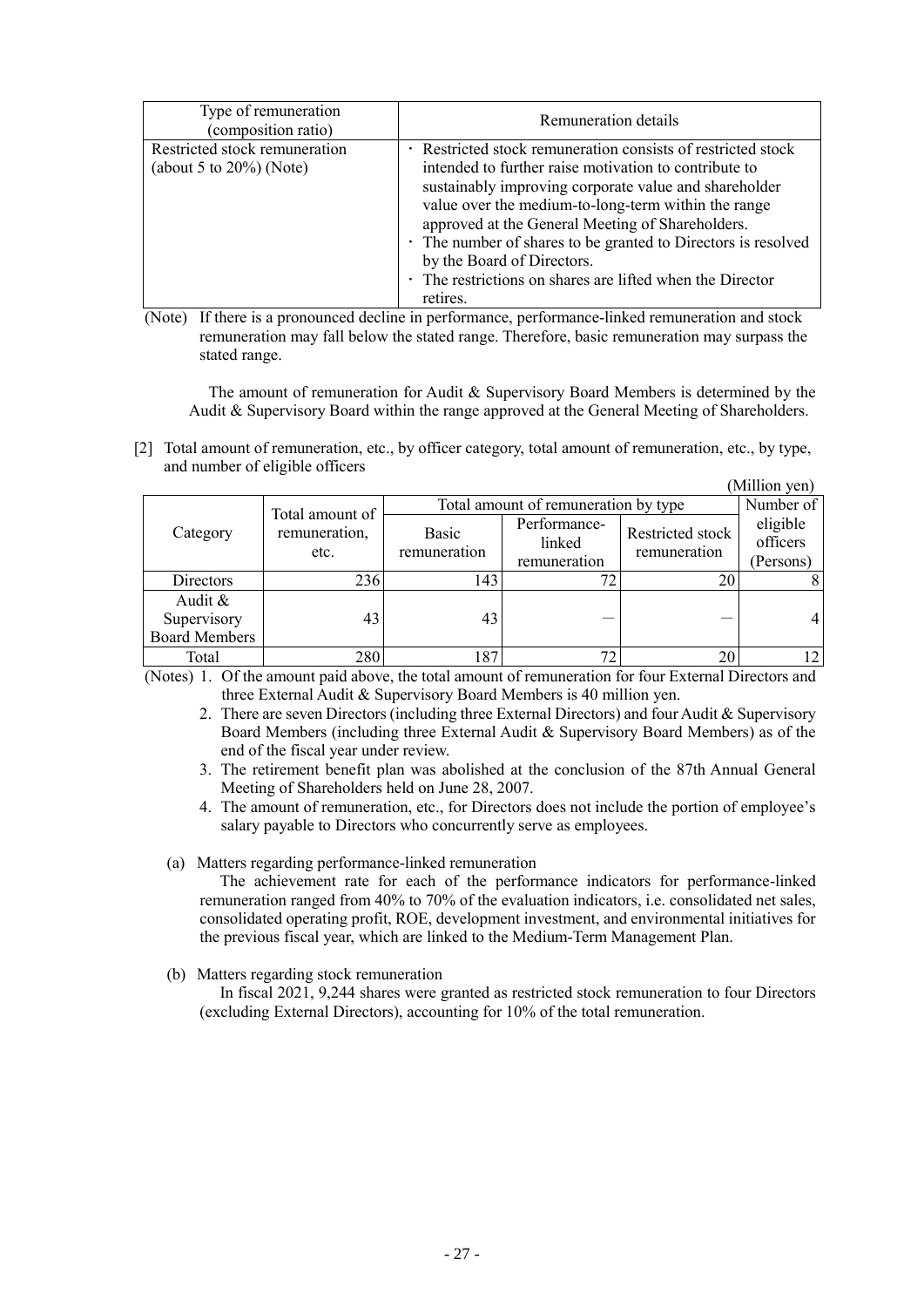Outline of restricted stock remuneration

| Grant date                 | July 21, 2021                              |
|----------------------------|--------------------------------------------|
| Class and number of shares | 9,244 ordinary shares of the Company       |
| Value                      | 2,336 yen per share                        |
| Total value                | 21,593,984 yen                             |
| Eligible officers          | 4 Directors (excluding External Directors) |

(c) Reasons why the Board of Directors judged that the contents of individual remuneration, etc., for Directors conform to the policy

The Nomination & Remuneration Advisory Committee examines proposals for remuneration from various perspectives, including the consistency with the determination policy. Therefore, the Board of Directors basically respects the Committee's recommendations regarding the determination of the contents of individual remuneration, etc., for Directors, and thus judged that the contents conform to the determining policy.

(d) Date and details of resolution at the General Meeting of Shareholders regarding remuneration for officers

|                                                             | Type of                                                  | Limit of<br>annual         | Date of resolution at the<br>General Meeting of                       | Number of officers at<br>the time of the                                                                        |
|-------------------------------------------------------------|----------------------------------------------------------|----------------------------|-----------------------------------------------------------------------|-----------------------------------------------------------------------------------------------------------------|
|                                                             | remuneration                                             | remuneration               | Shareholders                                                          | resolution                                                                                                      |
| <b>Directors</b>                                            | Basic remuneration<br>Performance-linked<br>remuneration | Up to $600$<br>million yen | The 87th Annual General<br>Meeting of Shareholders<br>(June 28, 2007) | 8 Directors (including)<br>2 External Directors)                                                                |
|                                                             | Stock remuneration                                       | Up to $120$<br>million yen | The 98th Annual General<br>Meeting of Shareholders<br>(June 22, 2018) | 4 Directors (excluding)<br>3 External Directors)                                                                |
| Audit $\&$<br>Supervisory<br><b>Board</b><br><b>Members</b> | <b>Basic remuneration</b>                                | Up to $80$<br>million yen  | The 87th Annual General<br>Meeting of Shareholders<br>(June 28, 2007) | 4 Audit & Supervisory<br><b>Board Members</b><br>(including 3 External<br>Audit & Supervisory<br>Board Members) |

(e) Matters regarding the delegation of the determination of the amount of individual remuneration, etc., for Directors

With regard to the amount of individual remuneration for Directors, the Company calculates the amount of remuneration based on the computation criteria that has been deliberated by the Nomination & Remuneration Advisory Committee chaired by an independent officer. The Committee assesses the adequacy of the calculated amount. The Board of Directors decided that individual remuneration shall be determined based on recommendations of the Nomination & Remuneration Advisory Committee.

(f) The Nomination & Remuneration Advisory Committee

The Nomination & Remuneration Advisory Committee was established in April 2018 for the purpose of ensuring transparency and objectivity of the procedures for determining remuneration for Directors, and further enhancing the corporate governance structure. The Committee is chaired by an independent external officer.

| Composition of the Committee members | The majority are independent officers.            |
|--------------------------------------|---------------------------------------------------|
|                                      | The Committee meets approximately 4 times a year, |
| Frequency of meeting                 | and met 6 times in fiscal 2021.                   |
|                                      | · Policy regarding remuneration for Directors     |
| Major deliberations pertaining to    | • Deliberations on establishing and revising the  |
| remuneration                         | remuneration structure                            |
|                                      | Specific details of the stock remuneration        |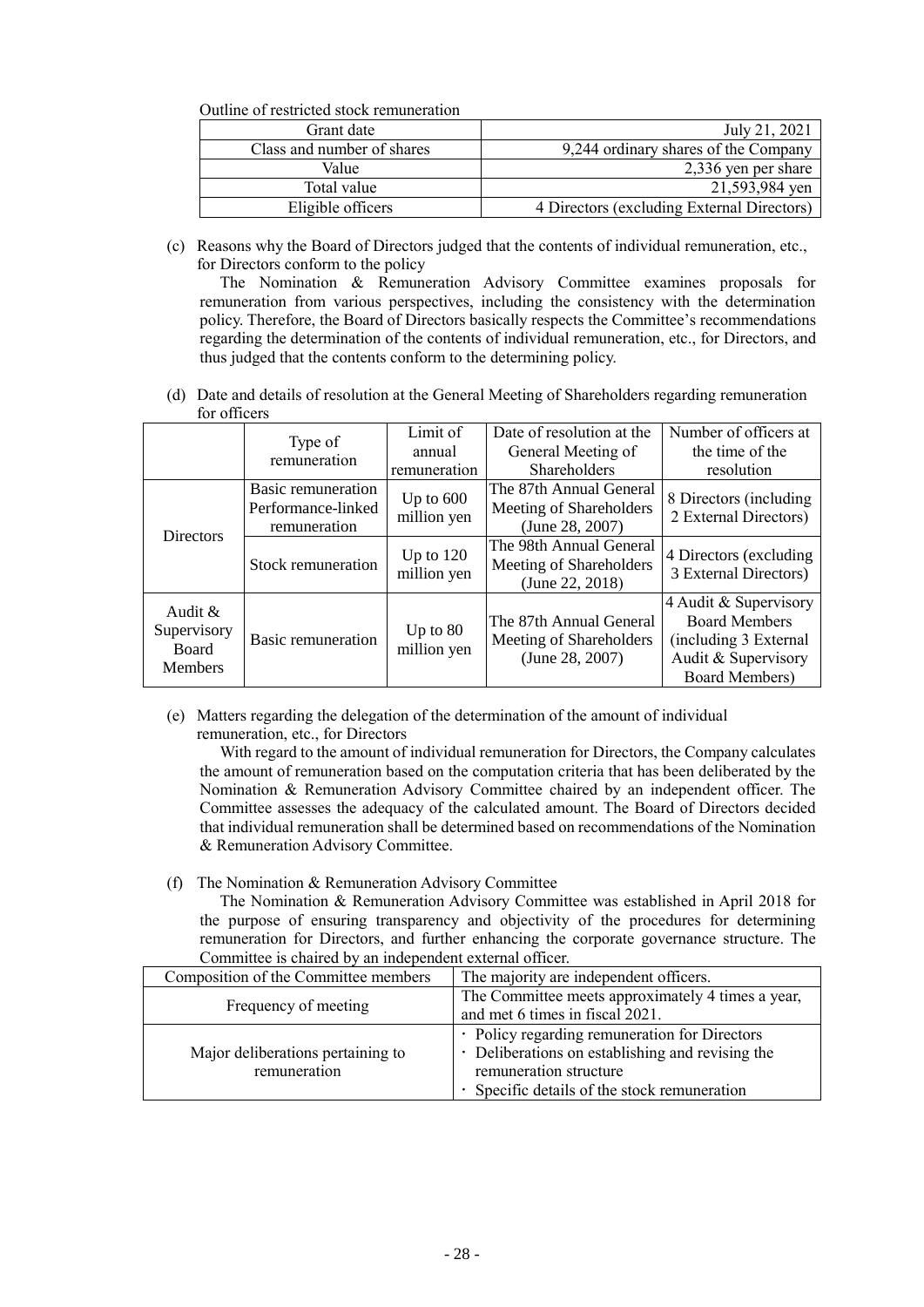#### **(3) State of external officers**

[1] Relationships between the Company and the entities, etc., at which its external officers hold material concurrent positions

Director Ms. Noriko Asai concurrently serves as a Guest Professor of the Graduate School of Economics at Nagoya University, as a Professor of the School of Management at Chukyo University, as an External Director of Ibiden Co., Ltd., and as an External Senior Director of Okuma Corporation, respectively. The Company has no special relationships with Chukyo University or Nagoya University. The Company has a business transaction relationship in selling manufactured goods, etc., with Ibiden Co., Ltd. and with Okuma Corporation. However, the percentage of the amount of such transaction is tiny, at less than 1% of the consolidated net sales of each of the Company, Ibiden, Co., Ltd., and Okuma Corporation.

Director Mr. Kazumasa Uemura concurrently serves as a Professor of the Faculty of Health and Medical Sciences at Aichi Shukutoku University and as a Professor Emeritus at Nagoya University, respectively. There are no special relationships between the Company and each university.

Director Mr. Stefan Sacré concurrently serves as a President and Representative Director of Carl ZEISS Co., Ltd. (Japan) and Carl Zeiss Meditec Co., Ltd. (Japan). The Company has no special relationships with each company.

Audit & Supervisory Board Member Mr. Koichi Hayashi concurrently serves as a Representative Director of Attax Co., Ltd. and as an External Director of Plaza Create Co., Ltd., respectively. There are no special relationships between the Company and each company.

Audit & Supervisory Board Member Mr. Shuzo Hashimoto concurrently serves as the Director of Hashimoto Law Firm. The Company has no special relationships with the firm.

|                      |             | Status of attendance |                |                                                                                                                                                                                                                                                                                                                                                                                                                                                                                                                                     |  |
|----------------------|-------------|----------------------|----------------|-------------------------------------------------------------------------------------------------------------------------------------------------------------------------------------------------------------------------------------------------------------------------------------------------------------------------------------------------------------------------------------------------------------------------------------------------------------------------------------------------------------------------------------|--|
| Position             | Name        | Board of             | Audit $&$      | Status of main activities                                                                                                                                                                                                                                                                                                                                                                                                                                                                                                           |  |
|                      |             | <b>Directors</b>     | Supervisory    |                                                                                                                                                                                                                                                                                                                                                                                                                                                                                                                                     |  |
|                      |             | meetings             | Board meetings |                                                                                                                                                                                                                                                                                                                                                                                                                                                                                                                                     |  |
| External<br>Director | Noriko Asai | 100%<br>12/12        | $*7$           | From a professional perspective,<br>including extensive experience in<br>analyzing management practices in<br>numerous manufacturing plants,<br>mainly as a Doctor of Economics<br>(production management), Ms.<br>Noriko Asai actively participates in<br>vigorous deliberations at the Board<br>of Directors meetings. She also<br>offers advice and opinions<br>necessary to ensure the<br>appropriateness of the decision-<br>making. In addition, she attends the<br>Audit & Supervisory Board<br>meetings as an observer on a |  |
|                      |             |                      |                | regular basis.                                                                                                                                                                                                                                                                                                                                                                                                                                                                                                                      |  |

[2] Status of main activities of external officers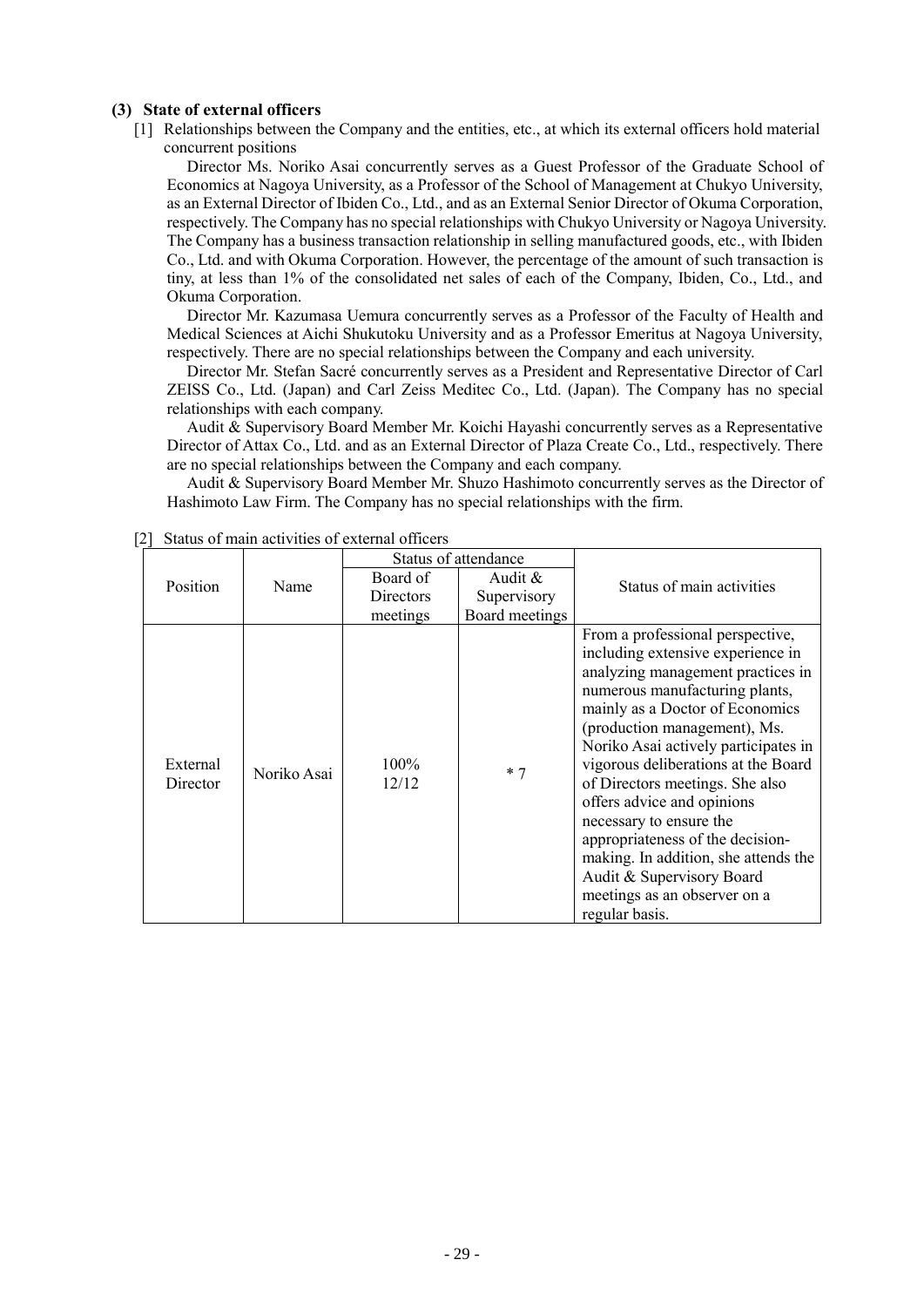|                                                       |                    |                  | Status of attendance |                                                                                                                                                                                                                                                                                                                                                                                                                                                                                                                                                     |
|-------------------------------------------------------|--------------------|------------------|----------------------|-----------------------------------------------------------------------------------------------------------------------------------------------------------------------------------------------------------------------------------------------------------------------------------------------------------------------------------------------------------------------------------------------------------------------------------------------------------------------------------------------------------------------------------------------------|
| Position                                              | Name               | Board of         | Audit &              |                                                                                                                                                                                                                                                                                                                                                                                                                                                                                                                                                     |
|                                                       |                    | <b>Directors</b> | Supervisory          | Status of main activities                                                                                                                                                                                                                                                                                                                                                                                                                                                                                                                           |
|                                                       |                    | meetings         | Board meetings       |                                                                                                                                                                                                                                                                                                                                                                                                                                                                                                                                                     |
| External<br>Director                                  | Kazumasa<br>Uemura | 100%<br>12/12    | $*7$                 | Mainly from a professional<br>perspective on health and<br>healthcare as a medical doctor and<br>a university professor, and from the<br>viewpoint of an experienced<br>manager of university hospitals,<br>Mr. Kazumasa Uemura actively<br>participates in vigorous<br>deliberations at the Board of<br>Directors meetings. He also offers<br>advice and opinions necessary to<br>ensure the appropriateness of the<br>decision-making. In addition, he<br>attends the Audit & Supervisory<br>Board meetings as an observer on a<br>regular basis. |
| External<br>Director                                  | Stefan Sacré       | 100%<br>10/10    | $*7$                 | Mainly from a professional<br>perspective as a Doctor of<br>Engineering, and from the world-<br>wide perspective of an overseas<br>corporate manager, Mr. Stefan<br>Sacré actively participates in<br>vigorous deliberations at the Board<br>of Directors meetings. He also<br>offers advice and opinions<br>necessary to ensure the<br>appropriateness of the decision-<br>making. In addition, he attends the<br>Audit & Supervisory Board<br>meetings as an observer on a<br>regular basis.                                                      |
| External<br>Audit &<br>Supervisory<br>Board<br>Member | Koichi<br>Hayashi  | 100%<br>12/12    | 100%<br>12/12        | Mainly from a professional<br>perspective as a certified public<br>accountant, and from the viewpoint<br>of an experienced corporate<br>executive, Mr. Koichi Hayashi<br>offers advice and opinions<br>necessary to ensure the<br>appropriateness of the decision-<br>making. Furthermore, he promotes<br>the strengthening of the auditing<br>system as an Audit & Supervisory<br>Board Member, based on his<br>extensive knowledge and objective<br>standpoint.                                                                                   |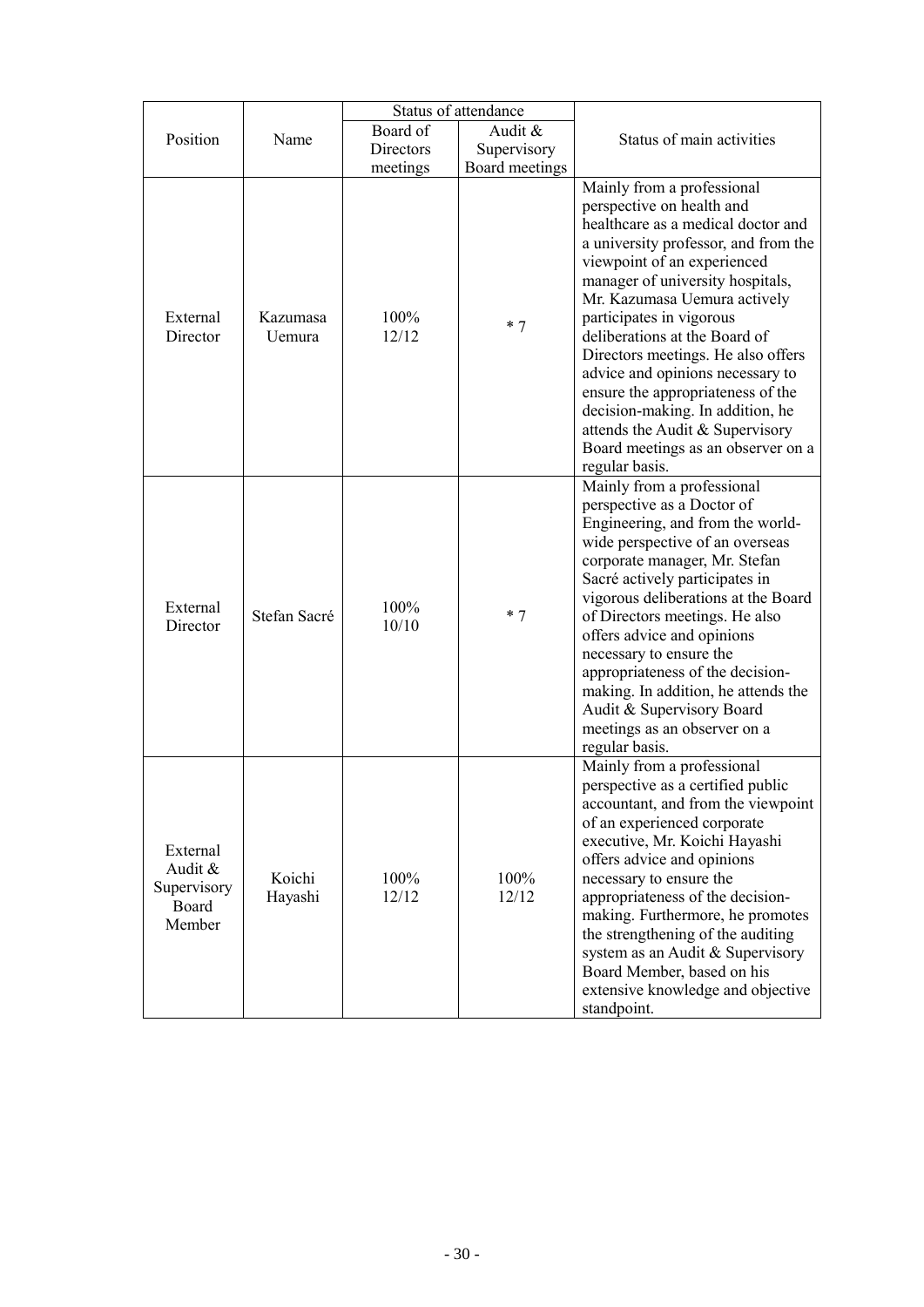|                                                                 |                      | Status of attendance |                  |                                                                                                                                                                                                                                                                                                                                                                                                                                                           |
|-----------------------------------------------------------------|----------------------|----------------------|------------------|-----------------------------------------------------------------------------------------------------------------------------------------------------------------------------------------------------------------------------------------------------------------------------------------------------------------------------------------------------------------------------------------------------------------------------------------------------------|
| Position                                                        | Name                 | Board of             | Audit $\&$       | Status of main activities                                                                                                                                                                                                                                                                                                                                                                                                                                 |
|                                                                 |                      | <b>Directors</b>     | Supervisory      |                                                                                                                                                                                                                                                                                                                                                                                                                                                           |
|                                                                 |                      | meetings             | Board meetings   |                                                                                                                                                                                                                                                                                                                                                                                                                                                           |
| External<br>Audit $\&$<br>Supervisory<br><b>Board</b><br>Member | Takeshi<br>Sawaizumi | 100%<br>12/12        | $100\%$<br>12/12 | Mainly from a professional<br>perspective on the financial<br>industry, and from the viewpoint of<br>an experienced corporate executive,<br>Mr. Takeshi Sawaizumi offers<br>advice and opinions necessary to<br>ensure the appropriateness of the<br>decision-making. Furthermore, he<br>promotes the strengthening of the<br>auditing system as an Audit &<br>Supervisory Board Member, based<br>on his extensive knowledge and<br>objective standpoint. |
| External<br>Audit $\&$<br>Supervisory<br><b>Board</b><br>Member | Shuzo<br>Hashimoto   | 100%<br>12/12        | 100%<br>12/12    | Mainly from a professional<br>perspective as an Attorney-at-Law,<br>Mr. Shuzo Hashimoto offers advice<br>and opinions necessary to ensure<br>the appropriateness of the decision-<br>making. Furthermore, he promotes<br>the strengthening of the auditing<br>system as an Audit & Supervisory<br>Board Member, based on his<br>extensive knowledge and objective<br>standpoint.                                                                          |

(Notes) 1. \* denotes the number of meetings attended as an observer.

2. Since External Director Mr. Stefan Sacré assumed the position at the 101st Annual General Meeting of Shareholders held on June 25, 2021, the Company states the numbers of meetings of the Board of Directors and the Audit & Supervisory Board held subsequent to his assuming the position.

# [3] Outline of the contents of limited liability agreements concluded with external officers

In accordance with the provisions

of Article 28, Paragraph 2 and Article 36, Paragraph 2 of the Company's Articles of Incorporation, as well as the provisions of Article 427, Paragraph 1 of the Companies Act, the Company has entered into an agreement with each of External Directors Ms. Noriko Asai, Mr. Kazumasa Uemura, and Mr. Stefan Sacré, and with each of External Audit & Supervisory Board Members Mr. Koichi Hayashi, Mr. Takeshi Sawaizumi, and Mr. Shuzo Hashimoto to limit their liabilities for damages. The limit of liabilities under this agreement is the minimum liability amount as provided in laws and ordinances.

However, the aforementioned liability limitation is applied only when the duties giving rise to such liabilities were executed bona fide without gross negligence.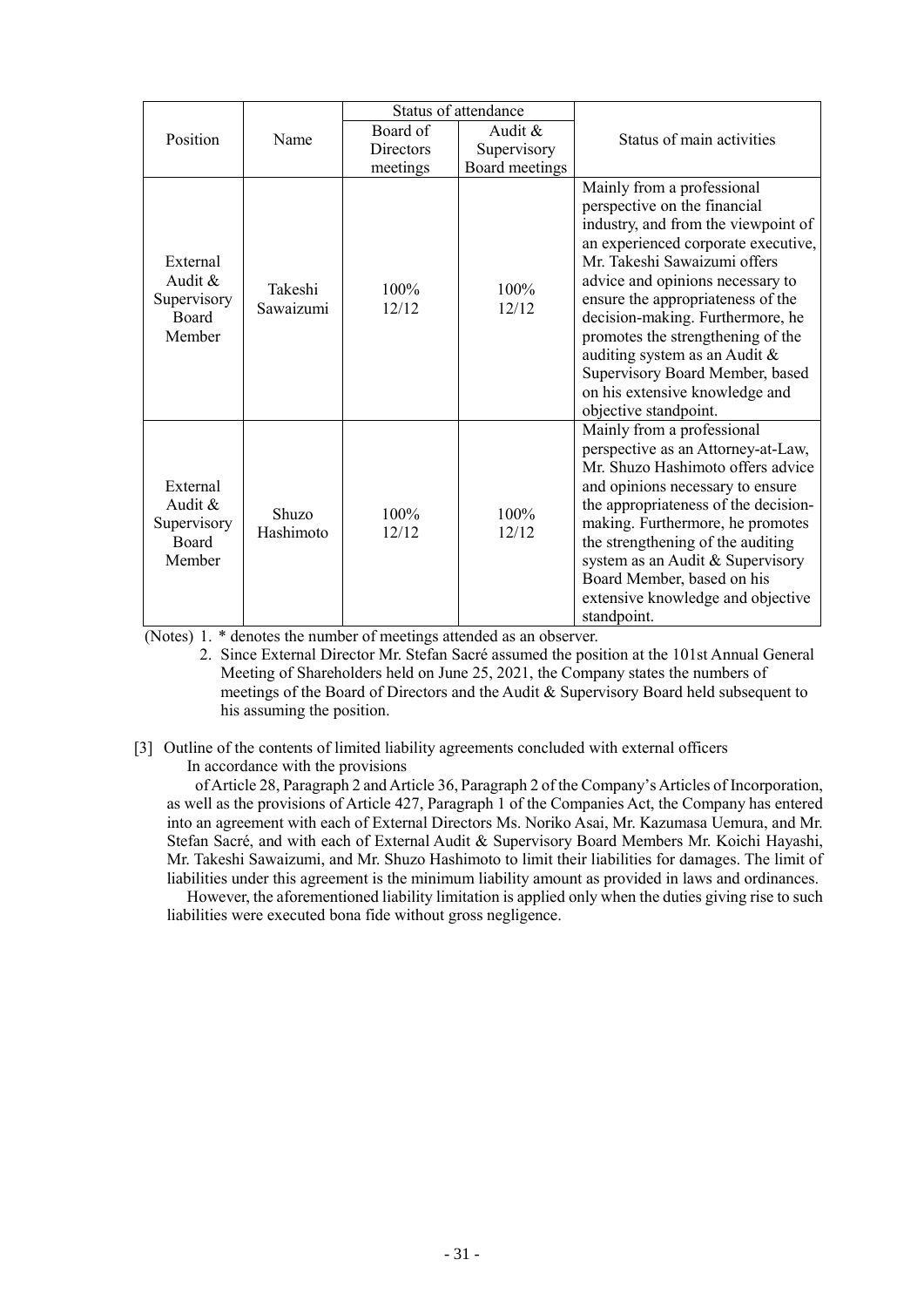# **4. Matters Regarding the Accounting Auditor**

### **(1) Name of the Accounting Auditor**

Deloitte Touche Tohmatsu LLC

#### **(2) Amount of remuneration, etc., for the Accounting Auditor for the fiscal year under review**

|                                                                                                      | Amount paid    |
|------------------------------------------------------------------------------------------------------|----------------|
| [1] Remuneration, etc., payable to the Accounting Auditor<br>for the fiscal year under review        | 44 million yen |
| [2] Total amount of money and other property benefits<br>payable by the Company and its subsidiaries | 44 million yen |

- (Notes) 1. In light of the Practical Guidelines for Collaboration with Accounting Auditors, published by the Japan Audit & Supervisory Board Members Association, the Audit & Supervisory Board has confirmed the performance records of auditing time by auditing item and level in the past fiscal years' auditing plan, changes in remuneration amounts paid, and the status of duties executed by the Accounting Auditor, and then has examined the reasonableness of the audit plan and the amount of remuneration for the fiscal year under review. As a result of the confirmation and examination, the Audit & Supervisory Board has given consent on remuneration, etc., for the Accounting Auditor as prescribed in Article 399, Paragraph 1 of the Companies Act.
	- 2. The audit agreement concluded between the Company and the Accounting Auditor does not clearly distinguish the amount of remuneration, etc., for audits by the accounting auditor under the Companies Act from that for audits under the Financial Instruments and Exchange Act, and also, it is practically impossible to separate these remunerations. Therefore, the amount of remuneration, etc., shown in [1] above is the total amount of these remunerations.
	- 3. The Company's overseas subsidiaries are audited by audit corporations other than the Accounting Auditor of the Company.

#### **(3) Policy for determination of dismissal or refusal of re-election of the Accounting Auditor**

The Audit & Supervisory Board shall dismiss the Accounting Auditor in accordance with the provisions of Article 340 of the Companies Act, in cases when the Company determines that the fact that the Accounting Auditor is a corporate auditor of the Company would pose a material impediment to the Company, such as when the Accounting Auditor breaches its professional obligations, neglects its duties, or commits any misconduct inappropriate to the position. In addition, in cases when it is deemed to be difficult for the Accounting Auditor to execute its duties appropriately or judged to be reasonable to replace the Accounting Auditor with another firm in order to enhance the adequacy of audits, the Audit & Supervisory Board shall determine the contents of a proposal for resolution regarding the appointment, dismissal, or refusal of re-election of the Accounting Auditor.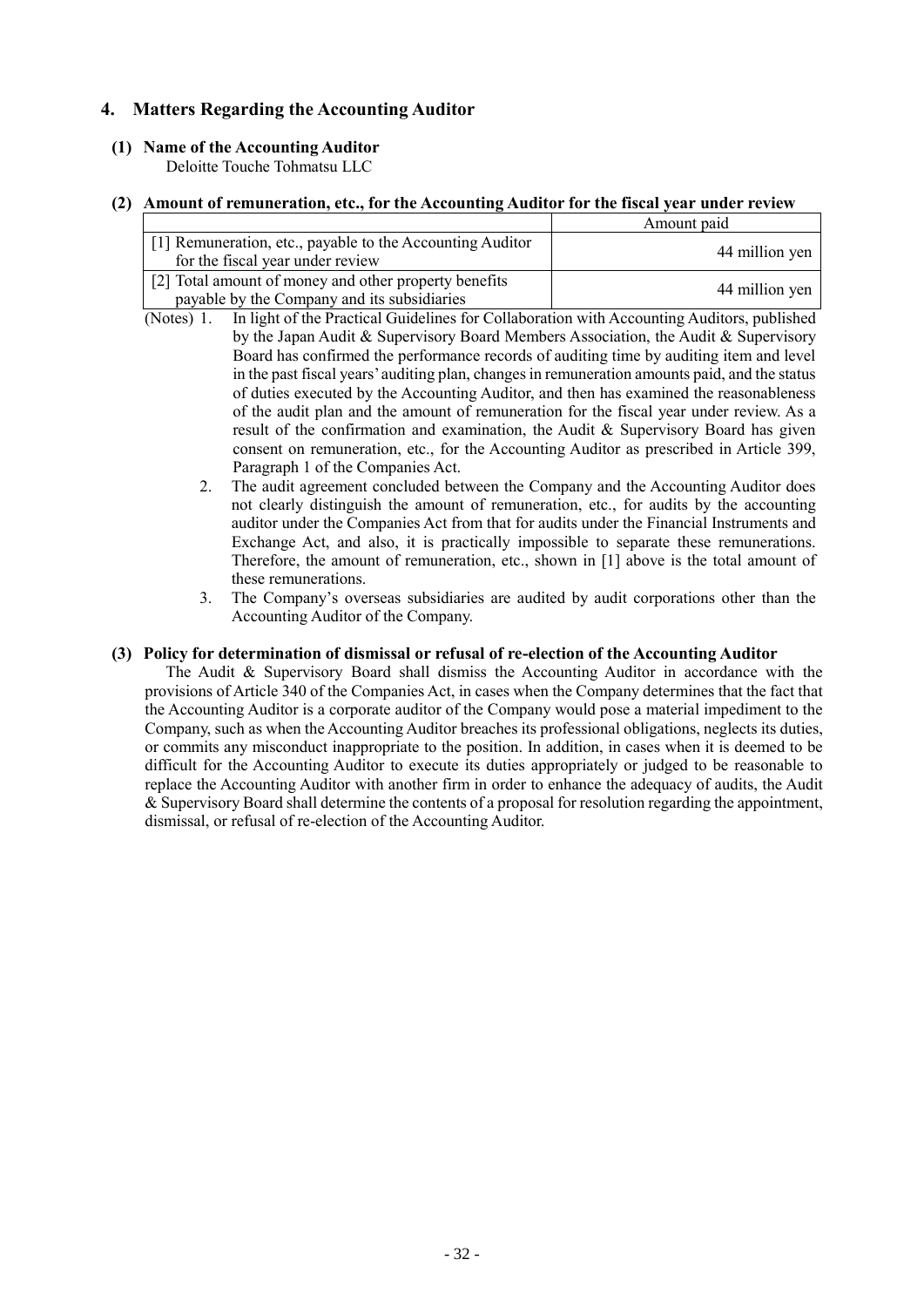### **5. Basic Policy Regarding Control of the Company**

#### **(1) Details of the basic policy**

The Company believes that, since it, as a listed company, allows free trading of its shares, the decision as to whether or not to sell its shares in response to a large-scale purchase by a specific party (defined in (3) below) should ultimately be left to the Company's shareholders who hold its shares. However, in the management of the Company, its know-how and extensive experience accumulated over many years in fields such as automation and fluid control technologies, as well as relationships of trust built with its customers, business partners, employees, and other stakeholders in Japan and overseas, are indispensable. Without sufficient information on these matters, the Company believes that it is impossible to appropriately determine the corporate value that its shareholders can realize in the future, and even the common interests of its shareholders. Furthermore, upon receiving a takeover proposal from an outside large-scale purchaser, the Company believes that it is not always easy to appropriately judge the impact of such large-scale purchase on the corporate value of the Company and even the common interests of its shareholders in a short time with full understanding of some elements. These elements include tangible and intangible management resources of the Company, potential effects of future-oriented measures, synergies that could be realized through the organic combination of both business fields, and other factors that constitute the corporate value of the Company.

#### **(2) Effective use of assets, formation of appropriate corporate groups, and other efforts to contribute to the realization of the basic policy**

Since its founding, the Company has consistently engaged in research and development of automation and fluid control technologies to achieve high-quality, high-efficiency automation. In addition, the Company has developed automatic machinery and component products that consider resource and energy conservation, thereby contributing to automation and productivity improvement in all industries.

As a result, with regard to the automatic machinery, the Company holds the top share of the domestic market for automatic pharmaceutical packaging systems with high safety and environmental performance, and the Company also boasts a high market share for lithium-ion battery manufacturing systems and 3D solder paste inspection machines for electronic substrates. In the area of components products, the Company also maintains the top position in Japan for control components for chemical liquids, which are indispensable for semiconductor manufacturing, and fluid control components, which can be applied to all industries. In addition to building a broad sales network in Japan and overseas, the Company is striving to improve customer satisfaction by establishing close relationships with its customers, building a world-class quality assurance system, and developing environmentally friendly products.

In addition, in order to fulfill its corporate social responsibility, the Company is deepening communication with its stakeholders by further promoting environmental conservation activities and supporting its employees' voluntary activities. The Company is also enhancing its internal control system by establishing various internal rules and regulations, including the Code of Conduct.

#### **(3) Efforts to prevent decisions on the Company's financial and business policies from being controlled by inappropriate persons in light of the basic policy**

In light of changes in the business environment surrounding the Company, the dissemination of regulations concerning large-scale purchases under the Financial Instruments and Exchange Act, and other factors, the Company has carefully made a great deal of consideration for the handling of the largescale purchase rules. As a result, the Company has decided not to continue (abolish) the large-scale purchase rules at the conclusion of the 99th Annual General Meeting of Shareholders on June 21, 2019.

Regardless of the existence of the large-scale purchase rules, the Company will continue to make group-wide efforts to secure and enhance the medium-to-long-term corporate value and even the common interests of its shareholders. In addition, even after the termination of the large-scale purchase rules, the Company will continue to request that any party who intends to conduct a large-scale purchase provide necessary and sufficient information for the shareholders to appropriately determine the appropriateness of the large-scale purchase. Moreover, the Company will disclose the opinions, etc., of the Board of Directors of the Company, and strive to secure time and information for shareholders to consider the proposal. Through these efforts, the Company will take appropriate measures to the extent permitted by the Financial Instruments and Exchange Act, the Companies Act, and other related laws and regulations.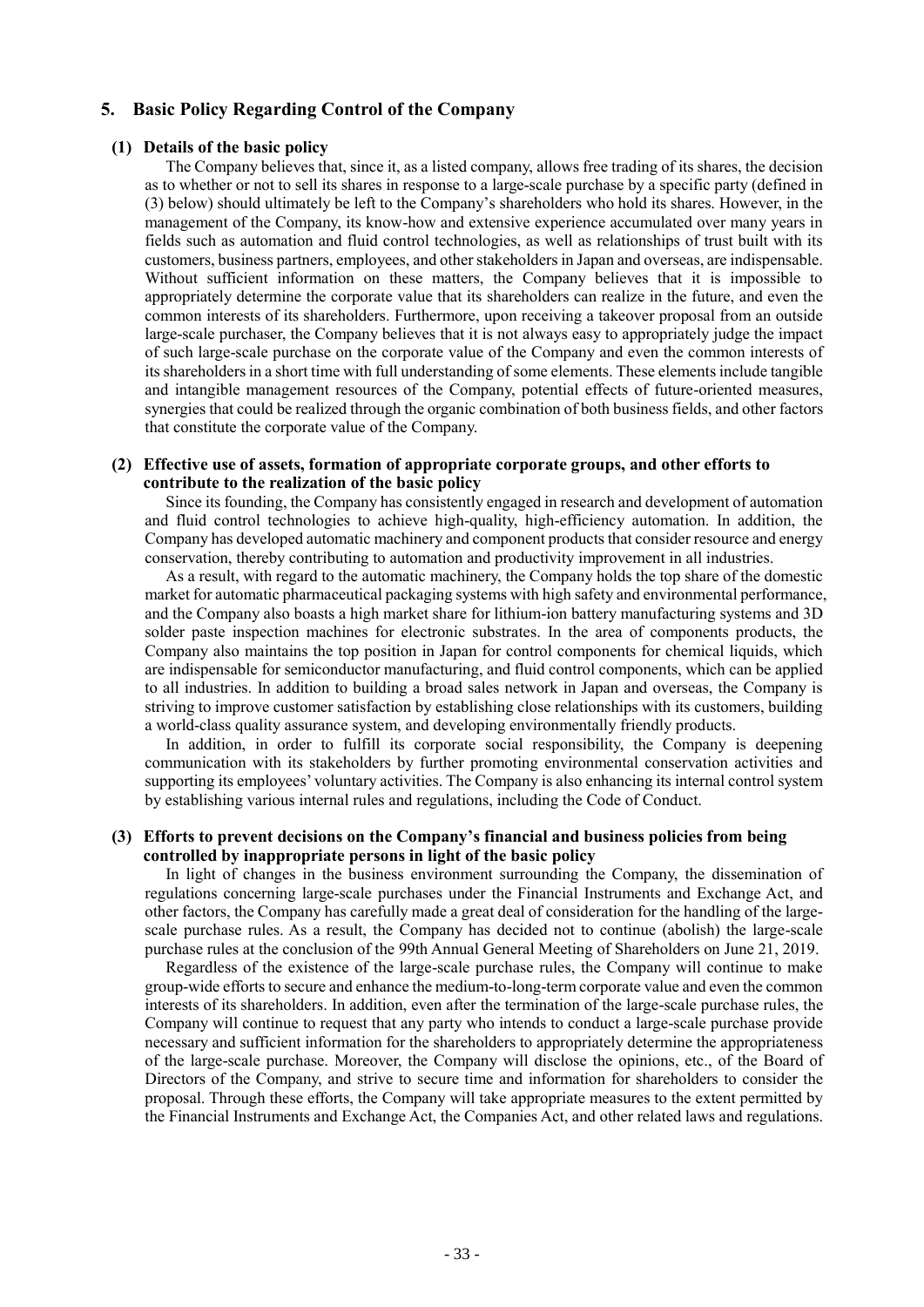### **6. Policy on Determining Dividends of Surplus, etc.**

In order to return profits to its shareholders, the Company aims to increase corporate value through capital investments and R&D investments to enhance its management foundation and further expand its business, while aiming for a payout ratio of 40% in shareholder return.

Based on this policy, the Company has decided by resolution of the Board of Directors on May 13, 2022 to pay a year-end dividend of 39 yen per share with a payment date of June 9, 2022. As a result, the annual dividend for the fiscal year under review will be 67 yen per share, including the interim dividend of 28 yen per share paid in December 2021.

### **7. Matters Regarding Cross-shareholdings**

### **(1) Policy and approach to reducing cross-shareholdings**

In principle, the Company does not hold cross-shareholdings, except in cases where the Company judges that it will contribute to the enhancement of its corporate value from the perspective of business strategies, business alliances with business partners, and the maintenance and strengthening of business relationships. If the significance of the shares held by the Company has diminished, the Company will sell them in a phased manner, taking into account the circumstances of the company concerned.

### **(2) Verifying appropriateness of holding shares**

If the Company determines that it is necessary to hold shares, the Board of Directors examines the objectives and rationale for holding the shares by examining every year the need for business strategies, business alliances, and the maintenance and strengthening of business relationships.

### **(3) Criteria for exercising voting rights**

With respect to exercising voting rights for shares held by the Company, the Company will exercise its voting rights by considering whether or not the exercise of voting rights will lead to an increase in the corporate value of the issuing company and shareholder value, for example, by opposing any proposal in the event where the financial health of the issuing company is adversely affected or if an illegal act occurs.

#### **(4) Response when a company holding the Company's shares expresses intent to sell them, etc.** In the event that a company holding shares of the Company indicates its intention to sell the shares, the Company will not prevent such sale.

Figures presented in the Business Report are rounded down to the stated unit.

~~~~~~~~~~~~~~~~~~~~~~~~~~~~~~~~~~~~~~~~~~~~~~~~~~~~~~~~~~~~~~~~~~~~~~~~~~~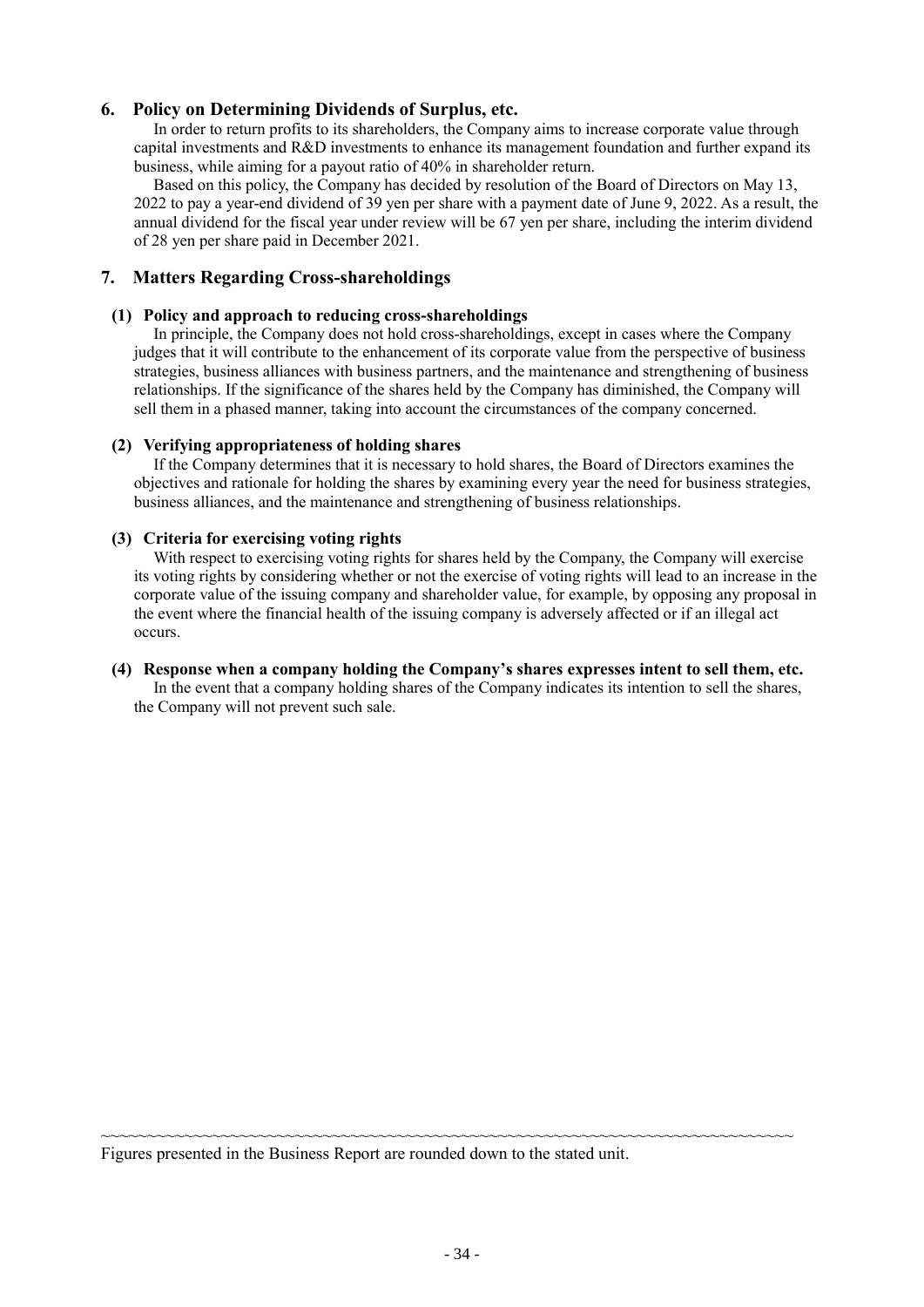# **Consolidated Financial Statements**

# **Consolidated Balance Sheets**

(As of March 31, 2022)

|                                                     |                      | (Million yen)                       |
|-----------------------------------------------------|----------------------|-------------------------------------|
| Description                                         | As of March 31, 2022 | As of March 31, 2021<br>(Reference) |
| (Assets)                                            |                      |                                     |
| <b>Current assets</b>                               | 116,188              | 101,789                             |
| Cash and deposits                                   | 34,527               | 36,375                              |
| Notes and accounts receivable - trade               |                      | 23,492                              |
| Notes receivable - trade                            | 4,291                |                                     |
| Accounts receivable - trade                         | 23,554               |                                     |
| Contract assets                                     | 856                  |                                     |
| Electronically recorded monetary claims - operating | 5,961                | 4,134                               |
| Trade accounts receivable                           | 243                  | 227                                 |
| Merchandise and finished goods                      | 10,468               | 10,018                              |
| Work in process                                     | 4,159                | 4,012                               |
| Raw materials and supplies                          | 30,135               | 22,298                              |
| Other                                               | 2,044                | 1,286                               |
| Allowance for doubtful accounts                     | (55)                 | (55)                                |
| <b>Non-current assets</b>                           | 56,326               | 50,936                              |
| Property, plant and equipment                       | 44,019               | 38,992                              |
| Buildings and structures                            | 21,510               | 19,443                              |
| Machinery, equipment and vehicles                   | 11,362               | 10,392                              |
| Tools, furniture and fixtures                       | 1,760                | 1,655                               |
| Land                                                | 6,940                | 6,191                               |
| Leased assets                                       | 652                  | 594                                 |
| Construction in progress                            | 1,792                | 715                                 |
| <b>Intangible assets</b>                            | 1,107                | 1,433                               |
| <b>Investments and other assets</b>                 | 11,199               | 10,510                              |
| Investment securities                               | 8,124                | 8,182                               |
| Retirement benefit asset                            | 1,543                | 812                                 |
| Deferred tax assets                                 | 328                  | 263                                 |
| Other                                               | 1,237                | 1,287                               |
| Allowance for doubtful accounts                     | (34)                 | (35)                                |
| <b>Total assets</b>                                 | 172,514              | 152,726                             |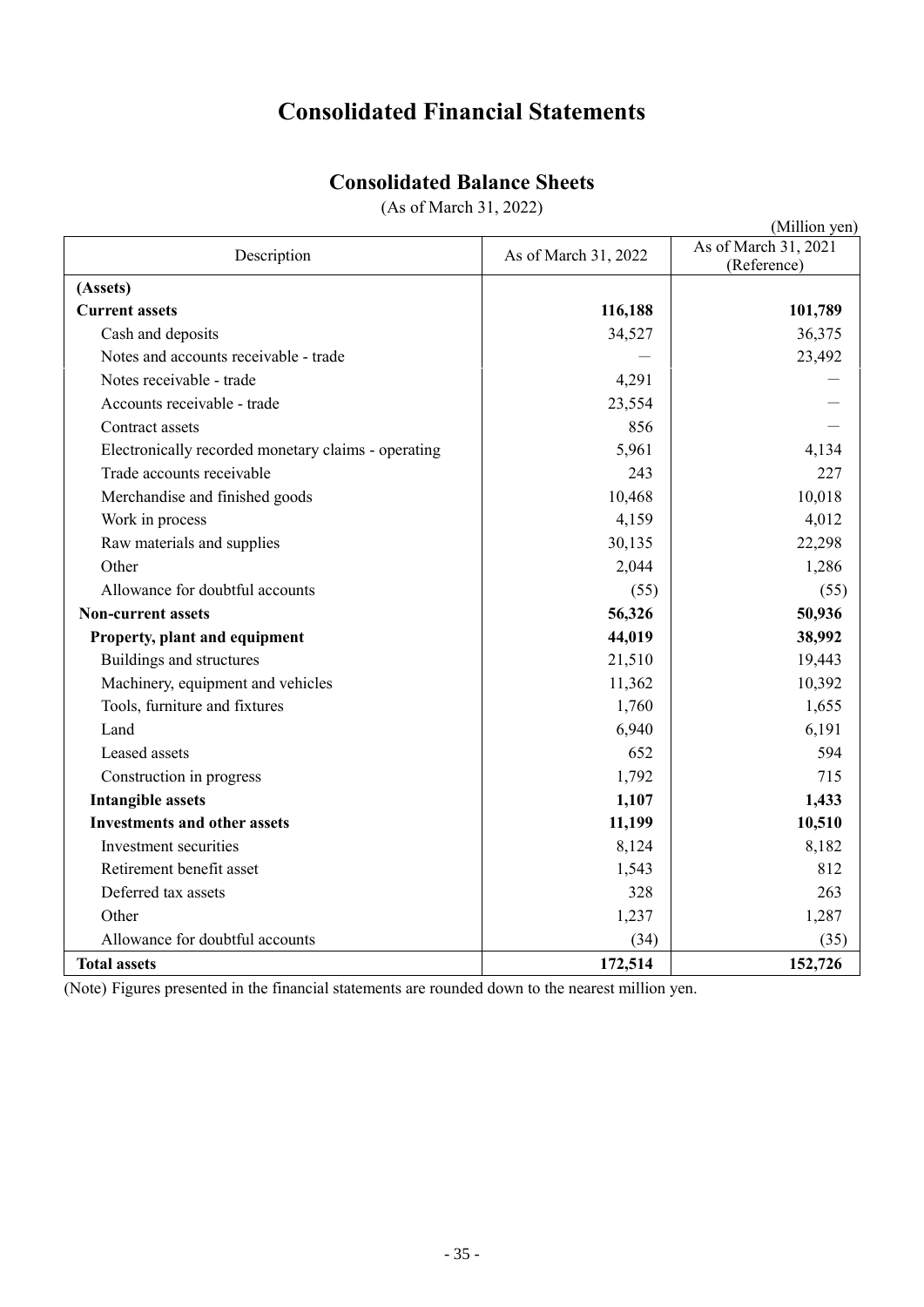|                                                       |                      | (Million yen)        |
|-------------------------------------------------------|----------------------|----------------------|
| Description                                           | As of March 31, 2022 | As of March 31, 2021 |
|                                                       |                      | (Reference)          |
| (Liabilities)<br><b>Current liabilities</b>           | 53,503               |                      |
|                                                       |                      | 41,640               |
| Notes and accounts payable - trade                    | 20,354               | 15,360               |
| Electronically recorded obligations - operating       | 4,387                | 2,833                |
| Short-term borrowings                                 | 5,665                | 6,158                |
| Current portion of bonds payable                      |                      | 16                   |
| Current portion of long-term borrowings               | 6,070                | 3,520                |
| Lease obligations                                     | 255                  | 218                  |
| Accrued expenses                                      | 4,741                | 3,472                |
| Income taxes payable                                  | 3,908                | 1,624                |
| Provision for bonuses                                 | 495                  | 389                  |
| Provision for product warranties                      | 374                  | 344                  |
| Provision for loss on order received                  | 11                   | 69                   |
| Provision for environmental measures                  | 1                    | 71                   |
| Other                                                 | 7,236                | 7,561                |
| <b>Non-current liabilities</b>                        | 9,439                | 13,468               |
| Long-term borrowings                                  | 5,634                | 10,244               |
| Lease obligations                                     | 269                  | 254                  |
| Deferred tax liabilities                              | 847                  | 635                  |
| Provision for environmental measures                  | 2                    | 4                    |
| Retirement benefit liability                          | 458                  | 424                  |
| Asset retirement obligations                          | 233                  | 229                  |
| Other                                                 | 1,994                | 1,675                |
| <b>Total liabilities</b>                              | 62,942               | 55,108               |
| (Net assets)                                          |                      |                      |
| Shareholders' equity                                  | 101,954              | 92,401               |
| Share capital                                         | 11,016               | 11,016               |
| <b>Capital surplus</b>                                | 16,364               | 16,358               |
| <b>Retained earnings</b>                              | 75,440               | 65,921               |
| <b>Treasury shares</b>                                | (867)                | (895)                |
| Accumulated other comprehensive income                | 7,617                | 5,095                |
| Valuation difference on available-for-sale securities | 3,274                | 3,386                |
| Foreign currency translation adjustment               | 4,429                | 1,845                |
| Remeasurements of defined benefit plans               | (85)                 | (136)                |
| Non-controlling interests                             |                      | 120                  |
| <b>Total net assets</b>                               | 109,571              | 97,617               |
| Total liabilities and net assets                      | 172,514              | 152,726              |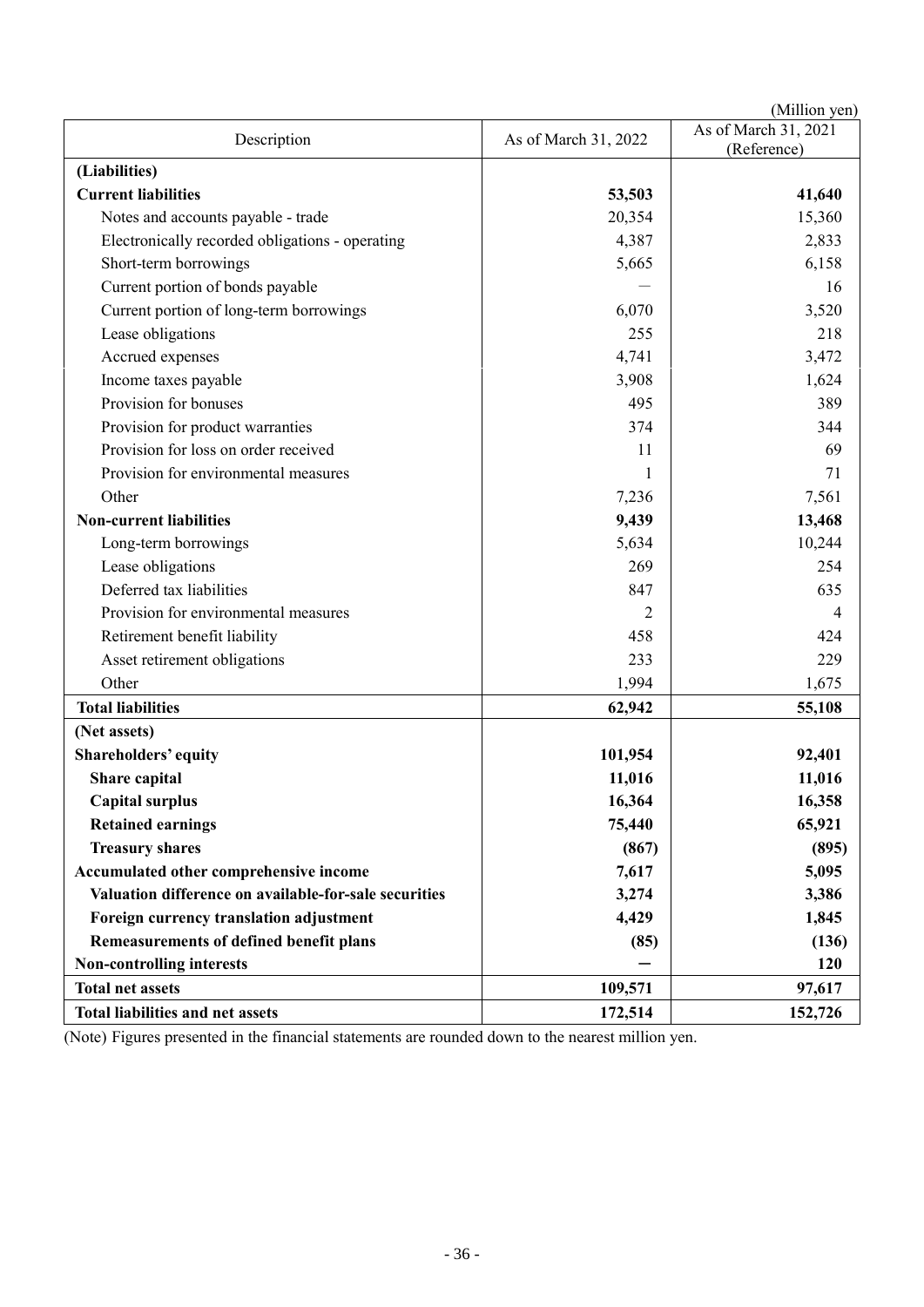# **Consolidated Statements of Income**

(April 1, 2021 - March 31, 2022)

|                                                                  |                                             | (Million yen)                                              |
|------------------------------------------------------------------|---------------------------------------------|------------------------------------------------------------|
| Description                                                      | For the fiscal year<br>ended March 31, 2022 | For the fiscal year<br>ended March 31, 2021<br>(Reference) |
| <b>Net sales</b>                                                 | 142,199                                     | 106,723                                                    |
| <b>Cost of sales</b>                                             | 101,308                                     | 77,950                                                     |
| <b>Gross profit</b>                                              | 40,890                                      | 28,773                                                     |
| Selling, general and administrative expenses                     | 23,011                                      | 21,074                                                     |
| <b>Operating profit</b>                                          | 17,879                                      | 7,698                                                      |
| Non-operating income                                             | 579                                         | 746                                                        |
| Interest income                                                  | 19                                          | 16                                                         |
| Dividend income                                                  | 151                                         | 125                                                        |
| Share of profit of entities accounted for using equity<br>method | 3                                           |                                                            |
| Administrative service fee income                                | 58                                          | 62                                                         |
| Insurance claim income                                           | 17                                          | 73                                                         |
| Gain on valuation of derivatives                                 |                                             | 25                                                         |
| Subsidy income                                                   | 99                                          | 198                                                        |
| Other                                                            | 229                                         | 243                                                        |
| Non-operating expenses                                           | 414                                         | 621                                                        |
| Interest expenses                                                | 228                                         | 205                                                        |
| Sales discounts                                                  |                                             | 138                                                        |
| Share of loss of entities accounted for using equity method      |                                             | 1                                                          |
| Loss on valuation of derivatives                                 | 102                                         |                                                            |
| Foreign exchange losses                                          | 15                                          | 134                                                        |
| Other                                                            | 67                                          | 142                                                        |
| <b>Ordinary profit</b>                                           | 18,043                                      | 7,823                                                      |
| <b>Extraordinary income</b>                                      | 286                                         | 527                                                        |
| Gain on sale of non-current assets                               | 5                                           | 1                                                          |
| Gain on sale of investment securities                            | $\boldsymbol{0}$                            |                                                            |
| Gain on sale of shares of subsidiaries and associates            | 3                                           |                                                            |
| Subsidy income                                                   | 276                                         | 525                                                        |
| <b>Extraordinary losses</b>                                      | 382                                         | 622                                                        |
| Loss on sale of non-current assets                               | $\theta$                                    | 4                                                          |
| Loss on retirement of non-current assets                         | 138                                         | 96                                                         |
| Loss on tax purpose reduction entry of non-current assets        | 242                                         | 505                                                        |
| Loss on sale of investment securities                            | $\theta$                                    |                                                            |
| Loss on valuation of investment securities                       |                                             | -1                                                         |
| Provision for environmental measures                             |                                             | 15                                                         |
| Profit before income taxes                                       | 17,947                                      | 7,727                                                      |
| Income taxes - current                                           | 5,201                                       | 2,180                                                      |
| Income taxes - deferred                                          | 145                                         | 264                                                        |
| <b>Profit</b>                                                    | 12,600                                      | 5,282                                                      |
| Profit attributable to non-controlling interests                 | 32                                          | 8                                                          |
| Profit attributable to owners of parent                          | 12,567                                      | 5,273                                                      |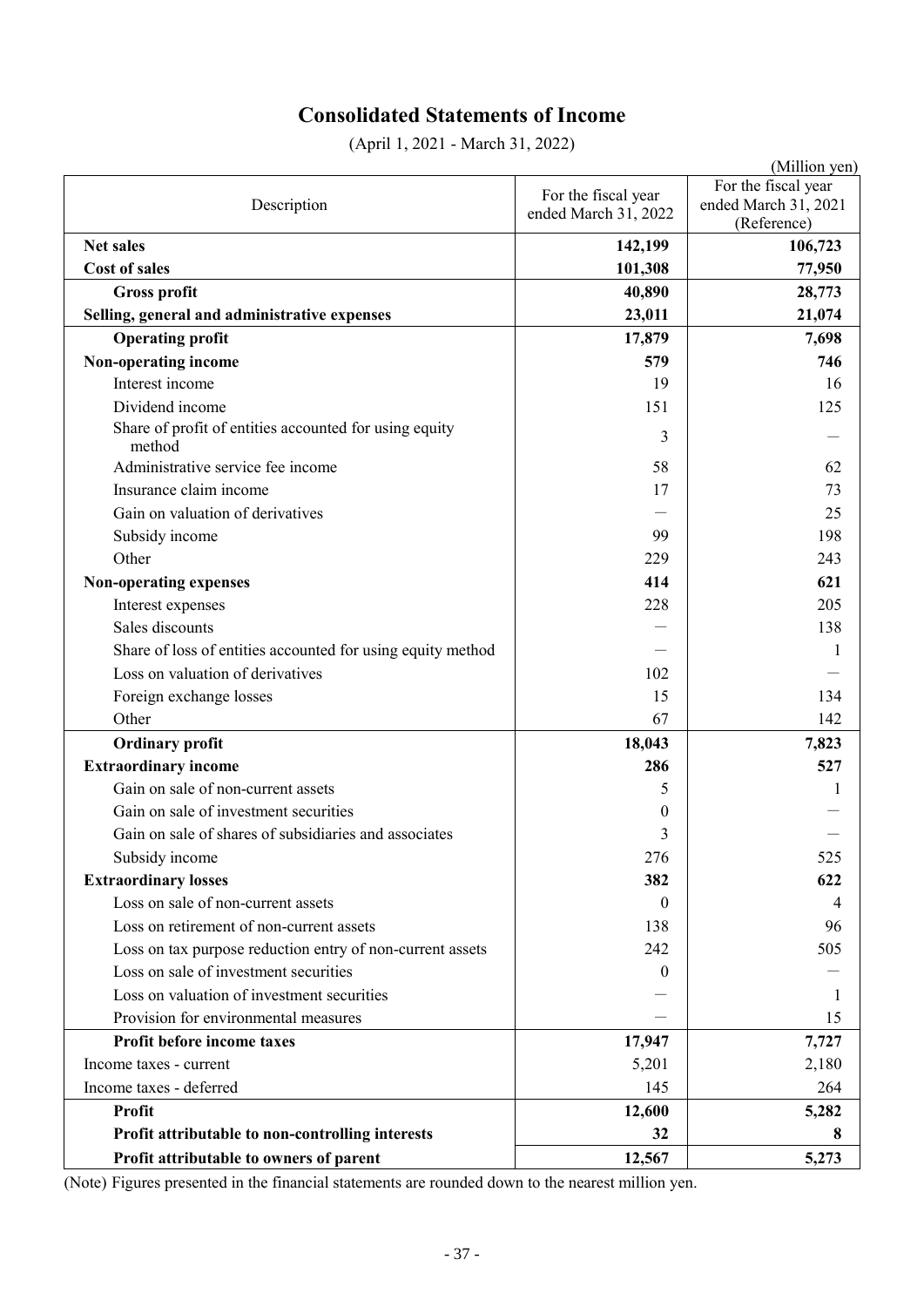# **Non-consolidated Financial Statements**

# **Non-consolidated Balance Sheets**

(As of March 31, 2022)

|                                                                                   |                      | (Million yen)                       |
|-----------------------------------------------------------------------------------|----------------------|-------------------------------------|
| Description                                                                       | As of March 31, 2022 | As of March 31, 2021<br>(Reference) |
| (Assets)                                                                          |                      |                                     |
| <b>Current assets</b>                                                             | 89,909               | 79,928                              |
| Cash and deposits                                                                 | 25,124               | 26,715                              |
| Notes receivable - trade                                                          | 741                  | 1,202                               |
| Electronically recorded monetary claims - operating                               | 4,696                | 3,200                               |
| Accounts receivable - trade                                                       | 21,243               | 17,536                              |
| Contract assets                                                                   | 856                  |                                     |
| Trade accounts receivable                                                         | 243                  | 227                                 |
| Merchandise and finished goods                                                    | 6,539                | 7,154                               |
| Work in process                                                                   | 3,656                | 3,676                               |
| Raw materials and supplies                                                        | 21,526               | 16,771                              |
| Prepaid expenses                                                                  | 389                  | 419                                 |
| Short-term loans receivable from subsidiaries and<br>associates                   | 2,145                | 1,690                               |
| Current portion of long-term loans receivable from<br>subsidiaries and associates | 240                  | 240                                 |
| Other                                                                             | 2,506                | 1,093                               |
| <b>Non-current assets</b>                                                         | 53,511               | 51,858                              |
| Property, plant and equipment                                                     | 30,053               | 28,439                              |
| <b>Buildings</b>                                                                  | 14,297               | 13,719                              |
| Structures                                                                        | 485                  | 527                                 |
| Machinery and equipment                                                           | 8,594                | 8,047                               |
| Vehicles                                                                          | 3                    | 2                                   |
| Tools, furniture and fixtures                                                     | 1,102                | 1,132                               |
| Land                                                                              | 4,784                | 4,802                               |
| Construction in progress                                                          | 784                  | 207                                 |
| <b>Intangible assets</b>                                                          | 993                  | 1,334                               |
| Software                                                                          | 958                  | 1,305                               |
| Other                                                                             | 35                   | 29                                  |
| <b>Investments and other assets</b>                                               | 22,464               | 22,084                              |
| Investment securities                                                             | 8,123                | 8,181                               |
| Shares of subsidiaries and associates                                             | 4,862                | 4,862                               |
| Investments in capital of subsidiaries and associates                             | 6,405                | 6,405                               |
| Long-term loans receivable from subsidiaries and<br>associates                    | 300                  | 540                                 |
| Prepaid pension costs                                                             | 1,667                | 1,008                               |
| Deferred tax assets                                                               | 428                  | 344                                 |
| Other                                                                             | 704                  | 770                                 |
| Allowance for doubtful accounts                                                   | (26)                 | (28)                                |
| <b>Total assets</b>                                                               | 143,420              | 131,786                             |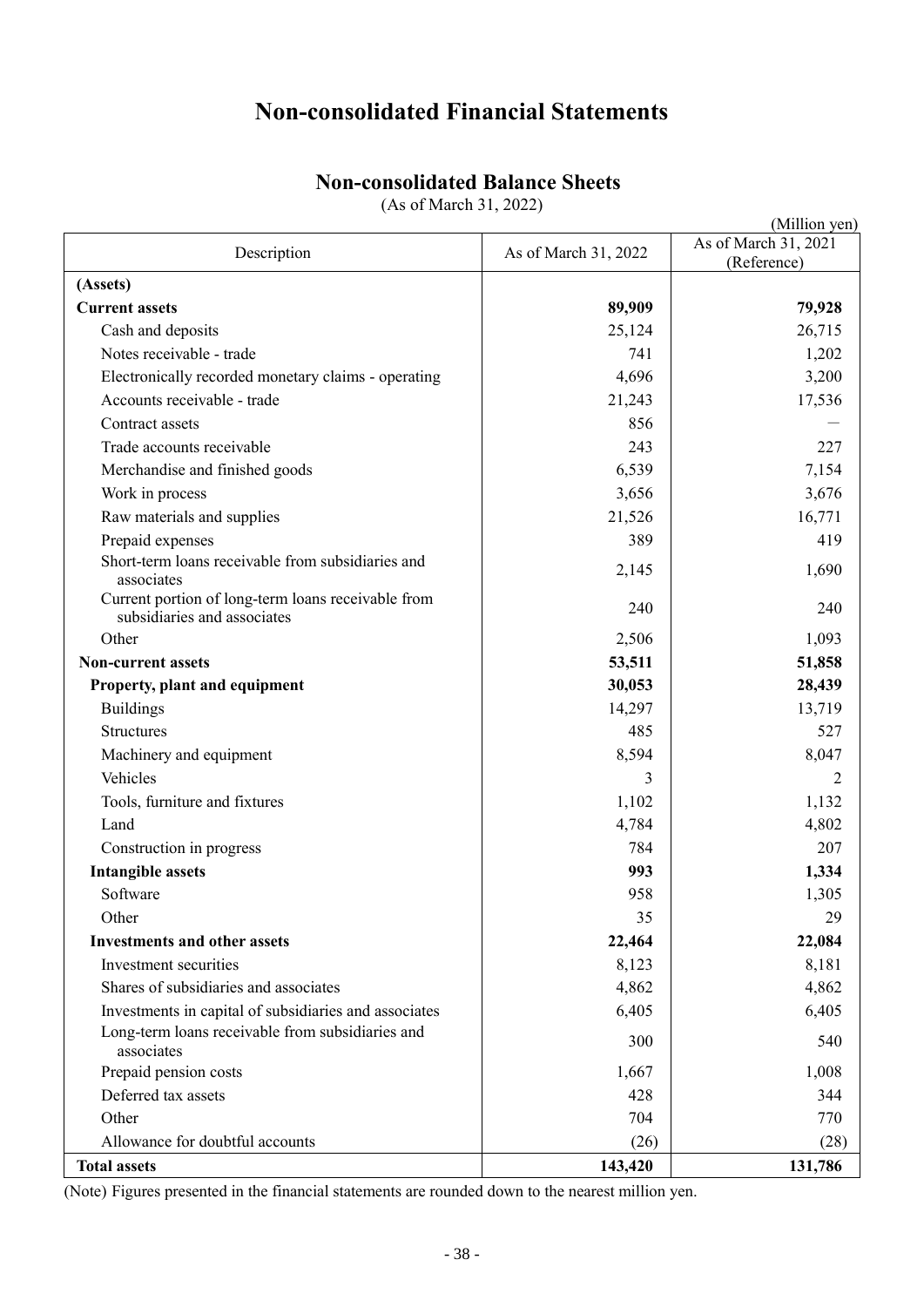| (Million yen)                                         |                      |                                     |
|-------------------------------------------------------|----------------------|-------------------------------------|
| Description                                           | As of March 31, 2022 | As of March 31, 2021<br>(Reference) |
| (Liabilities)                                         |                      |                                     |
| <b>Current liabilities</b>                            | 47,517               | 36,529                              |
| Notes payable - trade                                 | 197                  | 163                                 |
| Electronically recorded obligations - operating       | 3,599                | 2,306                               |
| Accounts payable - trade                              | 7,151                | 5,754                               |
| Trade accounts payable                                | 13,116               | 8,567                               |
| Short-term borrowings                                 | 4,695                | 5,419                               |
| Current portion of long-term borrowings               | 6,070                | 3,520                               |
| Accounts payable - other                              | 2,609                | 2,161                               |
| Accrued expenses                                      | 4,247                | 3,096                               |
| Income taxes payable                                  | 3,290                | 1,103                               |
| Advances received                                     | 1,284                | 3,487                               |
| Provision for product warranties                      | 354                  | 322                                 |
| Provision for loss on order received                  | 11                   | 69                                  |
| Provision for environmental measures                  |                      | 71                                  |
| Other                                                 | 887                  | 484                                 |
| <b>Non-current liabilities</b>                        | 3,176                | 9,238                               |
| Long-term borrowings                                  | 1,900                | 7,970                               |
| Provision for environmental measures                  | 2                    | 4                                   |
| Other                                                 | 1,274                | 1,264                               |
| <b>Total liabilities</b>                              | 50,693               | 45,767                              |
| (Net assets)                                          |                      |                                     |
| Shareholders' equity                                  | 89,452               | 82,632                              |
| Share capital                                         | 11,016               | 11,016                              |
| <b>Capital surplus</b>                                | 16,356               | 16,347                              |
| Legal capital surplus                                 | 11,797               | 11,797                              |
| Other capital surplus                                 | 4,558                | 4,549                               |
| <b>Retained earnings</b>                              | 62,947               | 56,164                              |
| Legal retained earnings                               | 1,286                | 1,286                               |
| Other retained earnings                               | 61,661               | 54,877                              |
| General reserve                                       | 49,500               | 49,500                              |
| Retained earnings brought forward                     | 12,161               | 5,377                               |
| <b>Treasury shares</b>                                | (867)                | (895)                               |
| Valuation and translation adjustments                 | 3,274                | 3,386                               |
| Valuation difference on available-for-sale securities | 3,274                | 3,386                               |
| <b>Total net assets</b>                               | 92,726               | 86,019                              |
| Total liabilities and net assets                      | 143,420              | 131,786                             |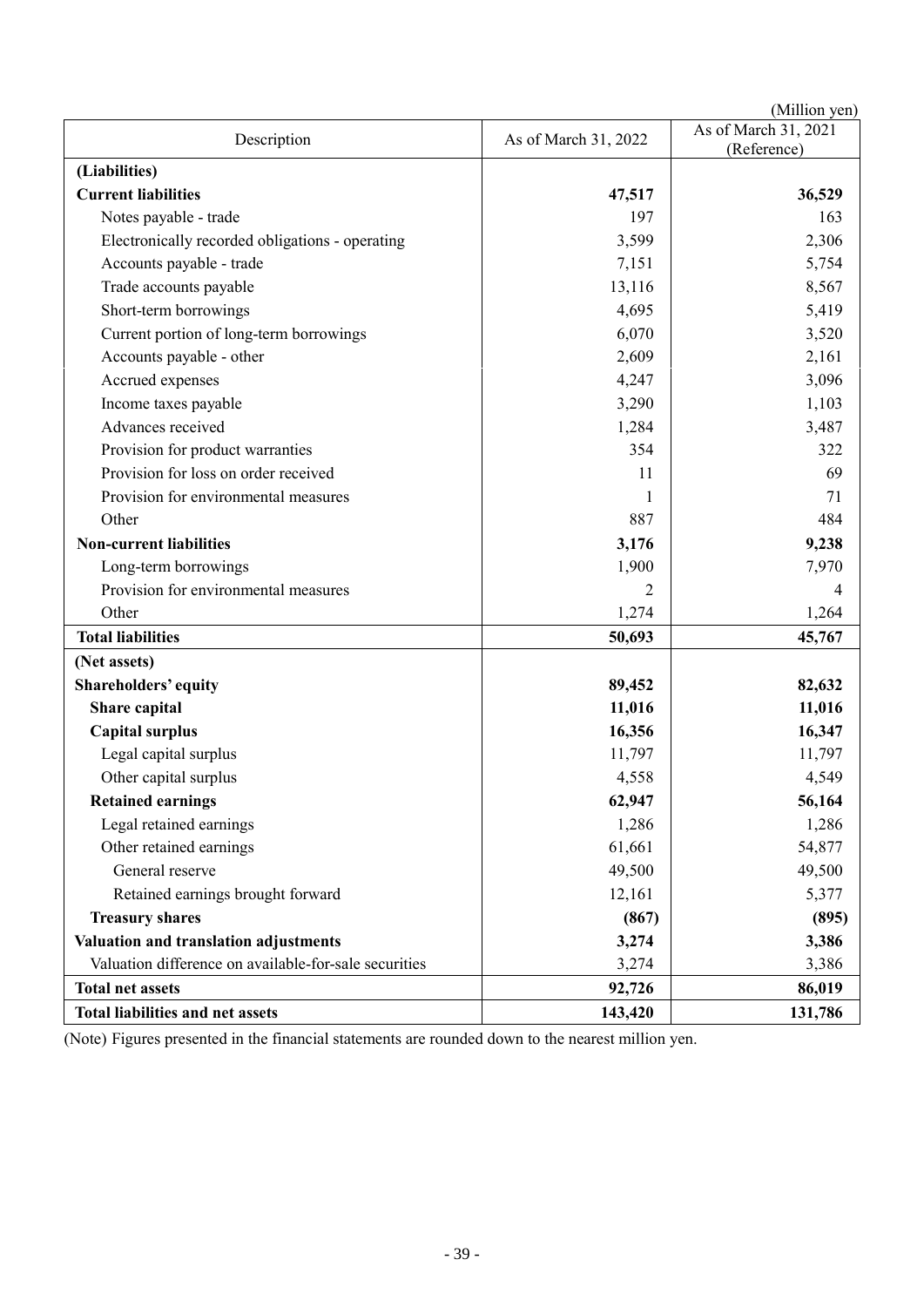# **Non-consolidated Statements of Income**

(April 1, 2021 - March 31, 2022)

|                                                            |                      | (Million yen)        |
|------------------------------------------------------------|----------------------|----------------------|
|                                                            | For the fiscal year  | For the fiscal year  |
| Description                                                | ended March 31, 2022 | ended March 31, 2021 |
|                                                            |                      | (Reference)          |
| <b>Net sales</b>                                           | 116,400              | 88,296               |
| <b>Cost of sales</b>                                       | 87,439               | 68,263               |
| <b>Gross profit</b>                                        | 28,960               | 20,033               |
| Selling, general and administrative expenses               | 16,155               | 15,220               |
| <b>Operating profit</b>                                    | 12,804               | 4,813                |
| Non-operating income                                       | 1,297                | 1,287                |
| Interest and dividend income                               | 868                  | 826                  |
| Other                                                      | 429                  | 461                  |
| Non-operating expenses                                     | 344                  | 427                  |
| Interest expenses                                          | 42                   | 50                   |
| Sales discounts                                            |                      | 138                  |
| Other                                                      | 302                  | 238                  |
| <b>Ordinary profit</b>                                     | 13,758               | 5,674                |
| <b>Extraordinary income</b>                                | 282                  | 527                  |
| Gain on sale of non-current assets                         | 4                    | 1                    |
| Gain on sale of investment securities                      | $\theta$             |                      |
| Subsidy income                                             | 276                  | 525                  |
| <b>Extraordinary losses</b>                                | 381                  | 764                  |
| Loss on sale of non-current assets                         | $\Omega$             | $\Omega$             |
| Loss on retirement of non-current assets                   | 137                  | 94                   |
| Loss on tax purpose reduction entry of non-current assets  | 242                  | 505                  |
| Loss on sale of investment securities                      | $\theta$             |                      |
| Loss on valuation of investment securities                 |                      | 1                    |
| Loss on valuation of shares of subsidiaries and associates |                      | 147                  |
| Provision for environmental measures                       |                      | 16                   |
| Profit before income taxes                                 | 13,659               | 5,436                |
| Income taxes - current                                     | 3,896                | 1,479                |
| Income taxes - deferred                                    | (30)                 | 14                   |
| <b>Profit</b>                                              | 9,792                | 3,941                |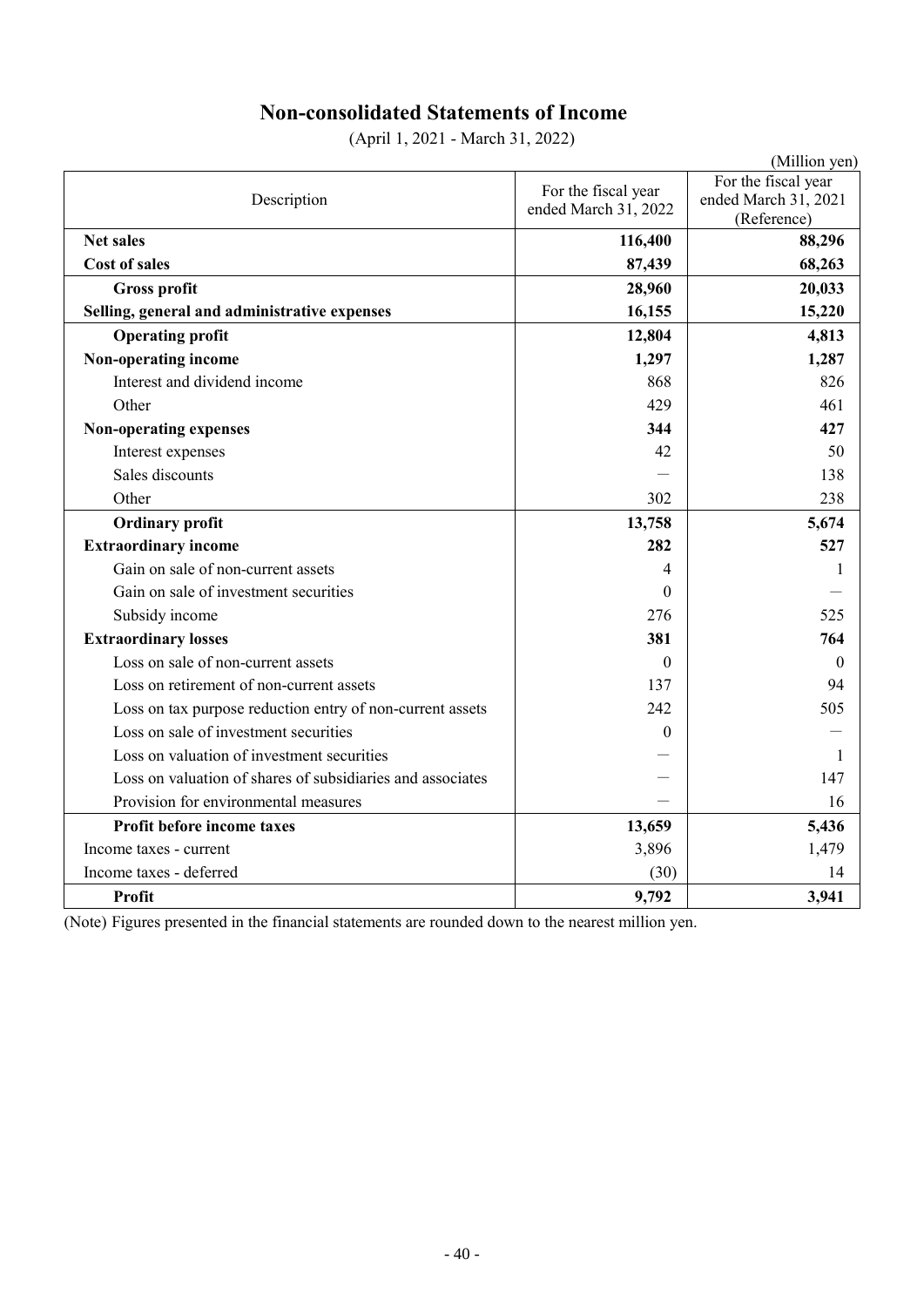Accounting Auditor's Audit Report on the Consolidated Financial Statements (duplicated copy)

# **Independent Auditor's Report**

(English Translation)

May 13, 2022

To the Board of Directors CKD Corporation

> Deloitte Touche Tohmatsu LLC Nagoya Office

Designated Engagement Partner Tatsuharu Ito, CPA Designated Engagement Partner Yusuke Takikawa, CPA

#### Opinion

Pursuant to Article 444, Paragraph 4 of the Companies Act, we have audited the accompanying consolidated financial statements, which comprise the consolidated balance sheet, the consolidated statement of income, the consolidated statement of changes in net assets and the notes to the consolidated financial statements of CKD Corporation (the "Company") for the fiscal year from April 1, 2021 through March 31, 2022.

In our opinion, the above consolidated financial statements present fairly, in all material respects, the financial position and results of operations of the corporate group, which consists of the Company and its consolidated subsidiaries, for the period covered by the consolidated financial statements, in conformity with accounting principles generally accepted in Japan.

#### Basis for the Opinion

We conducted our audit in accordance with auditing standards generally accepted in Japan. Our responsibility under the auditing standards is stated in "Auditor's Responsibility for the Audit of the Consolidated Financial Statements." We are independent of the Company and its consolidated subsidiaries in accordance with the provisions related to professional ethics in Japan, and are fulfilling other ethical responsibilities as an auditor. We believe that we have obtained sufficient and appropriate audit evidence to provide a basis for our audit opinion.

#### Other Descriptions

The other descriptions consist of the business report and the supplementary schedules. Management is responsible for preparing and disclosing the other descriptions. The Audit & Supervisory Board Members and the Audit & Supervisory Board are responsible for monitoring the execution of the duties of Directors related to designing and operating the reporting process of the other descriptions.

The subject of our audit opinion on the consolidated financial statements does not include the other descriptions. Therefore, we do not express an opinion on the other descriptions.

In auditing the consolidated financial statements, we are responsible for reading through the other descriptions, and in the process of reading through them, reviewing whether there are any material discrepancies between the other descriptions and the consolidated financial statements or the knowledge that we gained during our auditing process, and paying attention to any signs of material misstatement in other descriptions in addition to such material discrepancies.

When we determine that there is any material misstatement in other descriptions based on the tasks that we performed, we are required to report such fact.

We have found no matters to report with regard to the other descriptions.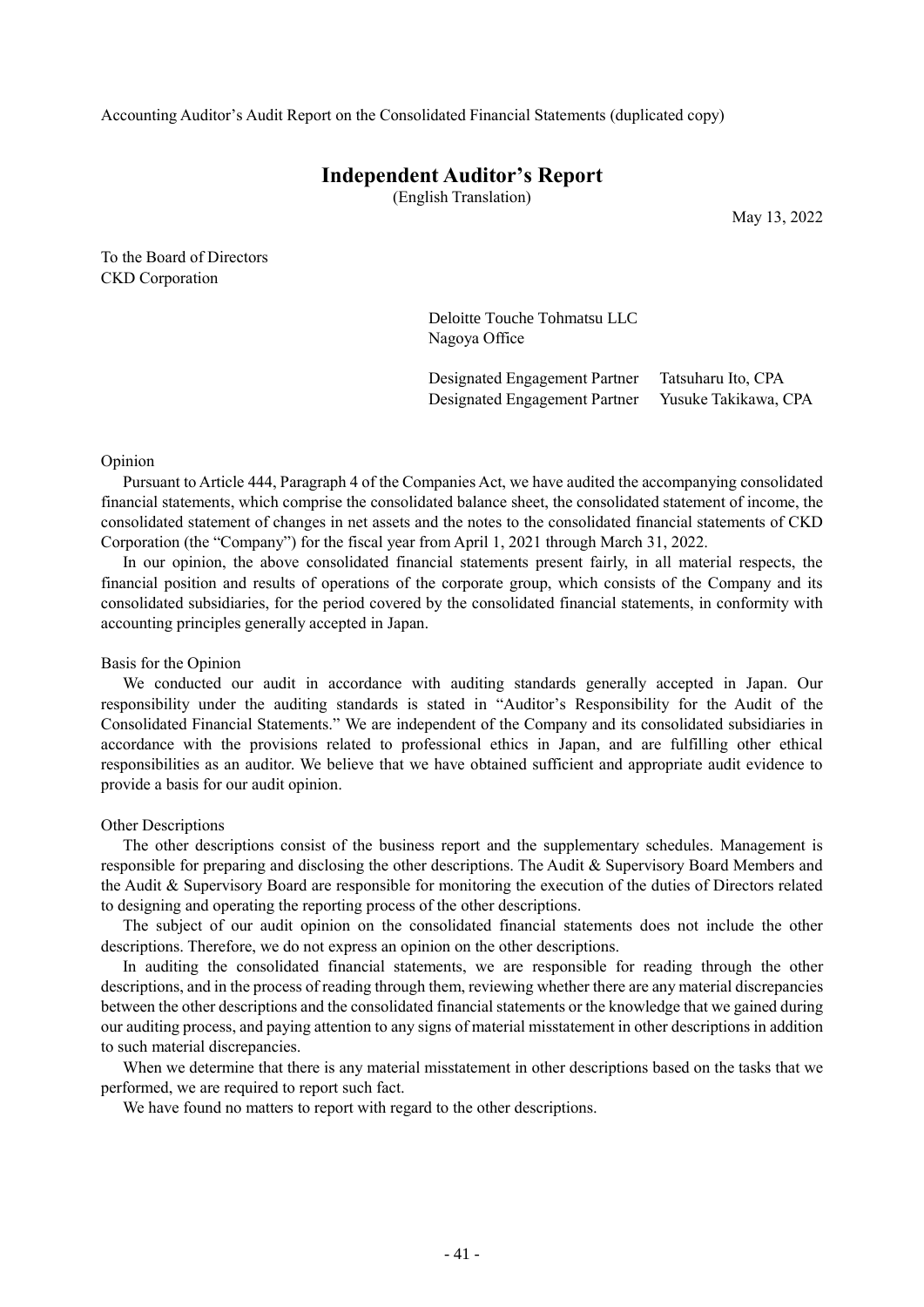Responsibilities of Management, Audit & Supervisory Board Members, and the Audit & Supervisory Board for the Consolidated Financial Statements

Management is responsible for the preparation and fair presentation of the consolidated financial statements in accordance with accounting principles generally accepted in Japan, and for designing and operating such internal control as management determines is necessary to enable the preparation and fair presentation of the consolidated financial statements that are free from material misstatement, whether due to fraud or error.

In preparing the consolidated financial statements, management is responsible for assessing whether it is appropriate to prepare the consolidated financial statements in accordance with the premise of a going concern, and for disclosing matters relating to going concern when it is required to do so in accordance with accounting principles generally accepted in Japan.

Audit & Supervisory Board Members and the Audit & Supervisory Board are responsible for monitoring the execution of the duties of Directors related to designing and operating the financial reporting process.

Auditor's Responsibility for the Audit of the Consolidated Financial Statements

Our responsibility is to obtain reasonable assurance about whether the consolidated financial statements as a whole are free from material misstatement, whether due to fraud or error, and to express an opinion on the consolidated financial statements from an independent standpoint in an audit report, based on our audit. Misstatements can occur as a result of fraud or error, and are deemed material if they can be reasonably expected to, either individually or collectively, influence the decisions of users taken on the basis of the consolidated financial statements.

We make professional judgment in the audit process in accordance with auditing standards generally accepted in Japan, and perform the following while maintaining professional skepticism.

- Identify and assess the risks of material misstatement, whether due to fraud or error. Design and implement audit procedures to address the risks of material misstatement. The audit procedures shall be selected and applied as determined by the auditor. In addition, sufficient and appropriate audit evidence shall be obtained to provide a basis for the audit opinion.
- In making those risk assessments, the auditor considers internal control relevant to the entity's audit in order to design audit procedures that are appropriate in the circumstances, although the purpose of the audit of the consolidated financial statements is not to express an opinion on the effectiveness of the entity's internal control.
- Assess the appropriateness of accounting policies adopted by management and the method of their application, as well as the reasonableness of accounting estimates made by management and the adequacy of related notes.
- Determine whether it is appropriate for management to prepare the consolidated financial statements on the premise of a going concern and, based on the audit evidence obtained, determine whether there is a significant uncertainty in regard to events or conditions that may cast significant doubt on the entity's ability to continue as a going concern. If there is a significant uncertainty concerning the premise of a going concern, the auditor is required to call attention to the notes to the consolidated financial statements in the audit report, or if the notes to the consolidated financial statements pertaining to the significant uncertainty are inappropriate, issue a modified opinion on the consolidated financial statements. While the conclusions of the auditor are based on the audit evidence obtained up to the date of the audit report, depending on future events or conditions, an entity may be unable to continue as a going concern.
- Besides assessing whether the presentation of and notes to the consolidated financial statements are in accordance with accounting principles generally accepted in Japan, assess the presentation, structure, and content of the consolidated financial statements including related notes, and whether the consolidated financial statements fairly present the transactions and accounting events on which they are based.
- Obtain sufficient and appropriate audit evidence regarding the financial information of the Company and its consolidated subsidiaries in order to express an opinion on the consolidated financial statements. The auditor is responsible for instructing, supervising, and implementing the audit of the consolidated financial statements, and is solely responsible for the audit opinion.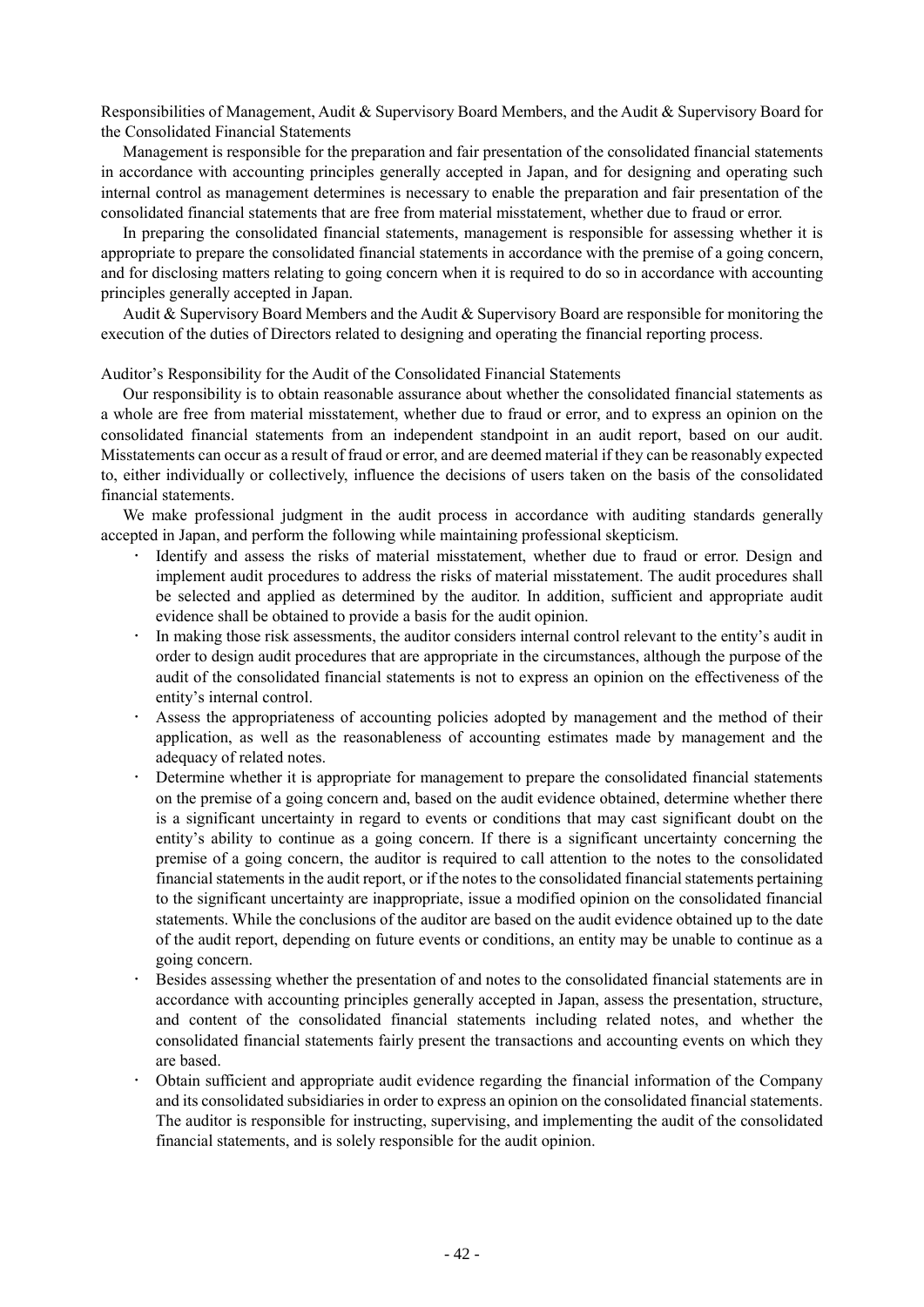The auditor reports to Audit & Supervisory Board Members and the Audit & Supervisory Board regarding the scope and timing of implementation of the planned audit, material audit findings including material weaknesses in internal control identified in the course of the audit, and other matters required under the auditing standards.

The auditor reports to Audit & Supervisory Board Members and the Audit & Supervisory Board regarding the observance of provisions related to professional ethics in Japan as well as matters that are reasonably considered to have an impact on the auditor's independence and any safeguards that are in place to reduce or eliminate obstacles.

#### Interest

Our firm and engagement partners have no interests in the Company or its consolidated subsidiaries requiring disclosure under the provisions of the Certified Public Accountants Act of Japan.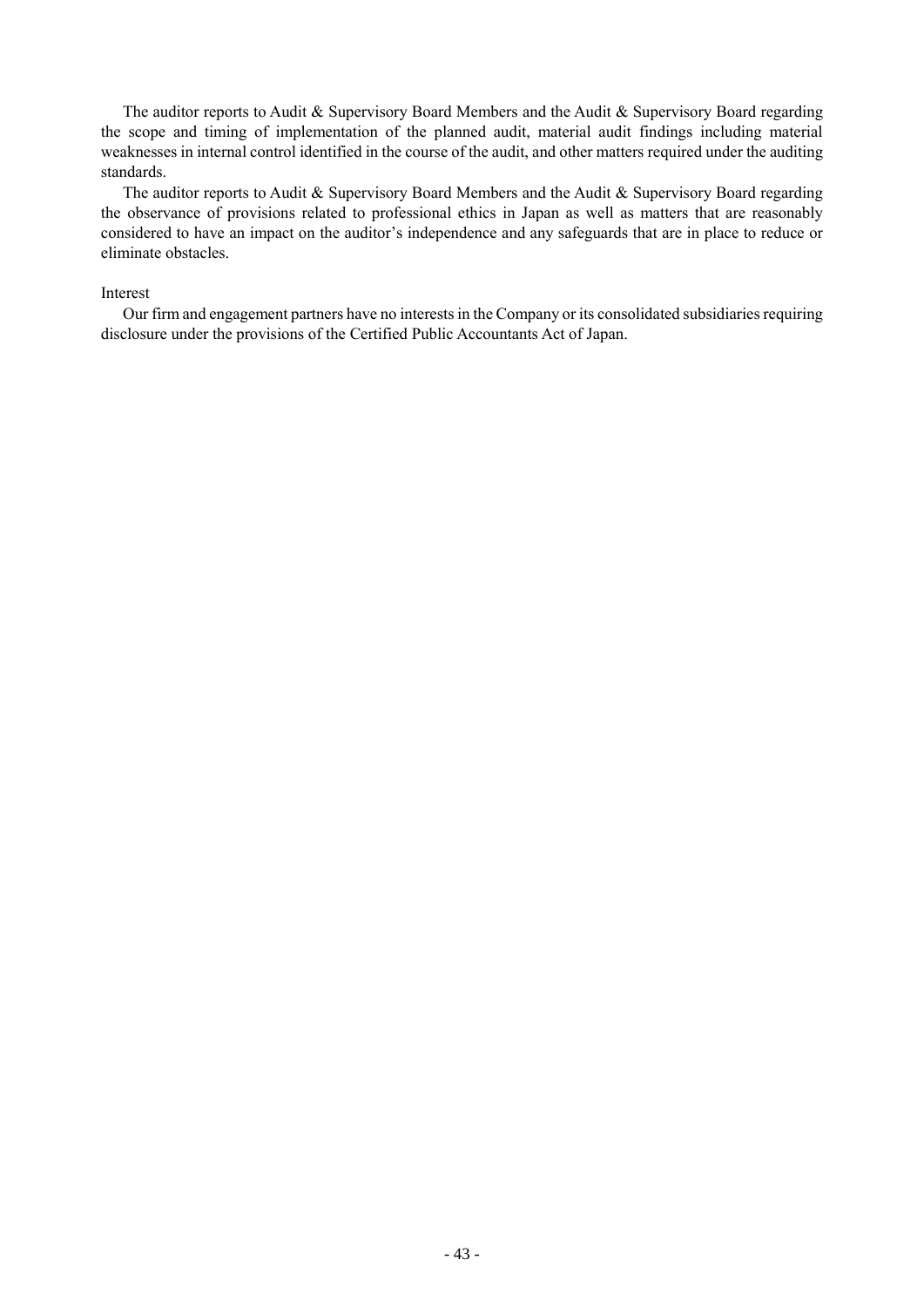Accounting Auditor's Audit Report on the Non-Consolidated Financial Statements (duplicated copy)

# **Independent Auditor's Report**

(English Translation)

To the Board of Directors CKD Corporation

May 13, 2022

Deloitte Touche Tohmatsu LLC Nagoya Office

Designated Engagement Partner Tatsuharu Ito, CPA Designated Engagement Partner Yusuke Takikawa, CPA

#### Opinion

Pursuant to Article 436, Paragraph 2, Item 1 of the Companies Act, we have audited the accompanying financial statements, which comprise the non-consolidated balance sheet, the non-consolidated statement of income, the non-consolidated statement of changes in net assets and the related notes, and the accompanying supplementary schedules of CKD Corporation (the "Company") for the 102nd fiscal year from April 1, 2021 through March 31, 2022.

In our opinion, the financial statements and the accompanying supplementary schedules referred to above present fairly, in all material respects, the financial position of the Company as of March 31, 2022, and the results of its operations for the year then ended in conformity with accounting principles generally accepted in Japan.

#### Basis for the Opinion

We conducted our audit in accordance with auditing standards generally accepted in Japan. Our responsibility under the auditing standards is stated in "Auditor's Responsibility for the Audit of the Financial Statements and the Accompanying Supplementary Schedules." We are independent of the Company in accordance with the provisions related to professional ethics in Japan, and are fulfilling other ethical responsibilities as an auditor. We believe that we have obtained sufficient and appropriate audit evidence to provide a basis for our audit opinion.

#### Other Descriptions

The other descriptions consist of the business report and the supplementary schedules. Management is responsible for preparing and disclosing the other descriptions. The Audit & Supervisory Board Members and the Audit & Supervisory Board are responsible for monitoring the execution of the duties of Directors related to designing and operating the reporting process of the other descriptions.

The subject of our audit opinion on the financial statements does not include the other descriptions. Therefore, we do not express an opinion on the other descriptions.

In auditing the financial statements, we are responsible for reading through the other descriptions, and in the process of reading through them, reviewing whether there are any material discrepancies between the other descriptions and the financial statements or the knowledge that we gained during our auditing process, and paying attention to any signs of material misstatement in other descriptions in addition to such material discrepancies.

When we determine that there is any material misstatement in other descriptions based on the tasks that we performed, we are required to report such fact.

We have found no matters to report with regard to the other descriptions.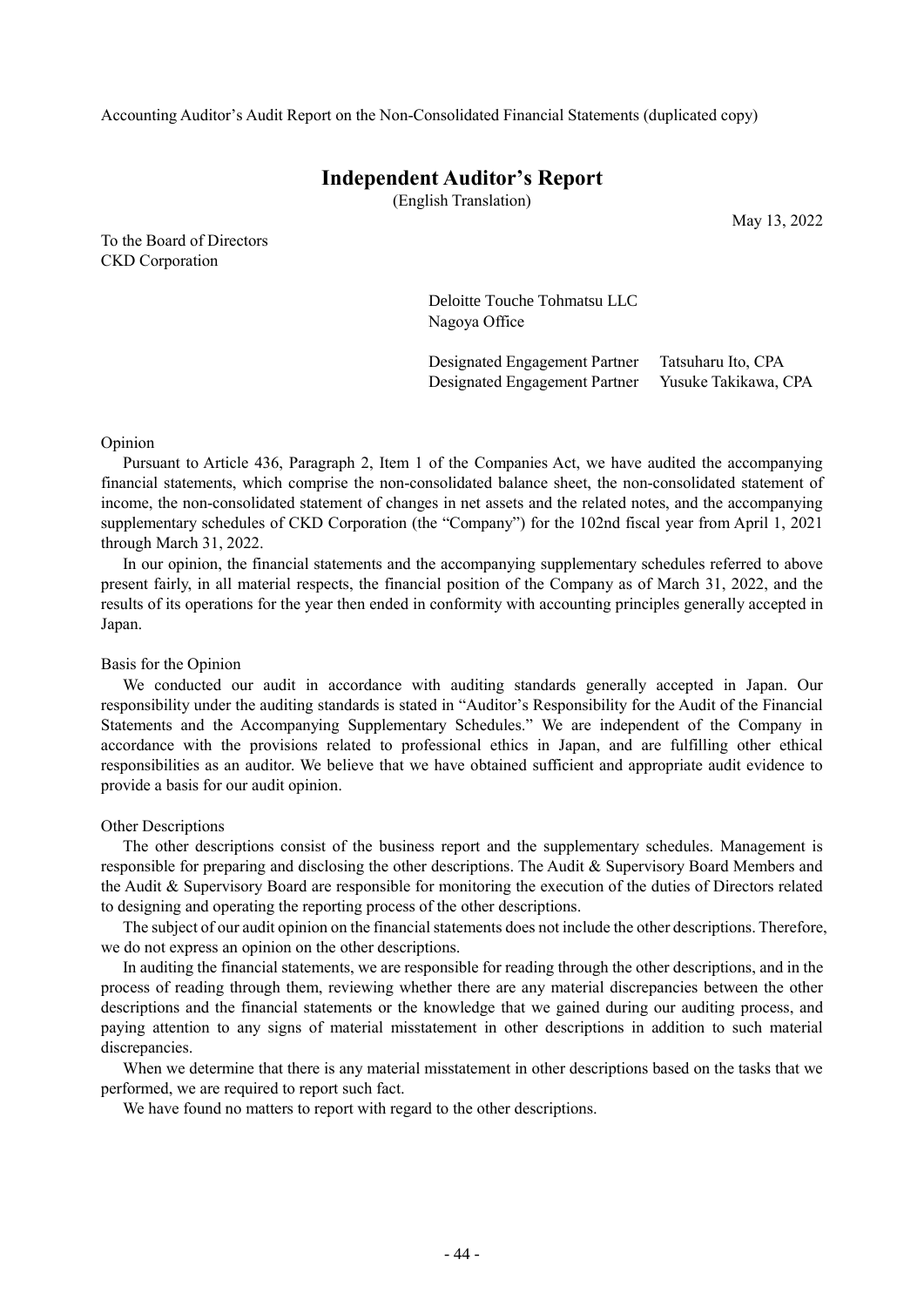Responsibilities of Management, Audit & Supervisory Board Members, and the Audit & Supervisory Board for the Financial Statements and the Accompanying Supplementary Schedules

Management is responsible for the preparation and fair presentation of the financial statements and the accompanying supplementary schedules in accordance with accounting principles generally accepted in Japan, and for designing and operating such internal control as management determines is necessary to enable the preparation and fair presentation of the financial statements and the accompanying supplementary schedules that are free from material misstatement, whether due to fraud or error.

In preparing the financial statements and the accompanying supplementary schedules, management is responsible for assessing whether it is appropriate to prepare the financial statements and the accompanying supplementary schedules in accordance with the premise of a going concern, and for disclosing matters relating to going concern when it is required to do so in accordance with accounting principles generally accepted in Japan.

Audit & Supervisory Board Members and the Audit & Supervisory Board are responsible for monitoring the execution of the duties of Directors related to designing and operating the financial reporting process.

Auditor's Responsibility for the Audit of the Financial Statements and the Accompanying Supplementary Schedules

Our responsibility is to obtain reasonable assurance about whether the financial statements and the accompanying supplementary schedules as a whole are free from material misstatement, whether due to fraud or error, and to express an opinion on the financial statements and the accompanying supplementary schedules from an independent standpoint in an audit report, based on our audit. Misstatements can occur as a result of fraud or error, and are deemed material if they can be reasonably expected to, either individually or collectively, influence the decisions of users taken on the basis of the financial statements and the accompanying supplementary schedules.

We make professional judgment in the audit process in accordance with auditing standards generally accepted in Japan, and perform the following while maintaining professional skepticism.

- Identify and assess the risks of material misstatement, whether due to fraud or error. Design and implement audit procedures to address the risks of material misstatement. The audit procedures shall be selected and applied as determined by the auditor. In addition, sufficient and appropriate audit evidence shall be obtained to provide a basis for the audit opinion.
- In making those risk assessments, the auditor considers internal control relevant to the entity's audit in order to design audit procedures that are appropriate in the circumstances, although the purpose of the audit of the financial statements and the accompanying supplementary schedules is not to express an opinion on the effectiveness of the entity's internal control.
- Assess the appropriateness of accounting policies adopted by management and the method of their application, as well as the reasonableness of accounting estimates made by management and the adequacy of related notes.
- Determine whether it is appropriate for management to prepare the financial statements and the accompanying supplementary schedules on the premise of a going concern and, based on the audit evidence obtained, determine whether there is a significant uncertainty in regard to events or conditions that may cast significant doubt on the entity's ability to continue as a going concern. If there is a significant uncertainty concerning the premise of a going concern, the auditor is required to call attention to the notes to the financial statements and the accompanying supplementary schedules in the audit report, or if the notes to the financial statements and the accompanying supplementary schedules pertaining to the significant uncertainty are inappropriate, issue a modified opinion on the financial statements and the accompanying supplementary schedules. While the conclusions of the auditor are based on the audit evidence obtained up to the date of the audit report, depending on future events or conditions, an entity may be unable to continue as a going concern.
	- Besides assessing whether the presentation of and notes to the financial statements and the accompanying supplementary schedules are in accordance with accounting principles generally accepted in Japan, assess the presentation, structure, and content of the financial statements and the accompanying supplementary schedules including related notes, and whether the financial statements and the accompanying supplementary schedules fairly present the transactions and accounting events on which they are based.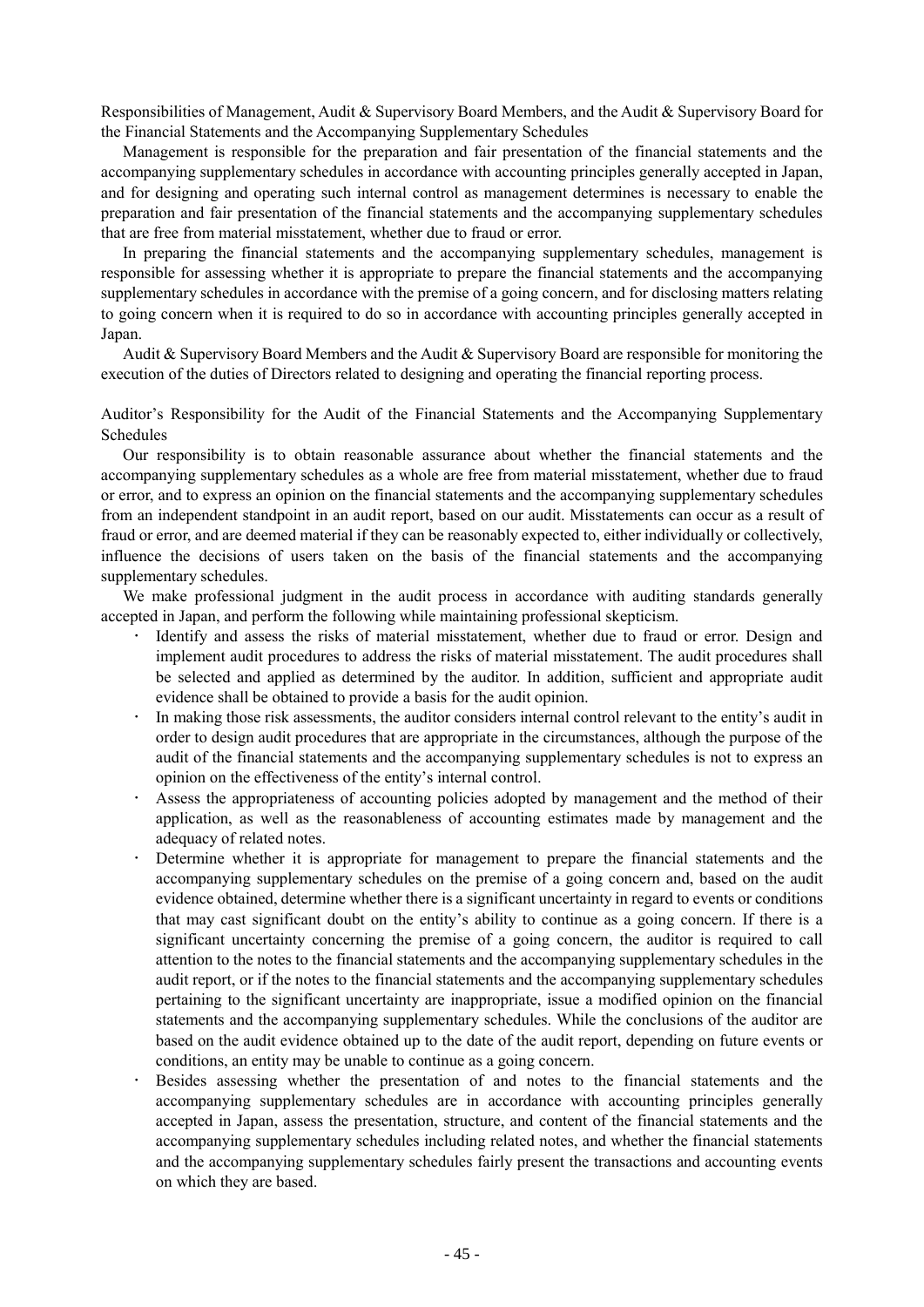The auditor reports to Audit & Supervisory Board Members and the Audit & Supervisory Board regarding the scope and timing of implementation of the planned audit, material audit findings including material weaknesses in internal control identified in the course of the audit, and other matters required under the auditing standards.

The auditor reports to Audit & Supervisory Board Members and the Audit & Supervisory Board regarding the observance of provisions related to professional ethics in Japan as well as matters that are reasonably considered to have an impact on the auditor's independence and any safeguards that are in place to reduce or eliminate obstacles.

#### Interest

Our firm and engagement partners have no interests in the Company requiring disclosure under the provisions of the Certified Public Accountants Act of Japan.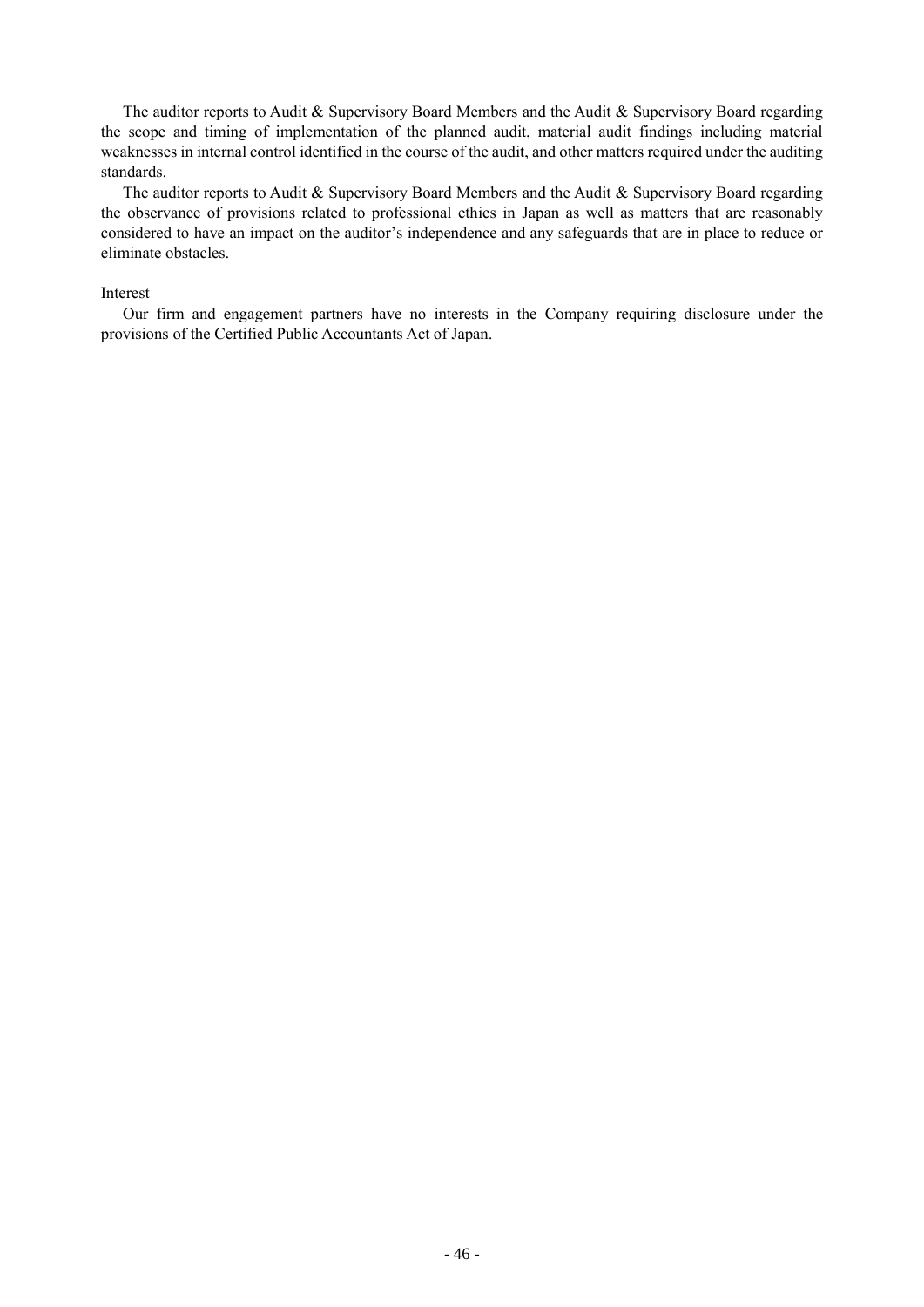Audit & Supervisory Board's Audit Report (duplicated copy)

# **Audit Report**

(English Translation)

Regarding the execution of duties of Directors for the 102nd fiscal year from April 1, 2021 through March 31, 2022, the Audit & Supervisory Board hereby submits, as a collective opinion of all Audit & Supervisory Board Members, its audit report, which has been prepared through discussions at the 224th Audit & Supervisory Board meeting held on May 13, 2022 based on the audit reports by each Audit & Supervisory Board Member, as follows:

- 1. Method and Details of Audits by Audit & Supervisory Board Members and the Audit & Supervisory Board
	- (1) The Audit & Supervisory Board determined audit policies, an audit plan, and the division of duties, etc., received reports on the status of performance and the results of audits from each Audit & Supervisory Board Member, received reports from Directors, other relevant employees and the Accounting Auditor regarding the execution of their duties, and requested explanation as necessary.
	- (2) In conformity with the standards for audits by Audit & Supervisory Board Members specified by the Audit & Supervisory Board and in accordance with the audit policies, the audit plan, and the division of duties, etc., each Audit & Supervisory Board Member communicated with Directors, employees in the Internal Control & Audit Office and other relevant employees by various means including the telephone and the Internet, made efforts to collect necessary information and improve the audit environment, and conducted the audit in the following methods.
		- (i) We attended Board of Directors meetings and other important meetings, received reports and explanations from Directors and other relevant employees regarding the execution of their duties, inspected important approval documents, etc., and examined the status of operations and assets at the Company's head office and principal business offices. As for the subsidiaries in Japan and overseas, we communicated and exchanged information with directors and other personnel of subsidiaries, and received reports from them regarding their business as necessary.
		- (ii) With respect to the Board of Directors' resolutions concerning the development of the internal control system, described in the business report as the system to ensure compliance with laws and regulations and the Articles of Incorporation in the execution of duties by Directors and other systems to ensure the appropriateness of business in a corporate group comprising a stock company and its subsidiaries, as stipulated as essential systems in Article 100, Paragraphs 1 and 3 of the Regulations for Enforcement of the Companies Act, as well as such systems developed based on the resolutions, we received reports and explanations from Directors and other relevant employees regarding the status of development and operation of the systems as necessary, and expressed our opinion.
		- (iii) We verified whether the Accounting Auditor had maintained its independence and conducted audits appropriately, received reports regarding the performance of their duties, and requested explanations as necessary. We received notification from the Accounting Auditor that "systems for ensuring that the performance of the duties of financial auditor is being carried out correctly" (matters provided in each item of Article 131 of the Regulations on Corporate Accounting) were established in accordance with "Quality Control Standard for Audit" (issued by the Business Accounting Council on October 28, 2005), etc., and requested explanations as necessary. With respect to key audit matters, we consulted with the Accounting Auditor, while receiving reports on the status of audits and requesting explanations as necessary.